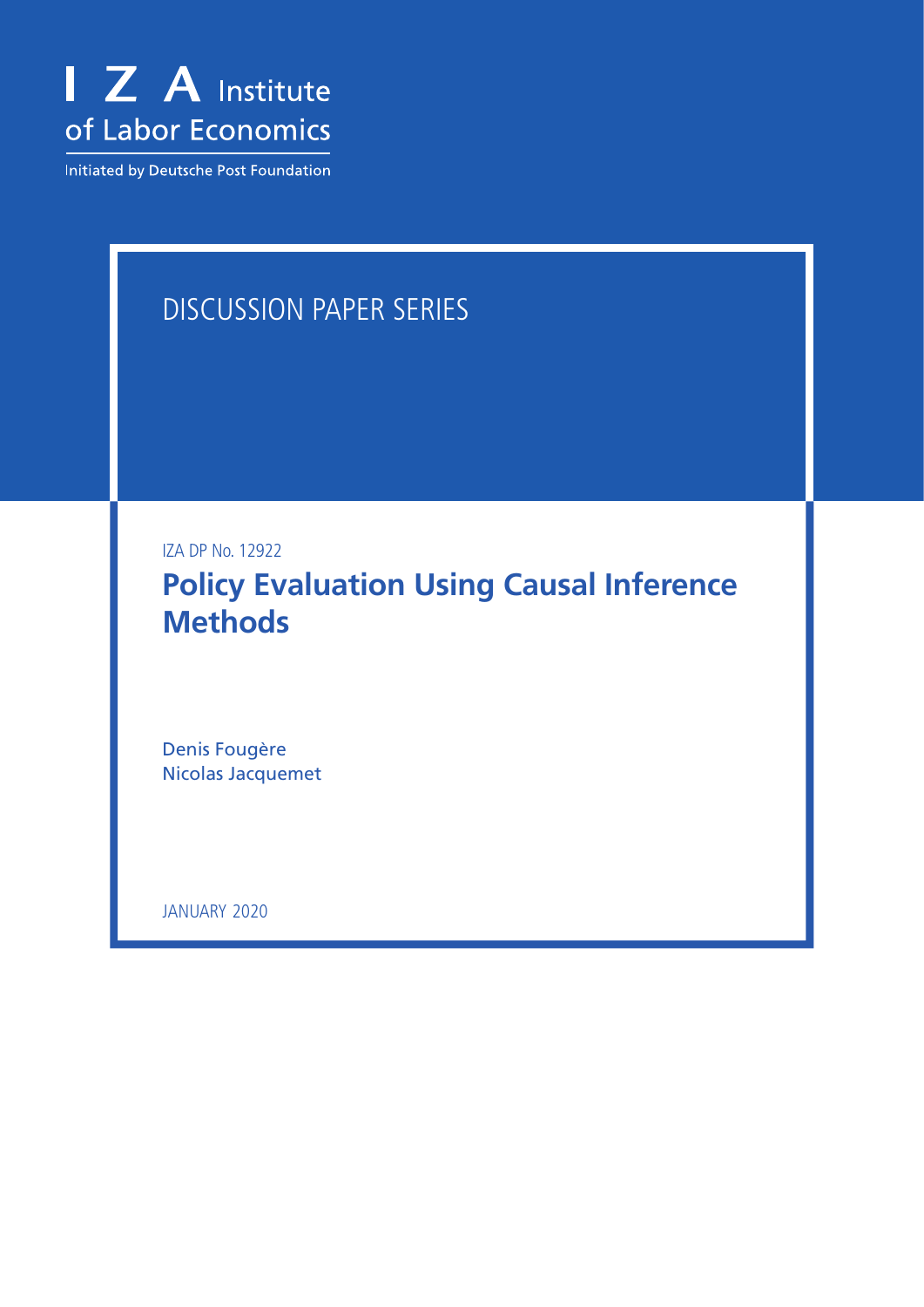

Initiated by Deutsche Post Foundation

# DISCUSSION PAPER SERIES

IZA DP No. 12922

# **Policy Evaluation Using Causal Inference Methods**

**Denis Fougère** *CNRS, OSC/LIEPP, CEPR and IZA*

**Nicolas Jacquemet** *Universite Paris 1 Pantheon-Sorbonne and Paris School of Economics*

JANUARY 2020

Any opinions expressed in this paper are those of the author(s) and not those of IZA. Research published in this series may include views on policy, but IZA takes no institutional policy positions. The IZA research network is committed to the IZA Guiding Principles of Research Integrity.

The IZA Institute of Labor Economics is an independent economic research institute that conducts research in labor economics and offers evidence-based policy advice on labor market issues. Supported by the Deutsche Post Foundation, IZA runs the world's largest network of economists, whose research aims to provide answers to the global labor market challenges of our time. Our key objective is to build bridges between academic research, policymakers and society.

IZA Discussion Papers often represent preliminary work and are circulated to encourage discussion. Citation of such a paper should account for its provisional character. A revised version may be available directly from the author.

ISSN: 2365-9793

**IZA – Institute of Labor Economics**

| Schaumburg-Lippe-Straße 5-9 | Phone: +49-228-3894-0       |             |
|-----------------------------|-----------------------------|-------------|
| 53113 Bonn, Germany         | Email: publications@iza.org | www.iza.org |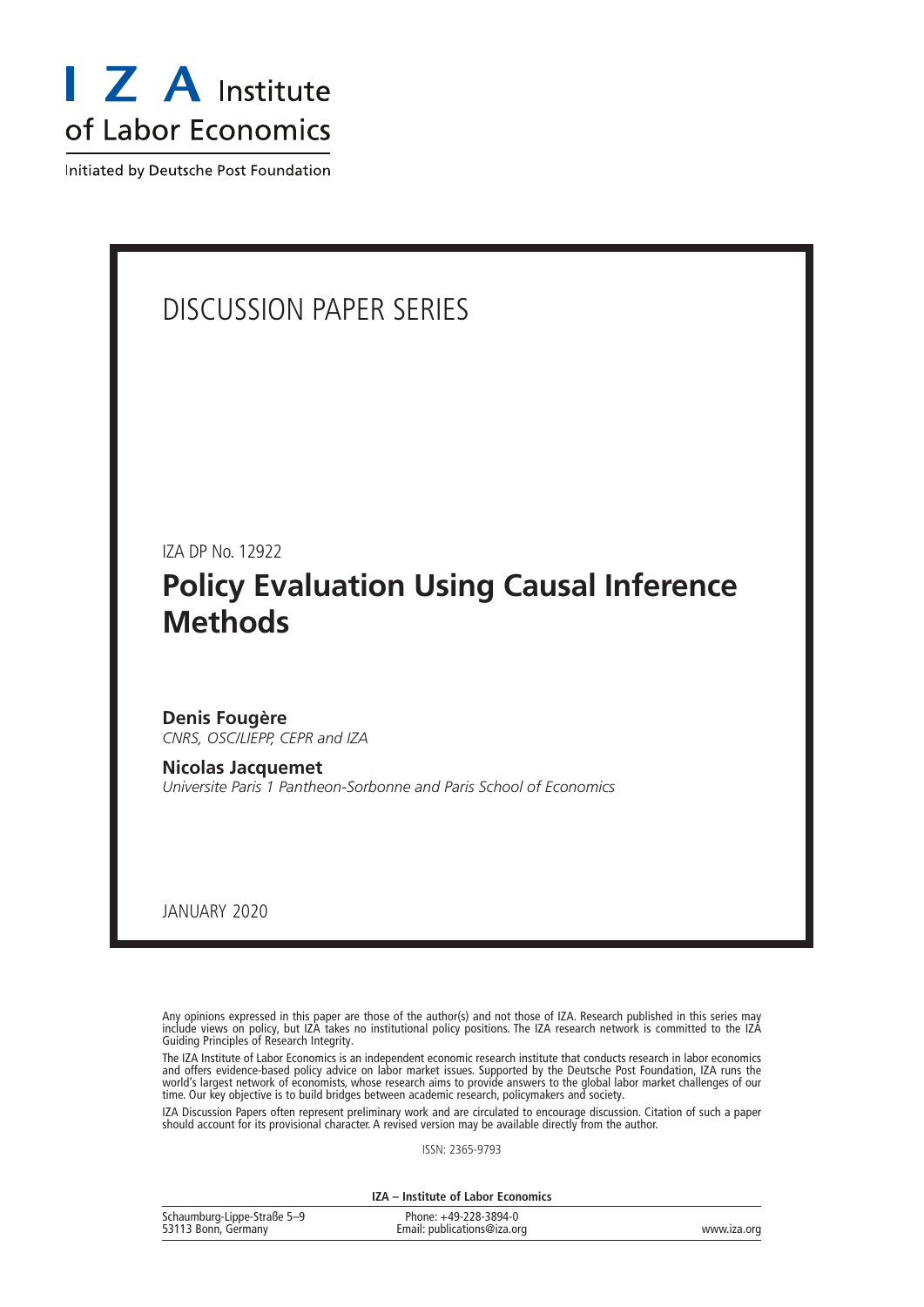# ABSTRACT

# **Policy Evaluation Using Causal Inference Methods\***

This chapter describes the main impact evaluation methods, both experimental and quasiexperimental, and the statistical model underlying them. Some of the most important methodological advances to have recently been put forward in this field of research are presented. We focus not only on the need to pay particular attention to the accuracy of the estimated effects, but also on the requirement to replicate assessments, carried out by experimentation or quasi-experimentation, in order to distinguish false positives from proven effects.

| <b>JEL Classification:</b> | C1, C2, C3, C54                                      |
|----------------------------|------------------------------------------------------|
| Keywords:                  | causal inference, evaluation methods, causal effects |

**Corresponding author:** Denis Fougère LIEPP - Sciences Po 27, rue Saint-Guillaume 75337 Paris Cedex 07 France E-mail: denis.fougere@sciencespo.fr

<sup>\*</sup> This project is supported by the Agence nationale de la recherche (National Research Agency - ANR) and the French Government under the LIEPP Labex investment programme for the future (ANR-11-LABX-0091, ANR-11- IDEX-0005-02).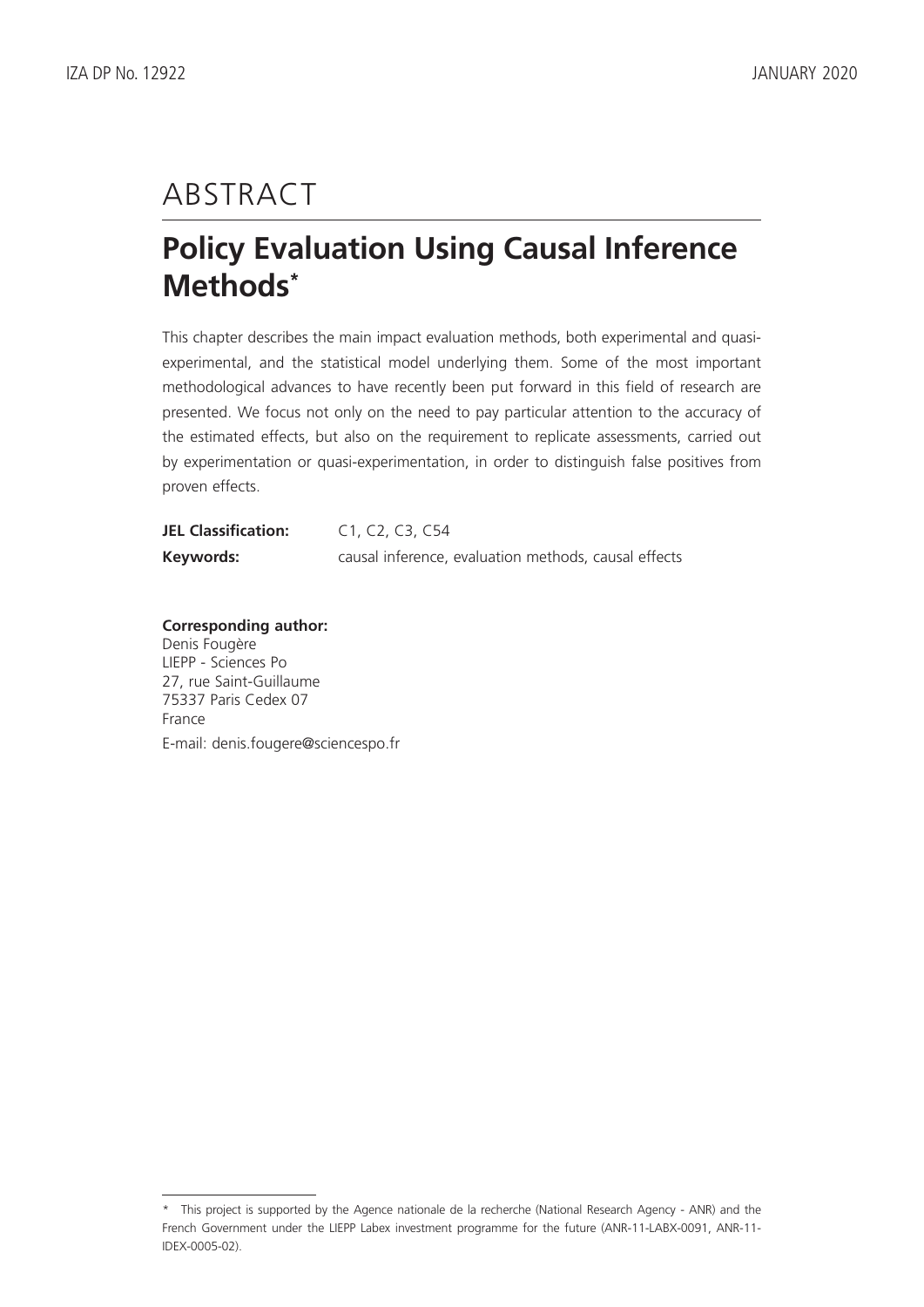### 1 Introduction

Over the past twenty years, the number of impact evaluation studies, whether experimental or quasi-experimental, has increased exponentially. These methods have been applied in many research fields. For example, in the field of educational policy, the number of randomized controlled trials (RCTs) that have resulted in international publications has increased from just a few in 1980 to more than 80 per year since 2010 (see Figure 1). Quasi-experimental evaluations have followed a similar trend and nowadays together constitute what some have called an "empirical revolution" [\(Angrist and Pischke, 2010\)](#page-31-0). These studies and the quantitative assessments that they contain are resources of prime importance when it comes to choosing, designing and implementing public policies.

The recent publication of several reference articles and books also shows just how developed and diverse econometric evaluation methods have become. These include the books by [Imbens](#page-33-0) [and Rubin](#page-33-0)  $(2015)$ , [Lee](#page-34-0)  $(2016)$ , Sperlich and Frölich  $(2019)$ , which follow on from the survey papers by [Angrist and Krueger](#page-31-1) [\(1999\)](#page-31-1), [Heckman, Lalonde, and Smith](#page-33-1) [\(1999\)](#page-33-1), [Heckman and](#page-33-2) [Vytlacil](#page-33-2) [\(2007a\)](#page-33-2), [Heckman and Vytlacil](#page-33-3) [\(2007b\)](#page-33-3), [Abbring and Heckman](#page-30-0) [\(2007\)](#page-30-0), and [Imbens and](#page-34-1) [Wooldridge](#page-34-1) [\(2009\)](#page-34-1). The *Handbook of Field Experiments* published by [Duflo and Banerjee](#page-32-0) [\(2017\)](#page-32-0) is the reference book on randomised field experiments. For laboratory experiments, the book by [Jacquemet and L'haridon](#page-34-2) (2018) is the most recent reference. Finally, the list of papers on causal inference methods published in the best international economic or statistical journals over the past 30 years is too long to be included here. The interested reader will find it in the bibliographies of the above-mentioned works.

These methods make it possible to identify, using individual survey data, relationships between variables that can be rigorously interpreted as cause-and-effect relationships. They are based on observation and research schemes that ensure that estimated differences in outcomes (e.g., in terms of earnings, employability, productivity or educational results) are mainly due to the intervention or the policy implemented, and that selection and self-selection biases that tarnish many empirical studies are significantly reduced or even eliminated. In particular, these methods aim to statistically identify so-called "counterfactual" outcomes, i.e. those that would have occurred had the intervention in question not been implemented. The identification of the causal effect of the intervention on the outcome variable (its "impact") is then deduced by comparing the observed outcomes for the statistical units (unemployed people, employees, firms, students, etc.) benefiting from that policy. In addition to studies directly applying them with experimental or quasi-experimental data, much work has been devoted in the last ten years to refining these methods, or to coming up with solutions to overcome some of their limitations.[1](#page-3-0)

This chapter is devoted to presenting the developments that are particularly promising in the field of impact evaluation methods. Section [2](#page-4-0) presents in a non-technical way these methods, both experimental and quasi-experimental, in order to familiarize the reader with their general principles. Section [3](#page-7-0) describes the canonical statistical model of potential outcomes which is the basis of all these methods. Then it introduces the main causal estimands (i.e., parameters) and

<span id="page-3-0"></span><sup>&</sup>lt;sup>1</sup>An extensive review of recent developments and future research directions can be found in the papers written by [Athey and Imbens](#page-31-2) [\(2017a](#page-31-2)[,b\)](#page-31-3), and [Abadie and Cattaneo](#page-30-1) [\(2018\)](#page-30-1).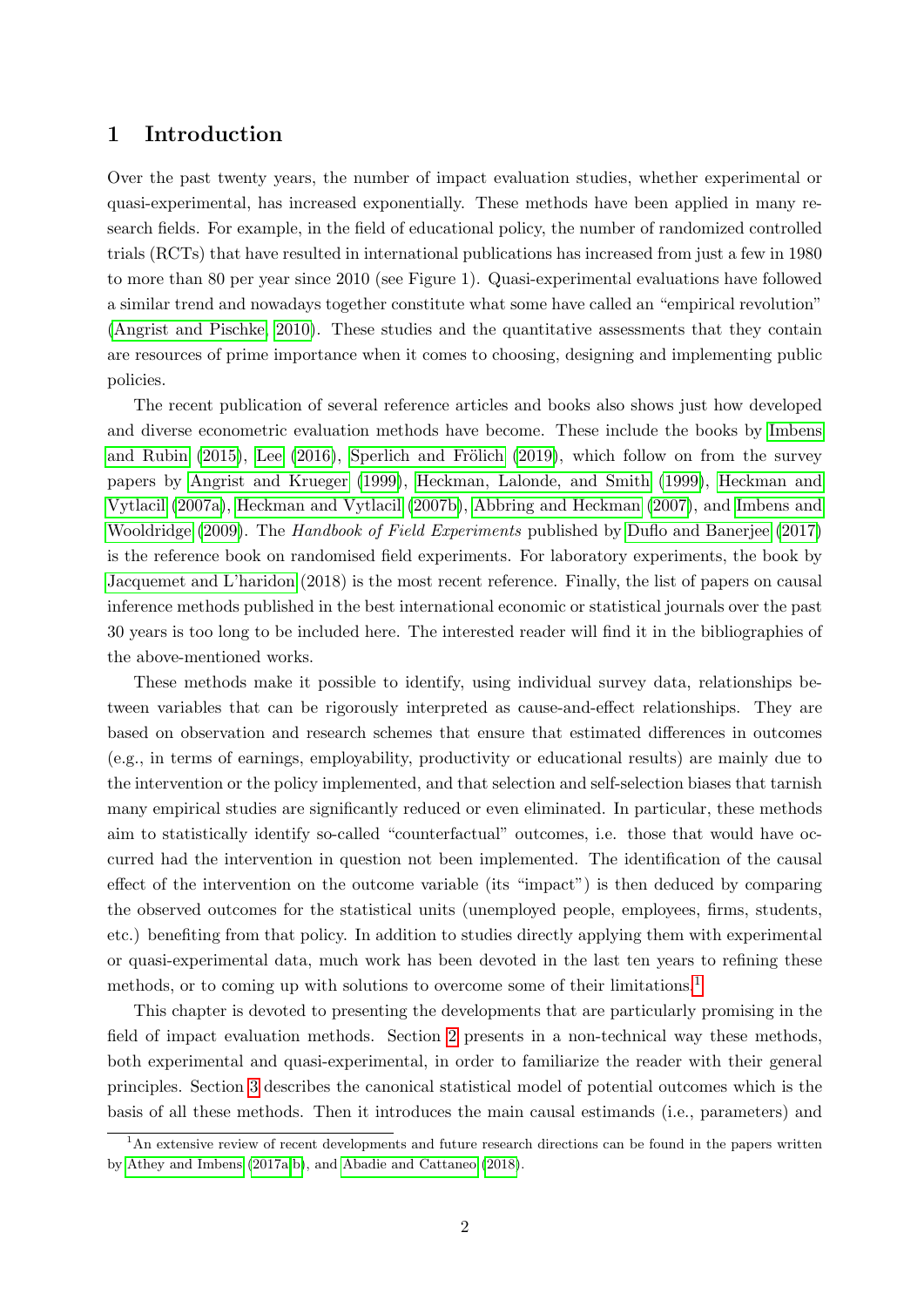

#### Figure 1: Publication trends of RCTs

Note. Number of randomised controlled trials conducted between 1980 and 2016 in the field of educational policy that have been published in international scientific journals, according to [Connolly, Keenan, and Urbanska](#page-32-1)  $(2018)$ .

**Year of Publication** 

presents more formally each impact evaluation method. Section [4](#page-16-0) discusses the external validity of impact evaluation methods. The synthetic control approach, which overcomes some limitation of the difference-in-differences method, is presented in Section [5.](#page-18-0) Section [6](#page-19-0) underlines the role and the choice of explanatory variables (i.e., covariates). Beyond the importance of the choice of the parameter to be estimated (which must take precedence over the choice of the identification method) and the choice of relevant covariates to be incorporated into the model, the heterogeneity of the treatment effect constitutes a significant limitation to the ability to generalise the estimated effects of an intervention in the context of a particular empirical study. That is why Section [7](#page-21-0) is devoted to methods dealing with heterogeneous effects of interventions. In Section [8,](#page-23-0) we focus on the need to pay particular attention to the accuracy of the estimated effects. Section [9](#page-24-0) emphasizes the need of replication studies, carried out by experimentation or quasi-experimentation, in order to distinguish false positives from proven effects. Finally, Section [10](#page-26-0) is devoted to the crucial issue of interference in experimental and quasi-experimental studies.

## <span id="page-4-0"></span>2 A Non-Technical Review of Policy Evaluation Techniques

To achieve this goal, the simplest experimental method, which consists in randomly drawing units that benefit from the policy to be evaluated and comparing their post-intervention situation with that of the units (individuals or firms) that do not benefit from this policy, ensures that a causal relationship between the policy and the observed effect is demonstrated, without the analyst having to make overly restrictive assumptions. The other methods, known as quasi-experimental methods, seek to identify situations where, depending on a certain number of factors, the fact of benefiting from the intervention is independent of the characteristics, observable or not, of the units targeted by that intervention. These methods can be grouped into four categories, which are presented below in a non-technical manner.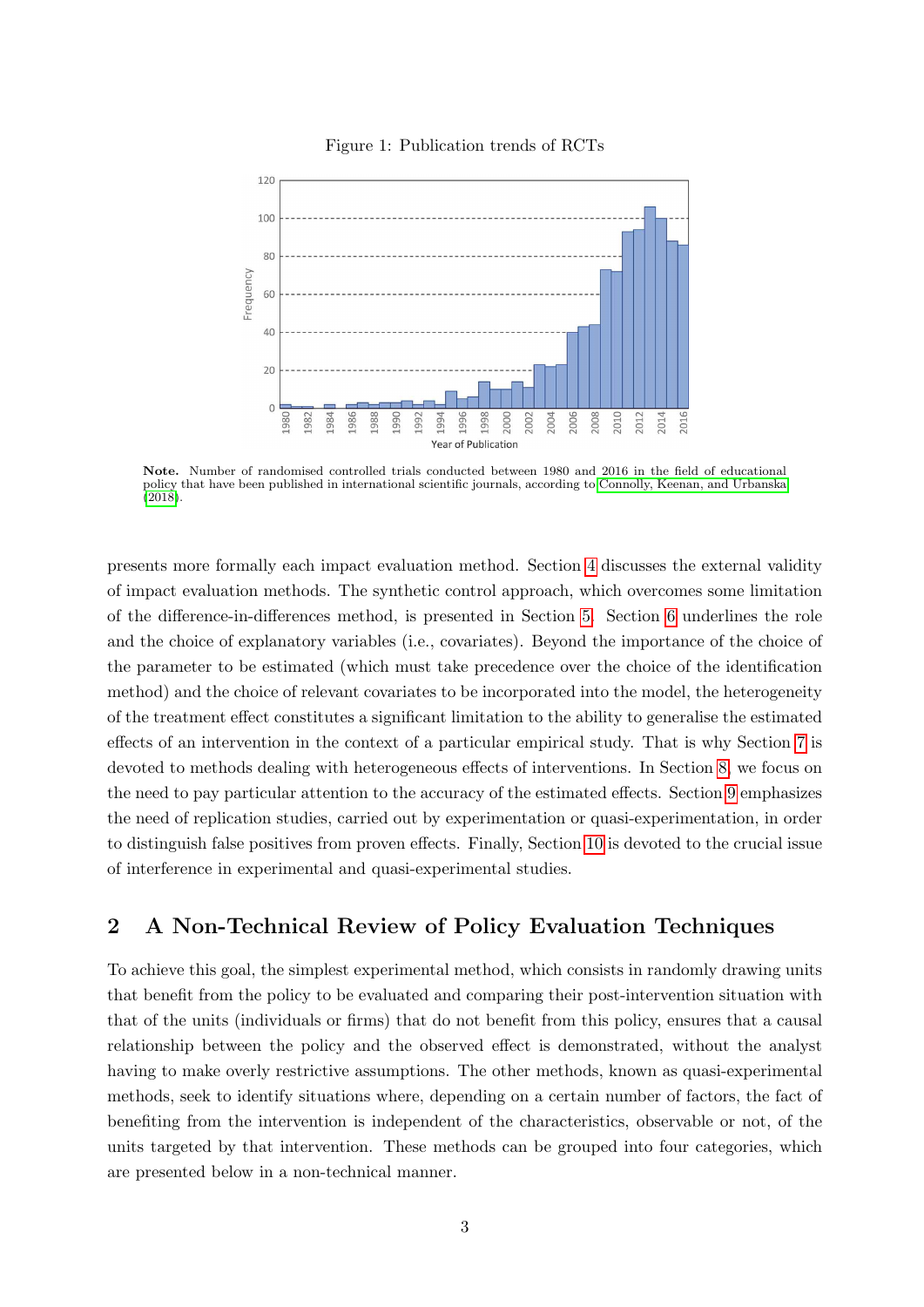Instrumental Variables. Let us suppose that we observe the wages of two groups of workers, the first group having recently benefited from an active labour market policy such as a training program, the other group having not benefited from it. Using the linear regression method, it is possible to estimate not only the effects of several variables characterizing the workers, such as age, gender, family situation, level of education, place of residence, etc., but also the effect of the participation in the training program on the post-program wage, i.e., the wage received at the time of the survey. However, this simple method may produce biased estimates. The problem is that participation in the training program is not exogenous: it can not only be correlated with the observed characteristics that we have just mentioned, but also with variables not observed by the analyst, such as a desire to change profession, a desire to learn new skills, the employee's productivity as assessed by his/her employer, etc. Consequently, the fact of having participated in the training program is likely to be correlated with the error term of the regression, the value of that error term generally being dependent on these unobserved characteristics. This correlation is the cause of the so-called "endogeneity" bias. To deal with this problem, econometricians have for a long time used the instrumental variable method. By definition, an instrumental variable must have a very significant impact on access to the program being evaluated– in this case, the training program – without directly affecting the wage level received after participating in that program. The estimation method used in this case is the so-called "two-stage-least-squares" technique. The first step consists in regressing participation in the training program on all exogenous variables (age, gender, etc.) but also on the value of the instrumental variable (which can be, for example, the date of a significant amendment made to the conditions governing access to this program). In a second step, individual wages must be regressed on the same exogenous variables and on participation in training program, not as actually observed, but as predicted by the first regression. The coefficient associated with this "instrumented" value can be interpreted, under certain very restrictive conditions, as "the causal effect" of the training program on trainees' wages.

Matching Methods. The main purpose here is to compare beneficiaries and non-beneficiaries by neutralising the differences due to the distribution of observable characteristics. These methods are based on two assumptions. The first stipulates that the assignment to the group of beneficiaries depends exclusively on observable exogenous characteristics and not on the anticipated outcomes of the intervention: this assumption is called the "conditional independence assumption". The second assumption is that any individual or firm has a non-zero probability (comprised strictly between 0 and 1) of being a priori a beneficiary of the intervention, whatever the characteristics of that individual or firm, or whether or not that the individual or the firm is actually (i.e., a posteriori) a beneficiary of the intervention: this assumption is called the "overlap assumption". When these two assumptions are valid, the method consists in comparing the outcome for each beneficiary with the average of the outcomes for the non-beneficiaries who are "close" in terms of the observable characteristics (age, gender, level of education, etc.), and then averaging all these differences among the group of beneficiaries. Proximity to the beneficiary under consideration, i.e. the choice of his/her "closest neighbours", can be made using a distance (such as the Euclidean distance or the Mahalanobis distance), or even more simply using a propensity score, defined as the probability of being a beneficiary of the intervention given the observable variables characterising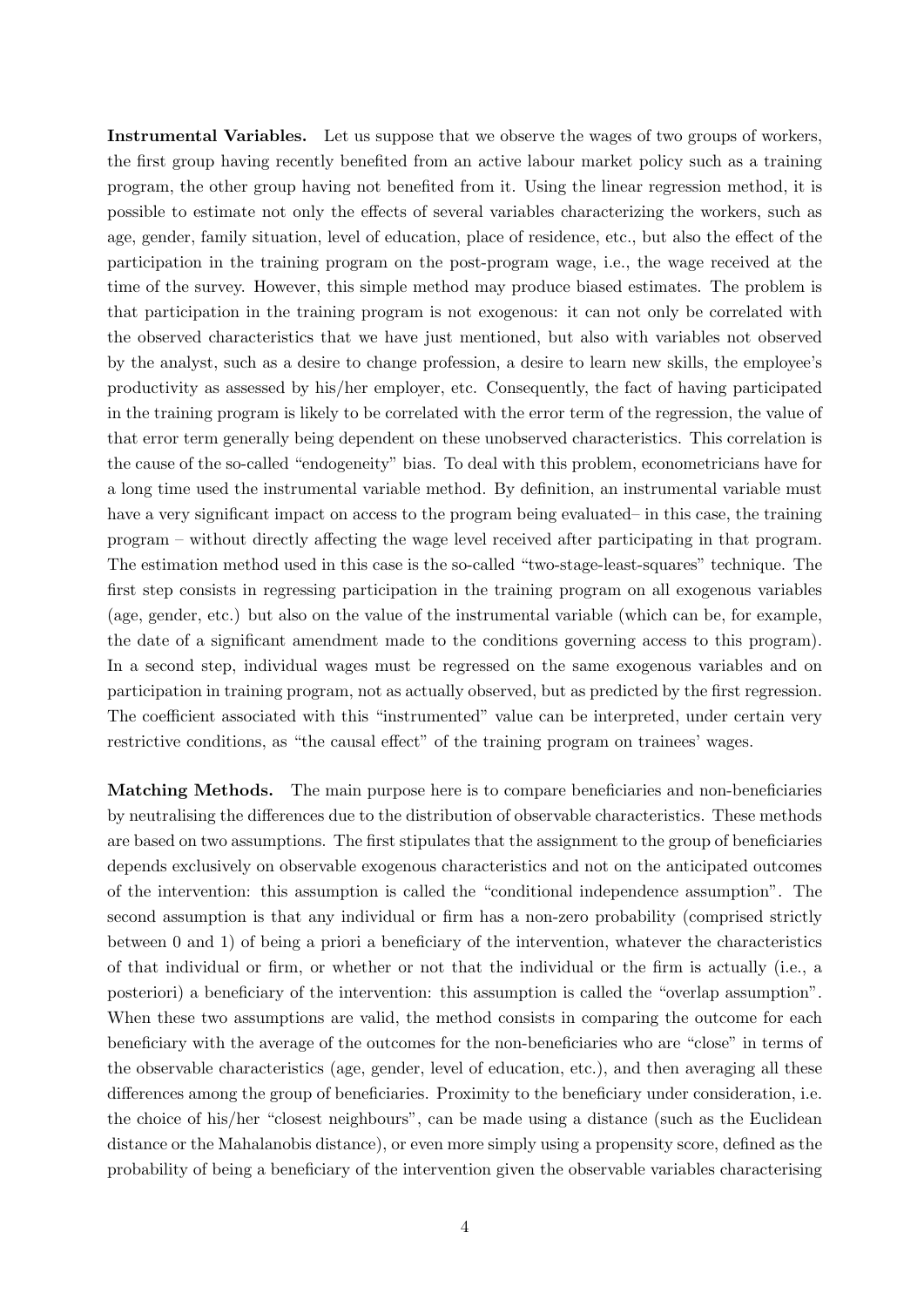the individual; this probability can be estimated in a first step, using for example a logit or a probit model, independently of the value of the observed outcome variables.

Difference-in-Differences Methods. These methods are based on a simple assumption. Suppose that we observe the variations between two dates of an outcome variable such as the wage within two distinct groups. The first of these groups, called the "target group", "treated group" or "treatment group", benefits from a given intervention or an employment policy; the second, called the "control group", does not. The employment policy is implemented between the two dates under consideration. The method relies on the following assumption: in the absence of that policy, the average wage change for individuals in the treated group would have been identical to that observed in the control group (the "parallel trends" assumption). The validity of this assumption, which cannot be verified, can be confirmed by the fact that, before the policy was implemented, wages evolved in the same way in both groups (that is the so-called "common pre-trends" assumption). Unlike the previous assumption, this second one can be tested on the basis of data observed prior to the implementation of the intervention, provided that repeated observations are available during this period. This method thus exploits the longitudinal (or pseudo-longitudinal)<sup>[2](#page-6-0)</sup> dimension of the data.

The Regression Discontinuity Method. This method can be applied when the access to an intervention or a public policy is dependent on an exogenous threshold set by the authorities in charge of that policy. This threshold may be an age condition (for retirement, for example), an employment level threshold (for example, a tax reduction policy for firms with less than 20 employees), or a level of resources giving access to a scholarship or a tax credit. In its simplest form, regression discontinuity makes it possible to compare the average value of the outcome variable in the group of beneficiaries, for example those whose income or age is just below the eligibility threshold, with the average value of this variable in the comparable control group, composed of those whose income or age is just above that threshold. The underlying assumption is that, for people who otherwise have the same characteristics in terms of employment skills, level of education or gender, those just below and above the threshold are identical. Only sheer chance, for instance a date of birth, distinguishes them. Under these conditions, a simple difference between the means of the outcome variable (for example, the level of wage or education after the policy is implemented) makes it possible to estimate the causal effect of the intervention in question. However, this difference is only a local measure, close to the threshold, and its extrapolation to income levels or ages far from that threshold has no scientific validity. For this reason, it is said that regression discontinuity makes it possible to estimate a local average treatment effect (discussed in detail below).

Each type of method therefore corresponds to very specific assumptions. In practice, particularly when it is not possible to conduct a randomized experiment, it is important to recognise the information available to the analyst and to know which of these assumptions are most likely in order to choose the method which is best suited to the data available. Since the pioneering article

<span id="page-6-0"></span><sup>2</sup>The repeated observations may not be those concerning the same individuals but may be repetitions of random samples taken from the same population and form a "pseudo panel".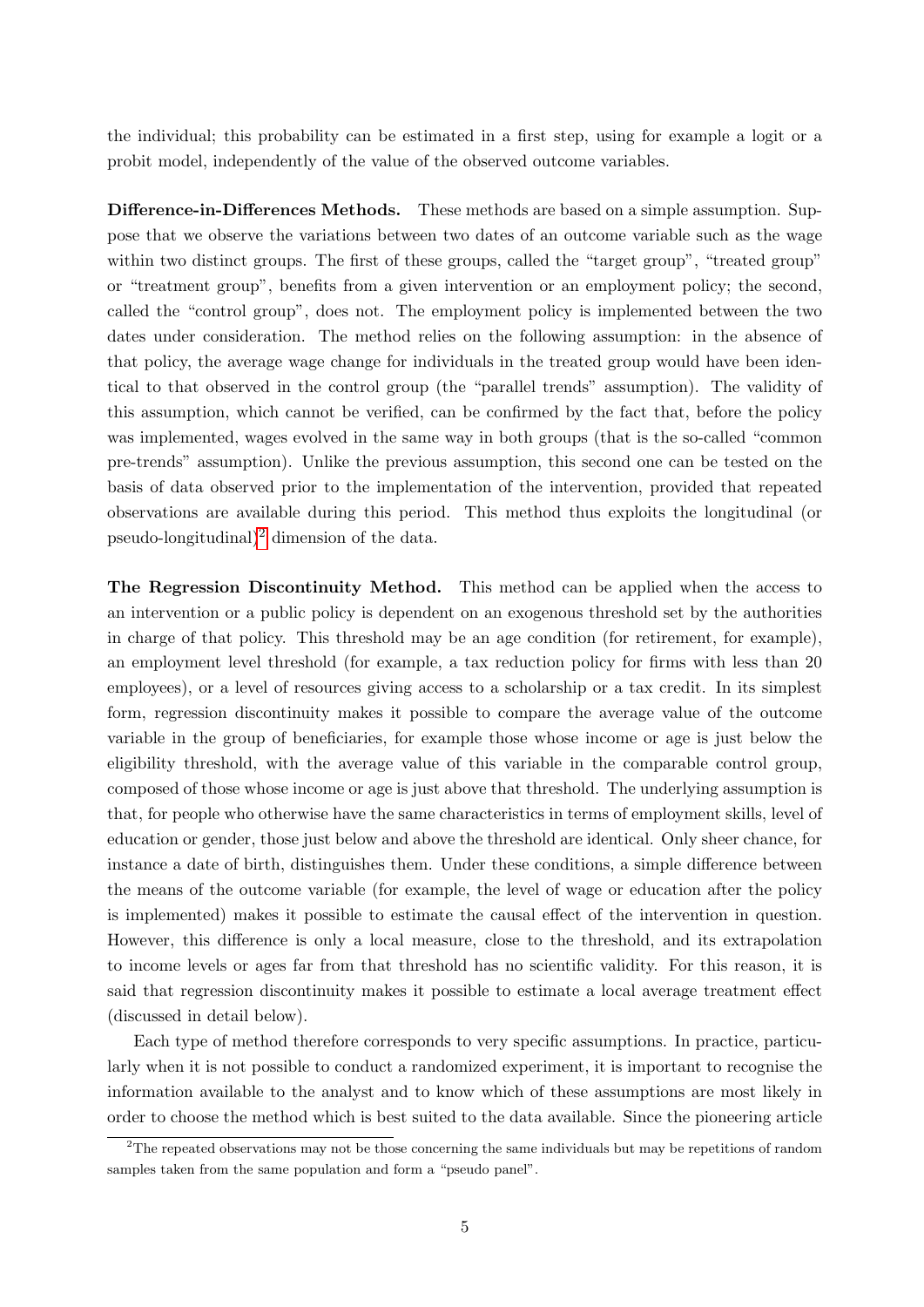published by [LaLonde](#page-34-3) [\(1986\)](#page-34-3), several studies have been devoted to the comparison of evaluations carried out using experimental and quasi-experimental methods, and in particular to the estimation biases that may result from using quasi-experimental methods. Due to space constraints, it is not possible to summarize the results of those comparisons here. On this topic, the reader may consult, for example, papers written by [Glazerman, Levy, and Myers](#page-33-4)  $(2003)$ , Chabé-Ferret  $(2015)$ , [Wong, Valentine, and Miller-Bains](#page-36-0) [\(2017\)](#page-36-0), and [Chaplin, Cook, Zurovac, Coopersmith, Finucane,](#page-32-3) [Vollmer, and Morris](#page-32-3) [\(2018\)](#page-32-3).

### <span id="page-7-0"></span>3 The Canonical Impact Evaluation Model

From its original formulation by [Rubin](#page-35-1) [\(1974\)](#page-35-1), the canonical impact evaluation model emphasises the heterogeneity of the response of economic agents following an intervention (or treatment)  $\mathcal{T}_i \in \{0,1\}$ . In this model, each observation unit is characterized by two "potential outcomes":  $y_{0_i}$  is the outcome that would be observed for the unit i in the absence of the intervention, and  $y_{1_i}$ is the outcome that would be observed as a result of the intervention. For each unit, only one of these two effects is observed. Rather than a "causal effect", the intervention is therefore associated with a distribution of situational changes in a sample of size  $N: \Delta_i = y_{1_i} - y_{0_i}, \forall i = 1, ..., N$ . The first step of the evaluation process is therefore to choose how this distribution will be approached based on the limited information delivered by the sample. Among the many parameters that could be used to summarize this distribution, the most common are the average treatment effect and the average treatment effect on the treated.

The average treatment effect (ATE),  $\Delta^{\text{ATE}} = \mathbb{E}(y_{1_i} - y_{0_i})$  measures the average change in outcome for an individual randomly selected from the population. The average treatment effect on the treated (ATT),  $\Delta^{\text{ATT}} = \mathbb{E} (y_{1_i} - y_{0_i} | \mathcal{T}_i = 1)$ , is specific to the sub-population of individuals who actually benefit from the program. The two parameters are only equal under very restrictive assumptions. For example, they trivially coincide if the intervention is applied to the whole population (for instance, an increase in the minimum age for leaving the school system, a measure that concerns all pupils), or if the treatment is supposed to act in the same way on all the individuals  $\Delta_i = \Delta (= \Delta^{\text{ATE}} = \Delta^{\text{ATT}})$ ,  $\forall i$ . In all other circumstances, these two parameters are distinct. They provide different information on the distribution of the causal effect: the average treatment effect on the treated measures the effectiveness of the program through the change in the beneficiaries' outcome, while the average treatment effect indicates how effective it would be if the program were to be applied to the entire population. The evaluation method which is chosen strongly influences the parameter that can be measured.

#### <span id="page-7-1"></span>3.1 Causal effects and endogenous participation

The observed outcome  $y_i$  is linked to the potential outcomes through the individual's treatment status:  $y_i = \mathcal{T}_i y_{1_i} + (1 - \mathcal{T}_i) y_{0_i}$ . This relationship is sufficient to highlight the two issues that evaluation must overcome: a missing data problem, and the endogenity of the treatment. The first issue arises because data only deliver partial information about either  $y_{1_i}$  for individuals who received the treatment, or  $y_{0_i}$  for those who did not. Such data allows to compute the distribution of the treatment in the population,  $\ell(\mathcal{T}_i)$ , as well as the distribution of the outcome resulting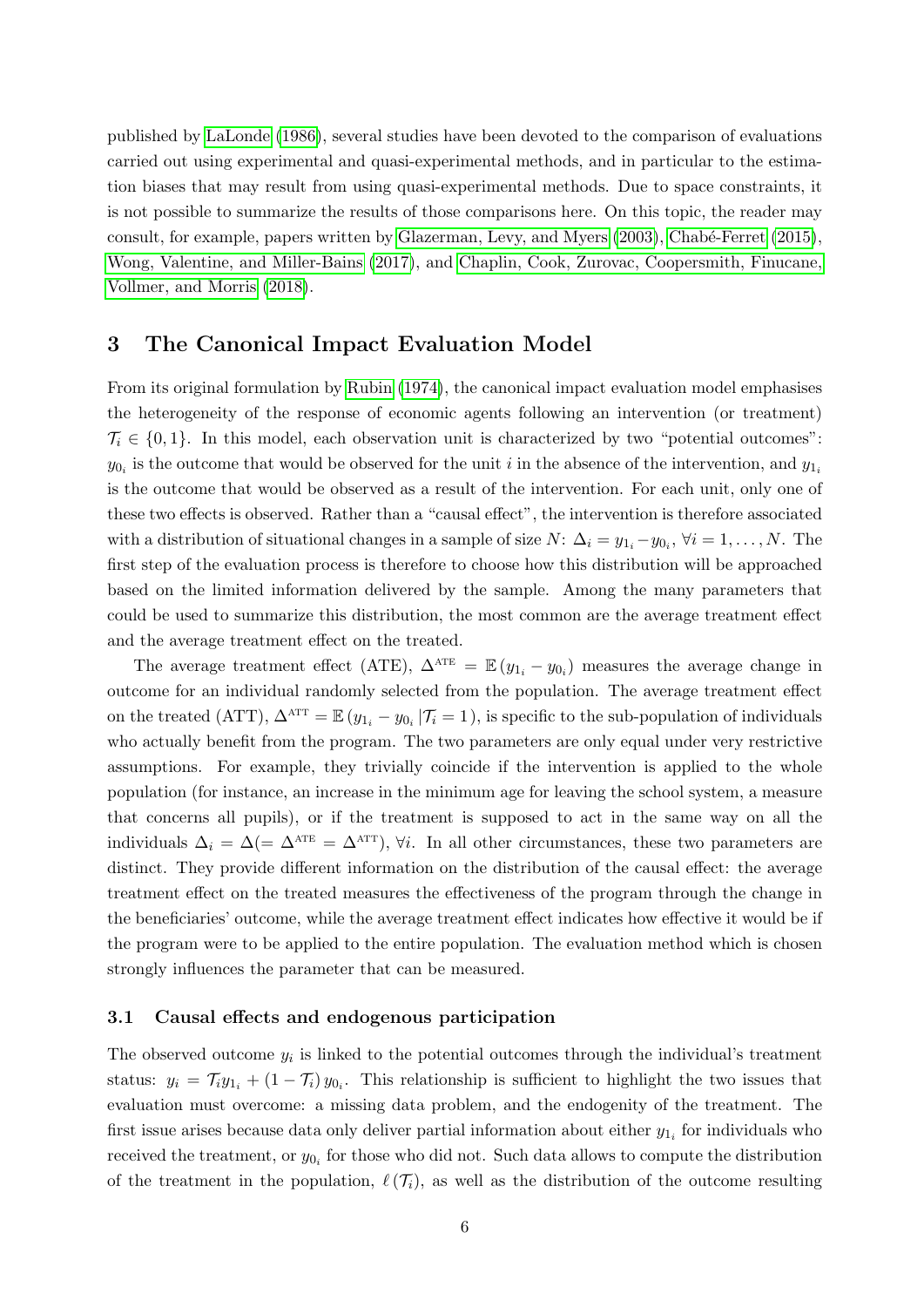from the treatment among beneficiaries,  $\ell(y_{1_i} | \mathcal{T}_i = 1) = \ell(y_i | \mathcal{T}_i = 1)$ , and the distribution of the outcome absent the treatment for non-beneficiaries,  $\ell(y_{0_i} | \mathcal{T}_i = 0) = \ell(y_i | \mathcal{T}_i = 0)$ . But it does not allow to compute any of the relevant policy parameters. Evaluation methods must thus rely on counterfactual observations — information on what would have happened in a state of the world that is not observed.

Finding counterfactuals is even more challenging because of the second issue, i.e., the endogenous program participation, which implies that these conditional distributions are different from the conditional ones:

$$
\ell(y_{1_i} | \mathcal{T}_i = 1) \neq \ell(y_{1_i} | \mathcal{T}_i = 0) \neq \ell(y_{1_i}), \ell(y_{0_i} | \mathcal{T}_i = 0) \neq \ell(y_{0_i} | \mathcal{T}_i = 1) \neq \ell(y_{0_i})
$$

in such a way that the distribution of the outcome, both before and after the implementation of the treatment, is correlated with the treatment status. The main consequence is that the distribution of the outcome among untreated cannot be used as a counterfactual for the outcome among treated individuals. The observed sample provides information on the following parameters:

$$
\mathbb{E}(y_i | \mathcal{T}_i = 0) = \mathbb{E}(y_{0_i} | \mathcal{T}_i = 0)
$$
  

$$
\mathbb{E}(y_i | \mathcal{T}_i = 1) = \mathbb{E}(y_{1_i} | \mathcal{T}_i = 1) = \mathbb{E}(y_{0_i} | \mathcal{T}_i = 0) + \mathcal{T}_i [\mathbb{E}(y_{1_i} | \mathcal{T}_i = 1) - \mathbb{E}(y_{0_i} | \mathcal{T}_i = 1)]
$$

The naive (or cross-section) estimator, which relies on this counterfactual,  $\hat{\Delta}^c = \overline{y}^{\mathcal{T}_{i}=1} - \overline{y}^{\mathcal{T}_{i}=0}$ is linked to the distribution of the potential outcomes since  $\hat{\Delta}^c \stackrel{\mathbb{P}}{\rightarrow} \Delta^c = \mathbb{E}(y_i | \mathcal{T}_i = 1)$  $\mathbb{E}\left(y_i\left\vert \mathcal{T}_i\right.\right.=0\right),\,\text{where:}$ 

$$
\Delta^{\mathcal{C}} = \mathbb{E}\left(y_{1_i} \,|\mathcal{T}_i = 1\right) - \mathbb{E}\left(y_{0_i} \,|\mathcal{T}_i = 1\right) + \mathbb{E}\left(y_{0_i} \,|\mathcal{T}_i = 1\right) - \mathbb{E}\left(y_{0_i} \,|\mathcal{T}_i = 0\right) = \Delta^{\text{ATT}} + \mathcal{B}^{\mathcal{C}}
$$
 (1)

The estimator thus measures a mix between the ATT and  $\mathcal{B}^{\mathcal{C}} = \mathbb{E}(y_{0_i} | \mathcal{T}_i = 1) - \mathbb{E}(y_{0_i} | \mathcal{T}_i = 0)$ , the selection bias. This bias can be due to either self-selection into the treatment (if individuals who expect to benefit the most from it decide to participate, namely to be treated) or to the implementation of the treatment itself, if the policy aims to target a specific sub-population. Estimating the ATE is even more demanding, as:

$$
\Delta^{\mathcal{C}} = \mathbb{E}(y_{1_i}) - \mathbb{E}(y_{0_i}) + [1 - \mathbb{P}(\mathcal{T}_i = 1)] [\mathbb{E}(y_{1_i} | \mathcal{T}_i = 1) - \mathbb{E}(y_{1_i} | \mathcal{T}_i = 0)] \n+ \mathbb{P}(\mathcal{T}_i = 1) [\mathbb{E}(y_{0_i} | \mathcal{T}_i = 1) - \mathbb{E}(y_{0_i} | \mathcal{T}_i = 0)] \n= \Delta^{\text{ATE}} + \mathcal{B}^{\text{C}_{\text{ATE}}}
$$

from which another source of bias arises:

$$
\mathcal{B}^{\mathrm{C}_{\mathrm{ATE}}} = \mathcal{B}^{\mathrm{C}} + \left[1 - \mathbb{P}\left(\mathcal{T}_{i} = 1\right)\right] \left[\mathbb{E}\left(y_{1_{i}} - y_{0_{i}}\left|\mathcal{T}_{i} = 1\right.\right) - \mathbb{E}\left(y_{1_{i}} - y_{0_{i}}\left|\mathcal{T}_{i} = 0\right.\right)\right]
$$

On top of the selection bias,  $\mathcal{B}^{\mathcal{C}}$ , the evaluation must now take into account the heterogeneity in the response to the treatment.

#### 3.2 Identification through randomization

Randomization of individuals into the treatment allows to break the link between the outcome variable and the treatment status giving rise to the selection bias. If the value of  $\mathcal{T}_i$ ,  $\forall i$ , is decided randomly, then  $\mathbb{E}(y_{0_i} | \mathcal{T}_i = 1) = \mathbb{E}(y_{0_i} | \mathcal{T}_i = 0)$ , and hence:

$$
\mathbb{E}(y_{1_i}|\mathcal{T}_i=1) - \mathbb{E}(y_{0_i}|\mathcal{T}_i=0) = \mathbb{E}(y_{1_i}|\mathcal{T}_i=1) - \mathbb{E}(y_{0_i}|\mathcal{T}_i=1) = \mathbb{E}(y_{1_i} - y_{0_i}|\mathcal{T}_i=1)
$$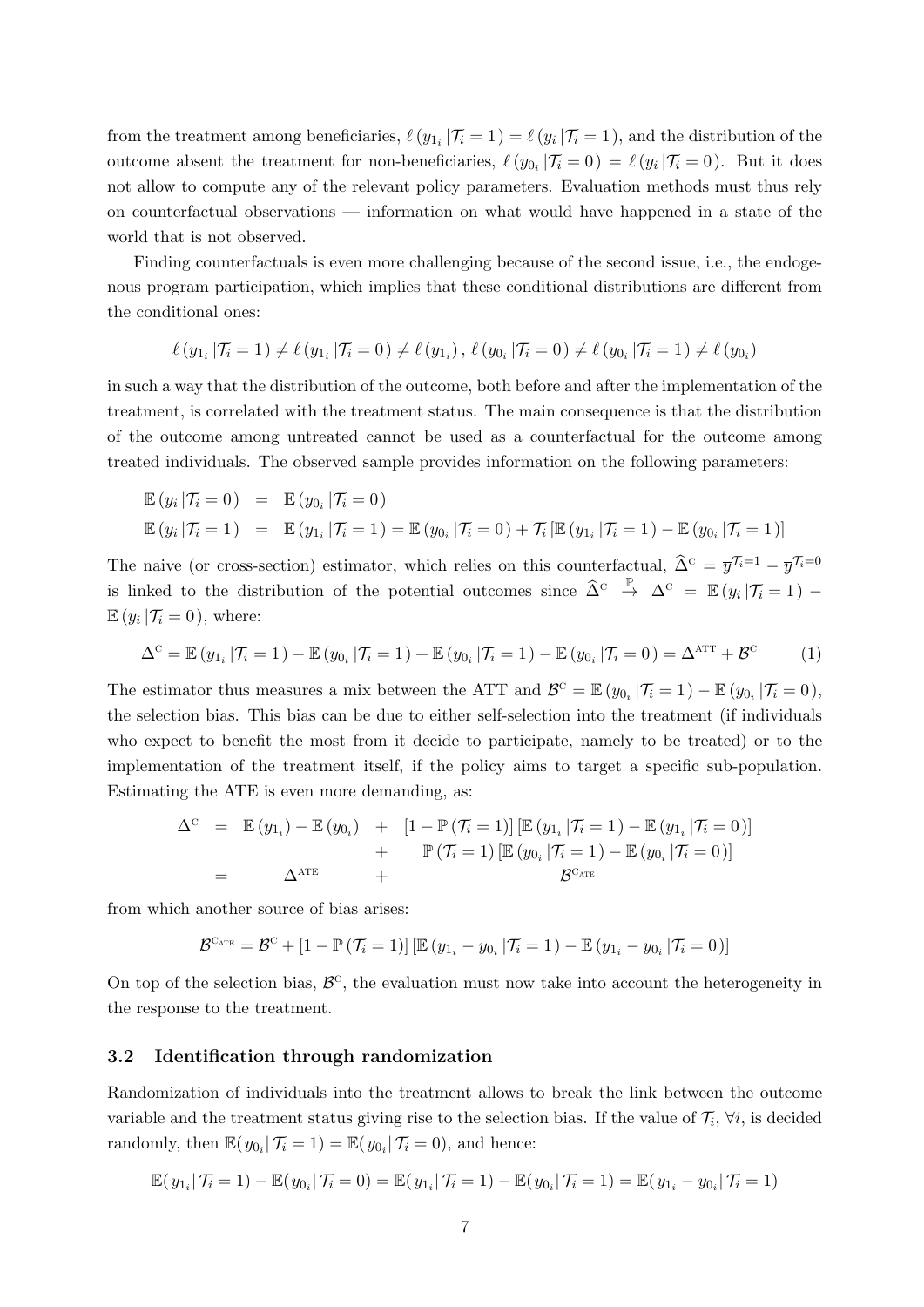But randomization also breaks the correlation between the treatment status and the outcome from the treatment,  $\mathbb{E}(y_{1_i} - y_{0_i} | \mathcal{T}_i = 1) = \mathbb{E}(y_{1_i} - y_{0_i} | \mathcal{T}_i = 0) = \mathbb{E}(y_{1_i} - y_{0_i})$ , in a such a way that:  $\mathbb{E}(y_{1_i}|\mathcal{T}_i=1) - \mathbb{E}(y_{0_i}|\mathcal{T}_i=0) = \Delta^{\text{ATT}} = \Delta^{\text{ATE}}$ . Randomized experiments thus make it possible to estimate the ATE — provided that the random assignment to experimental groups is made in the entire population and that all individuals selected to take part in the experiment actually do so. They cannot deliver the ATT unless some of the selected individuals refuse to take part in the experiment (in which case the treatment effect is conditional on endogenous refusal, which might select a subpopulation which is different from the one generated by endogenous participation), or if randomization is performed within a well-chosen sub-population.

#### 3.3 Difference estimators

Several difference estimators overcome the missing data issue by relying on different counterfactuals. They are typically applied to data produced by the implementation of a policy, which is treated as a "natural experiment". In this context, individuals are observed at different points in time and  $\mathcal{T}_{it} \in \{0,1\}$  depending on whether *i* receives or does not receive the treatment in t. Time periods before and after the implementation of the policy in  $t_0$ , respectively denoted  $\bar{t} = \{t > t_0\}$ and  $\underline{t} = \{t < t_0\}$ , define the dummy variable  $\mathcal{P}_{it} = \mathbb{1}_{\{t > t_0\}}$  such that  $\mathcal{P}_{i\overline{t}} = 1 - \mathcal{P}_{i\underline{t}} = 1$ . In this context, two pairs of potential outcomes must be considered, depending on the date at which the outcome is observed:

$$
y_{it} = \begin{cases} y_{0_{i\underline{t}}} & if \quad \mathcal{P}_{it} = 0, \mathcal{T}_{i\overline{t}} = 0 \\ y_{0_{i\overline{t}}} & if \quad \mathcal{P}_{it} = 1, \mathcal{T}_{i\overline{t}} = 0 \\ y_{0_{i\underline{t}}} & if \quad \mathcal{P}_{it} = 0, \mathcal{T}_{i\overline{t}} = 1 \\ y_{1_{i\overline{t}}} & if \quad \mathcal{P}_{it} = 1, \mathcal{T}_{i\overline{t}} = 1 \end{cases}, \forall i, t
$$

#### 3.3.1 The cross-section estimator

The cross-section estimator only makes use of post-implementation data, and compares treated individuals to untreated ones. Formally, it is similar to the naive estimator defined above (Section [3.1\)](#page-7-1), and may be written as:

$$
\widehat{\Delta}^{\mathcal{C}} = \overline{y}_{it}^{\mathcal{T}_{i\overline{t}}=1,\mathcal{P}_{it}=1} - \overline{y}_{it}^{\mathcal{T}_{i\overline{t}}=0,\mathcal{P}_{it}=1} \xrightarrow{\mathbb{P}} \Delta^{\mathcal{C}} = \mathbb{E}(y_{it} | \mathcal{T}_{i\overline{t}}=1,\mathcal{P}_{it}=1) - \mathbb{E}(y_{it} | \mathcal{T}_{i\overline{t}}=0,\mathcal{P}_{it}=1)
$$

The estimator is biased because of selection into the treatment since the resulting outcome can be decomposed as:

$$
\Delta^{\text{c}} = \Delta^{\text{ATT}} + \mathbb{E}\left(y_{0_{it}}\left|\mathcal{T}_{i\bar{t}}=1, \mathcal{P}_{it}=1\right.\right) - \mathbb{E}\left(y_{0_{it}}\left|\mathcal{T}_{i\bar{t}}=0, \mathcal{P}_{it}=1\right.\right) = \Delta^{\text{ATT}} + \mathcal{B}^{\text{C}}\left(\mathcal{P}_{it}=1\right)
$$

but does not depend on selection on the outcome in the absence of the treatment,  $\mathcal{B}^{\mathcal{C}}(\mathcal{P}_{it}=0)$ .

#### 3.3.2 The Before-After (BA) estimator

The BA estimator focuses on treated individuals ( $\forall i, \mathcal{T}_{i\bar{i}} = 1$ ); it uses their outcome before the implementation of the treatment to define a counterfactual of their post-treatment situation:

$$
\widehat{\Delta}^{\text{BA}} = \overline{y}_{it}^{\mathcal{T}_{i\bar{t}}=1,\mathcal{P}_{it}=1} - \overline{y}_{it}^{\mathcal{T}_{i\bar{t}}=1,\mathcal{P}_{it}=0} \xrightarrow{\mathbb{P}} \Delta^{\text{BA}} = \mathbb{E}(y_{it} | \mathcal{T}_{i\bar{t}}=1, \mathcal{P}_{it}=1) - \mathbb{E}(y_{it} | \mathcal{T}_{i\bar{t}}=1, \mathcal{P}_{it}=0)
$$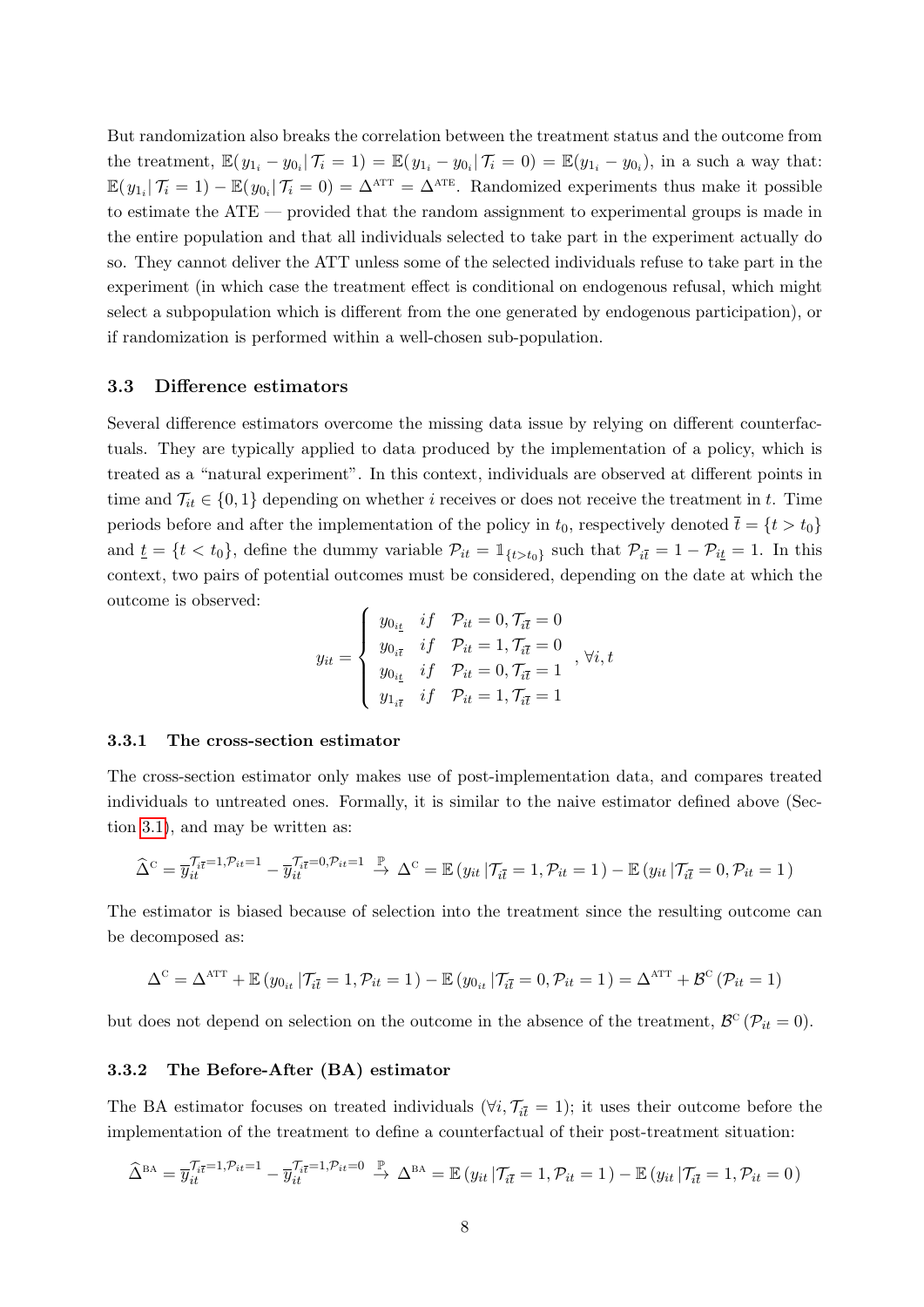It can be written as the OLS estimator of  $\Delta^{BA}$  in the linear model:

$$
y_{it} = b_0 + \Delta^{\text{BA}} \mathcal{P}_{it} + u_{it}, \forall t, \forall i : \mathcal{T}_{i\bar{t}} = 1
$$

Given the observation rule that applies to  $y_{it}$ , the parameter may be written as:

$$
\Delta^{\text{BA}} = \Delta^{\text{ATT}} + \mathbb{E} \left( y_{0_{it}} \, | \mathcal{T}_{i\bar{t}} = 1, \mathcal{P}_{it} = 1 \right) - \mathbb{E} \left( y_{0_{it}} \, | \mathcal{T}_{i\bar{t}} = 1, \mathcal{P}_{it} = 0 \right)
$$

It thus measures a combination of the ATT and:

$$
\mathcal{B}^{\text{BA}}\left(\mathcal{T}_{i\bar{t}}=1\right)=\mathbb{E}\left(y_{0_{it}}\left|\mathcal{T}_{i\bar{t}}=1,\mathcal{P}_{it}=1\right.\right)-\mathbb{E}\left(y_{0_{it}}\left|\mathcal{T}_{i\bar{t}}=1,\mathcal{P}_{it}=0\right.\right)=\mathbb{E}\left(y_{0_{i\bar{t}}}-y_{0_{i\underline{t}}}\left|\mathcal{T}_{i\bar{t}}=1\right.\right)
$$

which measures the change in the outcome that would have happened over time even without the implementation of the treatment — this corresponds to a simultaneity bias. It thus relies on the identifying assumption that the outcome only changes as a result of the treatment. It does not depend on whether the same assumption applies to untreated individuals,  $\mathcal{B}^{\text{BA}}(\mathcal{T}_{i\bar{t}}=0)$ .

#### 3.3.3 The difference-in-differences (DD) estimator

The DD estimator makes use of the entire data produced by  $\mathcal{P}_{it}$  and  $\mathcal{T}_{it}$ . It is based on the change over time in the untreated individuals' situation as a conterfactual for the change observed in the treated group. It thus amounts to compute the difference between two difference estimators: the BA computed in both groups generated by  $\mathcal{T}_{i\bar{t}}$ , or, equivalently, the cross-section estimators at both time periods defined by  $\mathcal{P}_{it}$ .

$$
\begin{array}{lll} \widehat{\Delta}^{\text{DD}} & = & \left[ \overline{y}_{it}^{\mathcal{T}_{i\bar{t}}=1,\mathcal{P}_{it}=1} - \overline{y}_{it}^{\mathcal{T}_{i\bar{t}}=1,\mathcal{P}_{it}=0} \right] - \left[ \overline{y}_{it}^{\mathcal{T}_{i\bar{t}}=0,\mathcal{P}_{it}=1} - \overline{y}_{it}^{\mathcal{T}_{i\bar{t}}=0,\mathcal{P}_{it}=0} \right] = \widehat{\Delta}^{\text{BA}}_{\mathcal{T}_{i\bar{t}}=1} - \widehat{\Delta}^{\text{BA}}_{\mathcal{T}_{i\bar{t}}=0} \\ & = & \left[ \overline{y}_{it}^{\mathcal{T}_{i\bar{t}}=1,\mathcal{P}_{it}=1} - \overline{y}_{it}^{\mathcal{T}_{i\bar{t}}=0,\mathcal{P}_{it}=1} \right] - \left[ \overline{y}_{it}^{\mathcal{T}_{i\bar{t}}=1,\mathcal{P}_{it}=0} - \overline{y}_{it}^{\mathcal{T}_{i\bar{t}}=0,\mathcal{P}_{it}=0} \right] = \widehat{\Delta}^{\text{C}}_{\bar{t}} - \widehat{\Delta}^{\text{C}}_{\underline{t}} \end{array}
$$

Thanks to this double differentiation, the DD estimator gets rid of the biases affecting each kind of simple-difference estimator provided the bias remains constant in the dimension over which the differencing is performed. The estimator measures:

$$
\widehat{\Delta}^{\text{DD}} \stackrel{\mathbb{P}}{\rightarrow} \Delta^{\text{DD}} = \Delta^{\text{ATE}} + [\mathbb{E}(y_{0_{it}} | \mathcal{T}_{i\bar{t}} = 1, \mathcal{P}_{it} = 1) - \mathbb{E}(y_{0_{it}} | \mathcal{T}_{i\bar{t}} = 1, \mathcal{P}_{it} = 0)] - [\mathbb{E}(y_{0_{it}} | \mathcal{T}_{i\bar{t}} = 0, \mathcal{P}_{it} = 1) - \mathbb{E}(y_{0_{it}} | \mathcal{T}_{i\bar{t}} = 0, \mathcal{P}_{it} = 0)] = \Delta^{\text{ATE}} + \mathcal{B}^{\text{DD}}
$$

where the bias affecting the DD estimator,  $\mathcal{B}^{\text{DD}} = \mathbb{E} (y_{0_{i\bar{t}}} - y_{0_{i\underline{t}}} | \mathcal{T}_{i\bar{t}} = 1) - \mathbb{E} (y_{0_{i\bar{t}}} - y_{0_{i\underline{t}}} | \mathcal{T}_{i\bar{t}} = 0)$ , measures the difference in trends between the control and treatment group, s.t.  $\mathcal{B}^{BA}(\mathcal{T}_{i\bar{t}}=1) \neq$  $\mathcal{B}^{\text{BA}}(\mathcal{T}_{i\bar{t}}=0)$ . This bias can be equivalently interpreted as the change over time in the selection bias:  $\mathcal{B}^c(\mathcal{P}_{it} = 1) \neq \mathcal{B}^c(\mathcal{P}_{it} = 0)$ . The identification property of the estimator thus relies on the parallel trends assumption:

$$
\begin{aligned} \left[ \mathbb{E} \left( y_{0_{it}} \, | \mathcal{T}_{i\bar{t}} = 0, \mathcal{P}_{it} = 1 \right) & - \mathbb{E} \left( y_{0_{it}} \, | \mathcal{T}_{i\bar{t}} = 0, \mathcal{P}_{it} = 0 \right) \right] \\ & = \left[ \mathbb{E} \left( y_{0_{it}} \, | \mathcal{T}_{i\bar{t}} = 1, \mathcal{P}_{it} = 1 \right) - \mathbb{E} \left( y_{0_{it}} \, | \mathcal{T}_{i\bar{t}} = 1, \mathcal{P}_{it} = 0 \right) \right] \end{aligned}
$$

It is worth noting that this assumption does not require either the lack of selection into the treatment group  $-\mathcal{B}^c(\mathcal{P}_{it}=1) \neq 0$  — or the lack of simultaneity bias —  $\mathcal{B}^{BA}(\mathcal{T}_{i\bar{t}}=1) \neq 0$ . It only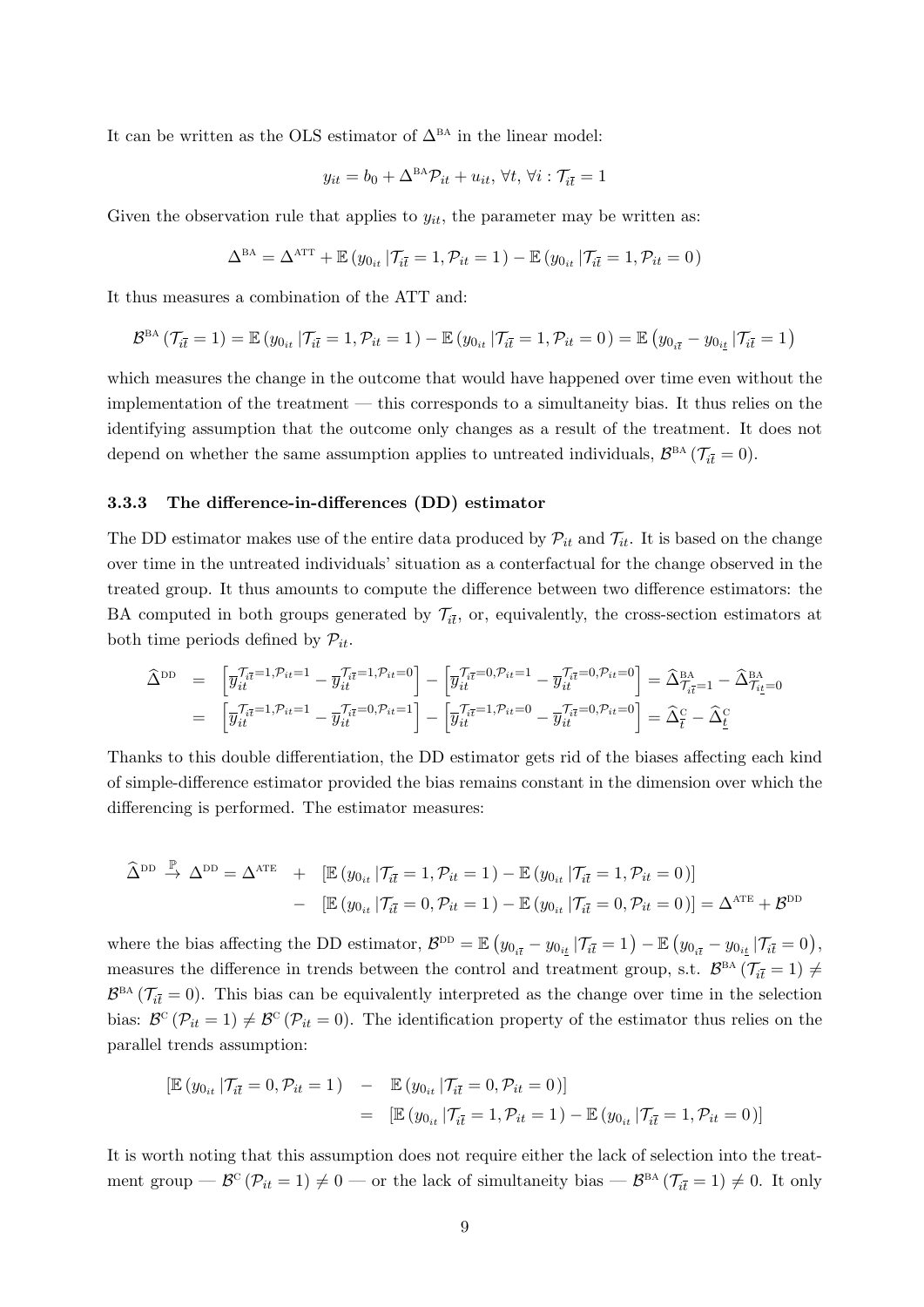<span id="page-11-0"></span>Figure 2: The parallel trends assumption



**Note.** The figure illustrates the assumption that the trends in the treatment  $(\mathcal{T}_i = 1)$  and control  $(\mathcal{T}_i = 0)$  groups would be parallel over time  $(\mathcal{P}_{it})$  with no treatment (dashed line). The double difference the

requires that such confounding variations are balanced over time —  $\mathcal{B}^{\circ}(\mathcal{P}_{it} = 1) = \mathcal{B}^{\circ}(\mathcal{P}_{it} = 0)$ — or, equivalently, between groups —  $\mathcal{B}^{BA}$  ( $\mathcal{T}_{i\bar{t}} = 1$ ) =  $\mathcal{B}^{BA}$  ( $\mathcal{T}_{i\bar{t}} = 0$ ).

As such, the DD estimator relies on the trend experienced by individuals from the control group as a counterfactual for the trend that individuals from the treatment group would have experienced without the intervention. Figure [2](#page-11-0) provides a graphical illustration of this identifying assumption: the two parallel lines show the evolution of  $y_{0it}$  over time within each group (the dotted part on the right thus provides the counterfactual evolution of this quantity in the treatment group: it reproduces the trend observed in the control group). Under this assumption, the double difference measures the ATT of the intervention. Although this assumption is less demanding than the identifying assumptions of either the cross-section or the BA estimators, Figure [3](#page-12-0) describes two typical sources of its failure. Figure [3.](#page-12-0)a illustrates the [Ashenfelter](#page-31-4) [\(1978\)](#page-31-4)'s "dip", which refers to a change in the outcome among treated individuals before the policy is implemented (for instance because the expected benefits from the intervention lead treated individuals to reduce the resources devoted to the outcome). In Figure [3.](#page-12-0)b, the failure is rather due to the behavior of individuals from the control group: due to an indirect effect of the policy, the average treatment on the untreated  $(\Delta^{\text{ATU}})$  is non-zero.

#### 3.4 Conditional independence

Instead of eliminating confounding heterogeneity through differentiation, identification can also be achieved by finding covariates conditional on which the assignment can be assumed to be random. To expose this method, we consider a sample of N individuals for whom the pair  $\{y_i, \mathcal{T}_i\}$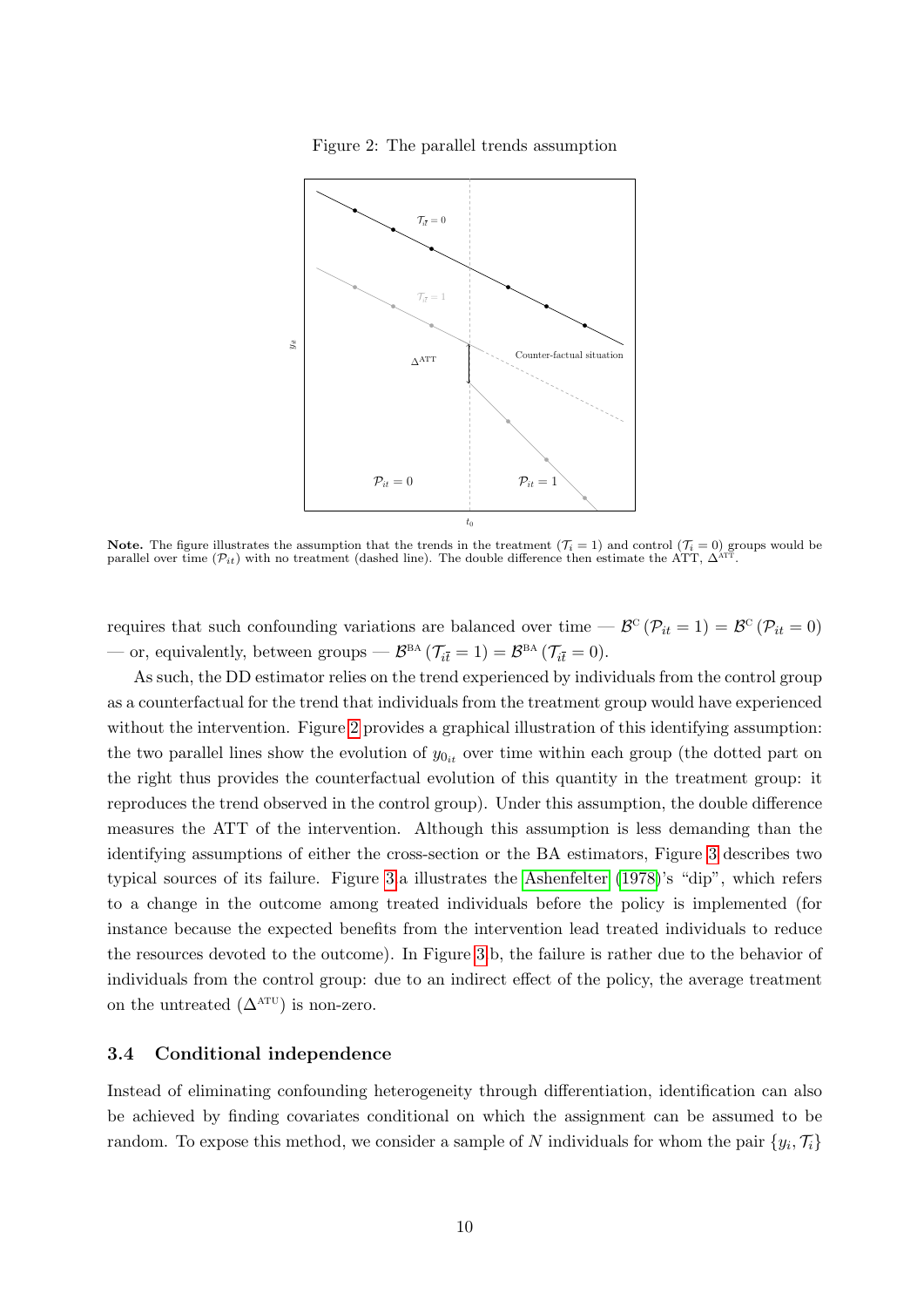<span id="page-12-0"></span>



Note. The figure displays two typical failures of the assumption that the trends in the treatment ( $\mathcal{T}_i = 1$ ) and control  $(\mathcal{T}_i = 0)$  groups would be parallel over time  $(\mathcal{P}_{it})$  with no treatment; resulting in biased difference-in-difference estimates  $\widehat{\Delta}^{\mathrm{DD}}$ .

is observed. The model of interest is:

$$
y_i = b_0 + b_1 \mathcal{T}_i + u_i, \,\forall i
$$

in which unobserved heterogeneity is correlated to the treatment variable due to endogenous participation in the program. Control variables are observed covariates,  $x$ , whose aim is to wash out the noise from confounding factors. Denoting  $u_i = x_i c + v_i$ , the model may now be written as:

$$
y_i = b_0 + b_1 \mathcal{T}_i + \boldsymbol{x}_i \boldsymbol{c} + v_i
$$

Those covariates are sufficient to achieve identification if they lead to the independence between the outcome variable and the treatment variable, conditional on the values of the control variables. Control variables thus achieve a quasi-experiment, with statistically identical individuals in both groups. This independence condition is weak if  $\ell(y_{0_i} | \mathcal{T}_i, x_i) = \ell(y_{0_i} | x_i)$ , in which case the output observed among untreated individuals provides a counterfactual for the situation of treated individuals:  $\mathbb{E}(y_{0_i}|\mathcal{T}_i, x_i) = \mathbb{E}(y_{0_i}|\mathbf{x}_i)$ , which is sufficient to identify  $\Delta^{\text{ATT}}$ . Independence is strong if this property also concerns the output induced by the treatment  $\ell(y_{1_i}, y_{0_i} | T_i, x_i) =$  $\ell(y_{1_i}, y_{0_i}|\mathbf{x}_i)$ , which means that we also impose that  $\mathbb{E}(y_{1_i}|\mathcal{T}_i, \mathbf{x}_i) = \mathbb{E}(y_{1_i}|\mathbf{x}_i)$ , and the output comparison between groups thus identifies  $\Delta^{\text{ATE}}$ .

#### 3.4.1 Regression discontinuity

One of the most popular application of the identification based on conditional independence is regression discontinuity. Denote  $\mathcal{D}_i$  the observed variable for which the threshold rule applies, and  $\overline{d}$  the threshold which determines participation in the program,  $\mathcal{T}_i = \mathbb{1}\{\mathcal{D}_i > \overline{d}\}\.$  There is a "regression discontinuity" if there exists  $\epsilon > 0$  such that:

$$
\ell\left(y_{0_i}, y_{1_i} \,\middle|\, \mathcal{D}_i = \overline{d} - \epsilon\right) = \ell\left(y_{0_i}, y_{1_i} \,\middle|\, \mathcal{D}_i = \overline{d} + \epsilon\right) \Leftrightarrow \ell\left(y_{0_i}, y_{1_i} \,\middle|\, \mathcal{T}_i, \mathcal{D}_i = \overline{d}\right) = \ell\left(y_{0_i}, y_{1_i} \,\middle|\, \mathcal{D}_i = \overline{d}\right)
$$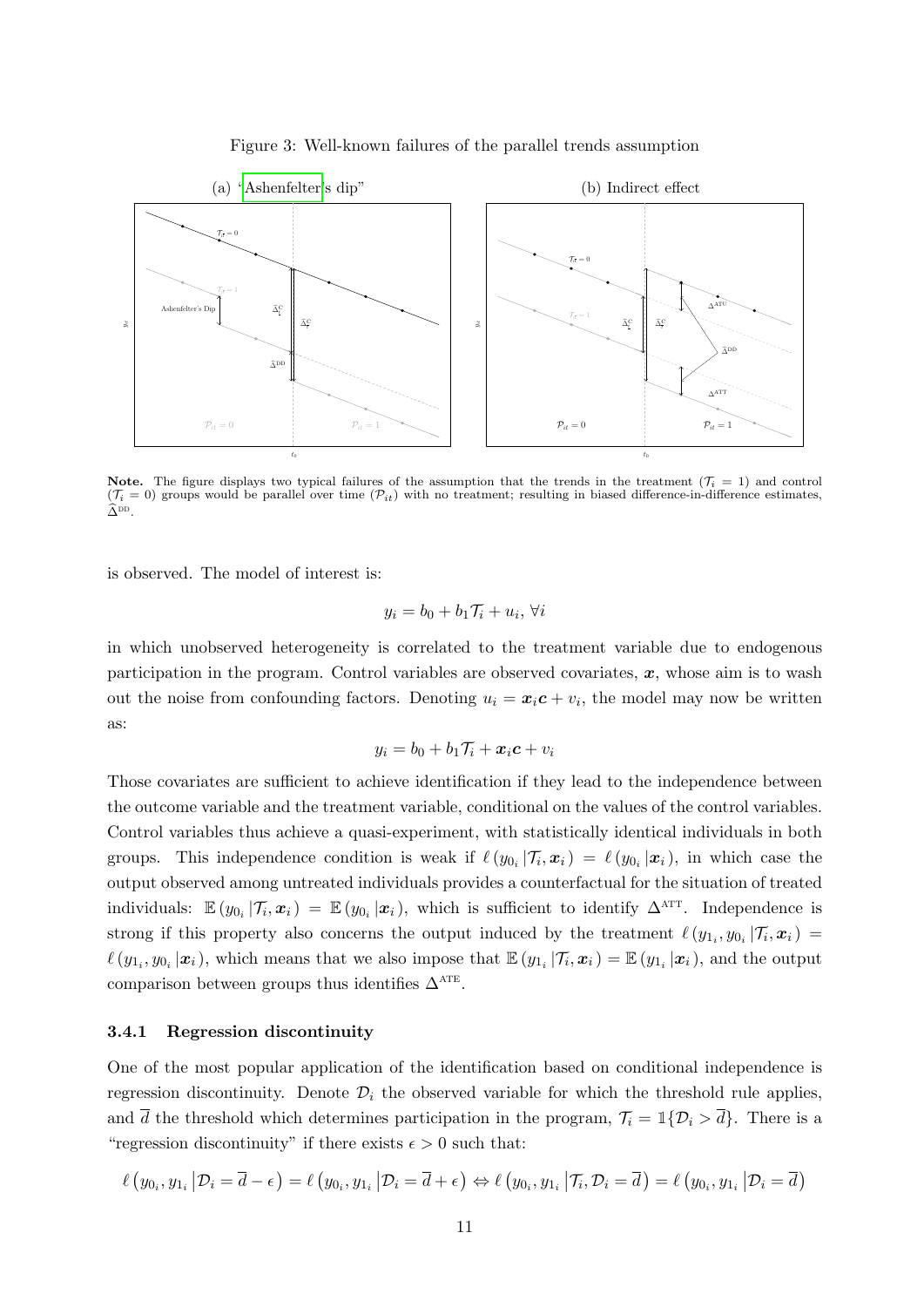This rule thus produces a quasi-experiment in the neighborhood of the threshold  $\overline{d}$ , as individuals can be assumed to be randomly assigned to the treatment conditional on  $\mathcal{D}_i \in [\bar{d}-\epsilon, \bar{d}+\epsilon]$ . Thus the distance to the threshold  $\mathcal{D}_i-\overline{d}$  is a control variable which generates conditional independence.

#### 3.4.2 Matching estimators

In the more general case of a vector of control variables  $x_i$  generating conditional independence, the estimation of the causal parameter relies on finding for each treated individual  $i$  a counterfactual  $\mathbb{E}(y_{0_i}|\mathcal{T}_i=1,\boldsymbol{x}_i)$ . The matching estimator [\(Rubin, 1977\)](#page-35-2) implements this strategy by matching each treated individual, characterized by control variables  $x_i$ , with a statistical twin belonging to the control group, namely an untreated individual  $j(i)$  whose observed values of the control variables are the same,  $j(i) \in \{j | \mathcal{T}_j = 0, x_j = x_i\}$ . Under such circumstances, the outcome  $y_{j(i)}$  fulfills the weak independence condition:

$$
\mathbb{E}(y_i | \mathcal{T}_i = 0, \bm{x} = \bm{x}_i) = \mathbb{E}(y_{0_i} | \mathcal{T}_i = 0, \bm{x} = \bm{x}_i) = \mathbb{E}(y_{0_i} | \bm{x} = \bm{x}_i) = \mathbb{E}(y_{0_i} | \mathcal{T}_i = 1, \bm{x} = \bm{x}_i)
$$

This allows to measure the individual change in the outcome induced by the treatment as  $\hat{\Delta}_i =$  $y_i - y_{j(i)}$ , which yields a consistent estimator for the ATT:

$$
\widehat{\Delta}^{\text{ATT}} = \frac{1}{N_{\mathcal{T}_i=1}} \sum_{i \in \mathcal{T}_i=1} (y_i - y_{j(i)}) \stackrel{\mathbb{P}}{\rightarrow} \mathbb{E} (\Delta_i | \mathcal{T}_i = 1) = \Delta^{\text{ATT}}
$$

where  $N_{\mathcal{T}_{i}=1}$  denotes the size of the treatment group. Strong independence allows to extend the matching strategy to individuals from the control group,  $\mathcal{T}_i = 0$ , with statistical twins  $j(i) \in$  ${j | T_j = 1, x_j = x_i}$ , so as to estimate the ATE we can calculate:

$$
\widehat{\Delta}^{\text{ATE}} = \frac{1}{N} \left[ \sum_{i \in \mathcal{T}_i = 1} \left( y_i - y_{j(i)} \right) + \sum_{i \in \mathcal{T}_i = 0} \left( y_{j(i)} - y_i \right) \right] \stackrel{\mathbb{P}}{\rightarrow} \mathbb{E} \left( \Delta_i \right) = \Delta^{\text{ATE}}
$$

The conditional independence assumption required to apply this strategy only holds if control variables bring enough information to conditionally break the endogeneity of the treatment. This concern very often leads to include many control variables, which makes the perfect matching described above more and more challenging as the number of cells increases. An alternative is to define counterfactuals based on the closest neighbours, rather than finding a perfect statistical twin. The increase in the number of control variables also reduces the number of degrees of freedom of the model. This can be addressed by aggregating the control variables, which is the aim of the propensity score.

#### 3.4.3 Aggregating control variables: the propensity score

The propensity score summarizes the information provided by the entire set of control variables through the change in the probability of being treated [\(Rosenbaum and Rubin, 1983\)](#page-35-3):  $s(\mathbf{x}_i) =$  $\mathbb{P}(\mathcal{T}_i = 1 | \mathbf{x}_i)$ . This score aims to balance the distribution of the control variables across the treatment and control groups.<sup>[3](#page-13-0)</sup> This allows to compute a counterfactual for each treated individual

$$
\ell\left[\boldsymbol{x}_{i},\mathcal{T}_{i}\vert s\left(\boldsymbol{x}_{i}\right)\right]=\ell\left[\boldsymbol{x}_{i}\vert\mathcal{T}_{i},s\left(\boldsymbol{x}_{i}\right)\right]\ell\left[\mathcal{T}_{i}\vert s\left(\boldsymbol{x}_{i}\right)\right]=\ell\left[\mathcal{T}_{i}\vert\boldsymbol{x}_{i},s\left(\boldsymbol{x}_{i}\right)\right]\ell\left[\boldsymbol{x}_{i}\vert s\left(\boldsymbol{x}_{i}\right)\right]
$$

<span id="page-13-0"></span><sup>&</sup>lt;sup>3</sup>This balancing score property implies that  $x_i\bot\mathcal{T}_i|s(x_i)$ . Given that  $s(x_i) = \ell(\mathcal{T}_i|x_i)$ , and hence:  $\ell[\mathcal{T}_i|s(x_i)] =$  $\ell[\mathcal{T}_i|\boldsymbol{x}_i, s(\boldsymbol{x}_i)],$  conditional independence implies: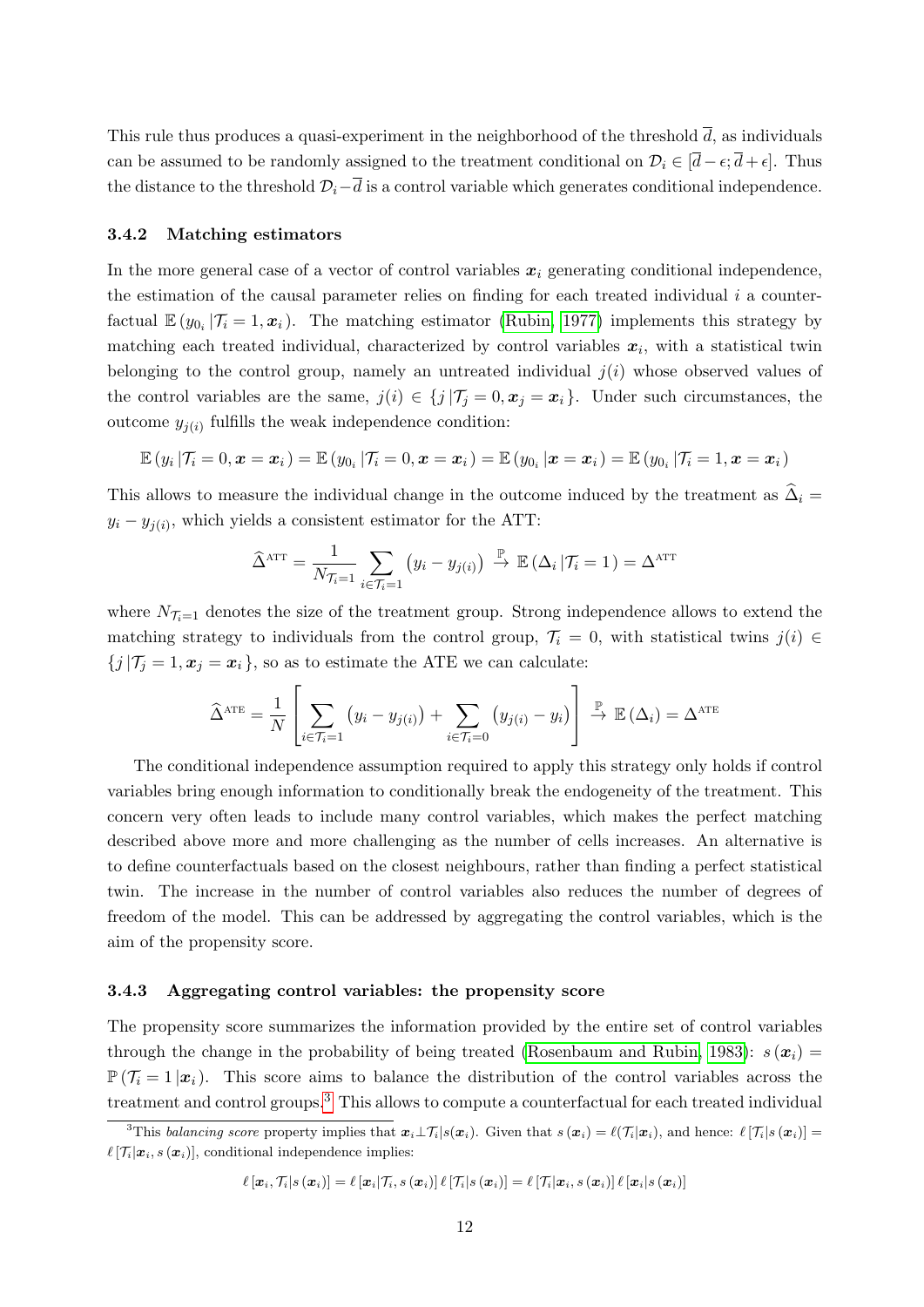

#### <span id="page-14-0"></span>Figure 4: The common support property of the propensity score

Note. The figure plots the distributions of the score,  $s(x_i)$ , conditional on the value of the treatment variable,  $\mathcal{T}_i$ , in two cases with varying size of the common support,  $S_{\cap}$ .

based on  $\mathbb{E}\left[y_{j(i)}\big| s(\boldsymbol{x}_{j(i)})=s(\boldsymbol{x}_i), \mathcal{T}_{j(i)}=0\right]$ , and then to compute the ATT. By computing a counterfactual for untreated individuals,  $\mathbb{E}\left[y_{j(i)}\big| s\left(x_{j(i)}\right) = s\left(x_i\right), \mathcal{T}_{j(i)} = 1\right]$ , we can obtain an estimator of the ATE.

Such counterfactuals can only be found if it is possible to observe for each individual whose score is  $s(\mathbf{x}_i)$  a counterfactual individual (untreated if  $\mathcal{T}_i = 1$ , treated otherwise) with a similar score. This possibility depends on the extent to which the support of the two distributions  $\ell [s (\mathbf{x}_i)|\mathcal{T}_i = 1]$  and  $\ell [s (\mathbf{x}_i)|\mathcal{T}_i = 0]$  overlap:  $\mathcal{S}_{\cap} = \ell [s (\mathbf{x}_i)|\mathcal{T}_i = 1] \cap \ell [s (\mathbf{x}_i)|\mathcal{T}_i = 0]$ . This common support property has important consequences on the consistency of the estimators derived from this conditional independence assumption (see [Heckman, Ichimura, and Todd, 1998\)](#page-33-5). Identification is indeed restricted to the range of values of the score belonging to the common support:  $\mathbb{E}[\Delta_i | s(\boldsymbol{x}_i), \mathcal{T}_i = 1] = \mathbb{E}[\Delta_i | s(\boldsymbol{x}_i) \in \mathcal{S}_{\cap}, \mathcal{T}_i = 1]$  and  $\mathbb{E}[\Delta_i | s(\boldsymbol{x}_i)] = \mathbb{E}[\Delta_i | s(\boldsymbol{x}_i) \in \mathcal{S}_{\cap}].$  As illustrated in Figure [4,](#page-14-0) this condition is more likely to be restrictive when the explanatory power of the score is higher: on each graph, the score gives more probability to the conditioning outcome, as expected, but the common support is much thiner in Figure [4.](#page-14-0)b than in Figure [4.](#page-14-0)a due to the improved accuracy of the score.

#### 3.5 Instrumental variable estimator

Instruments are exogenous observed variables which achieve identification thanks to their correlation with the treatment variable. Consider the most simple implementation, in which the binary treatment variable,  $\mathcal{T}_i$ , is instrumented by a binary instrument  $z_i^e \in \{0, 1\}$ ,  $\forall i$ , in the linear model:

$$
y_i = b_0 + b_1 \mathcal{T}_i + u_i, \ \mathbb{E}(\mathcal{T}_i u_i) \neq 0, \ \forall i
$$

The variable  $z^e$  can be used as an instrument if it is exogenous, namely  $\mathbb{E}(u_i|z_i^e) = 0$  (the "orthogonality condition"), in such a way that  $\mathbb{E}(y_i|z_i^e) = b_0 + b_1 \mathbb{E}(\mathcal{T}_i|z_i^e) + \mathbb{E}(u_i|z_i^e)$ . Under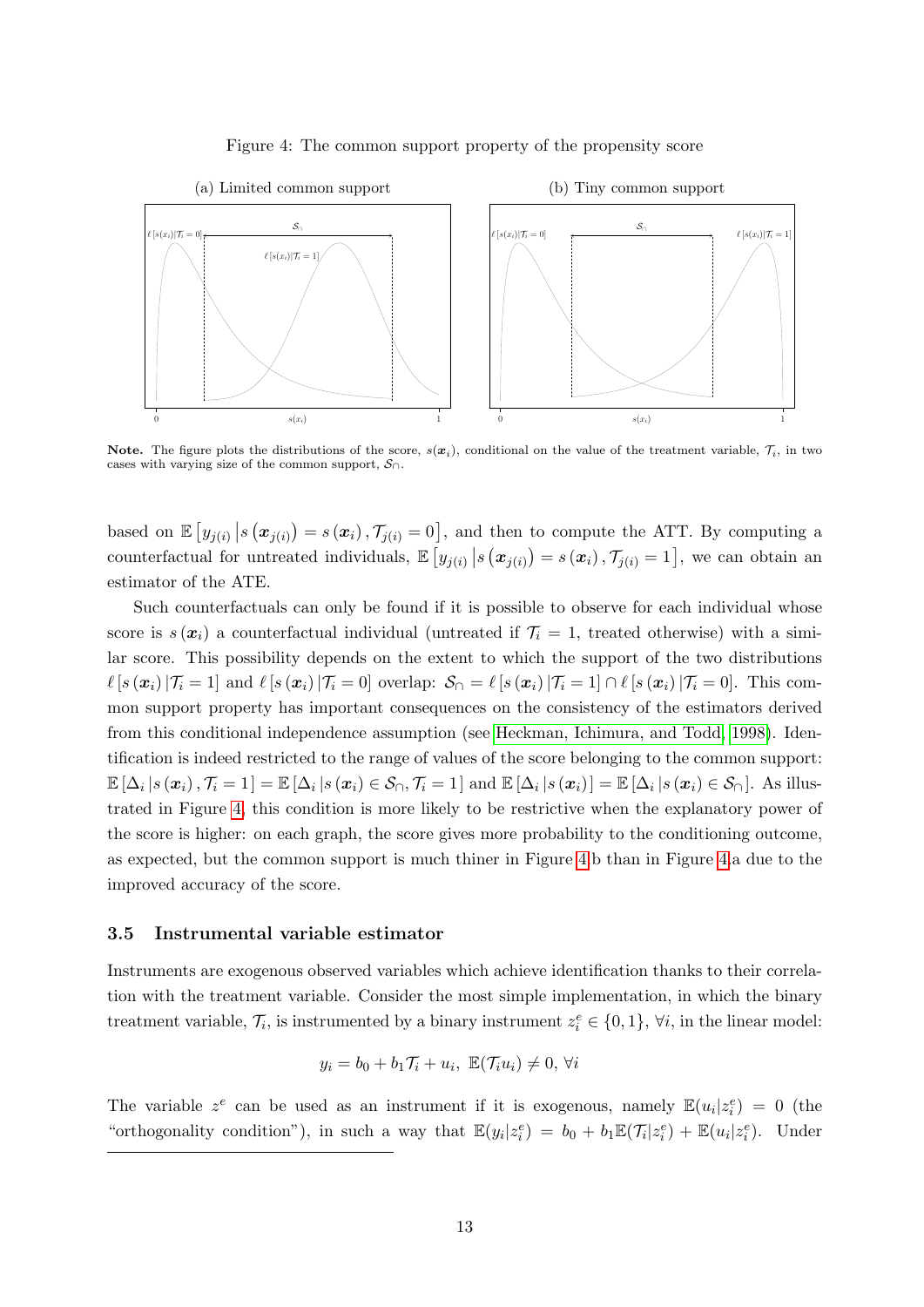this assumption, the variations in the outcome resulting from changes in the instrument,

$$
\mathbb{E}(y_i|z_i^e = 1) = b_0 + b_1 \mathbb{E}(\mathcal{T}_i|z_i^e = 1)
$$
  

$$
\mathbb{E}(y_i|z_i^e = 0) = b_0 + b_1 \mathbb{E}(\mathcal{T}_i|z_i^e = 0)
$$

identify the effect of the treatment:

$$
b_1 = \frac{\mathbb{E}(y_i|z_i^e = 1) - \mathbb{E}(y_i|z_i^e = 0)}{\mathbb{E}(\mathcal{T}_i|z_i^e = 1) - \mathbb{E}(\mathcal{T}_i|z_i^e = 0)}
$$

This relation only defines the parameter if changes in the instrument actually induce changes in the treatment, i.e.  $\mathbb{E}(\mathcal{T}_i|z_i^e=1)-\mathbb{E}(\mathcal{T}_i|z_i^e=0)\neq 0$  (the "rank condition"). The closer this difference to 0, the weaker the instrument, leading to poor identification of the parameter. This target parameter can be estimated based on the [Wald](#page-36-1) [\(1940\)](#page-36-1) estimator (denoting  $\overline{w}^{z_i^e=0/1}$  $\frac{1}{\sum_i \mathbb{1}_{\{z_i^e = 0/1\}}} \sum_i w_i \times \mathbb{1}_{\{z_i^e = 0/1\}}, w \equiv \{y, x\}$ :

$$
\widehat{\Delta}^{\text{WALD}} = \frac{\overline{y}^{z_i^e = 1} - \overline{y}^{z_i^e = 0}}{\overline{x}^{z_i^e = 1} - \overline{x}^{z_i^e = 0}} \xrightarrow{\mathbb{P}} \frac{\mathbb{E}(y_i | z_i^e = 1) - \mathbb{E}(y_i | z_i^e = 0)}{\mathbb{E}(\mathcal{T}_i | z_i^e = 1) - \mathbb{E}(\mathcal{T}_i | z_i^e = 0)}
$$
(2)

#### 3.5.1 The Local Average Treatment Effect (LATE)

To clarify the interpretation of the true parameter measured by the Wald estimator presented above, let us denote  $\mathcal{T}_{1_i}$  and  $\mathcal{T}_{0_i}$  the potential treatment status of individual i depending on the value of the instrument:

$$
\mathcal{T}_i = \begin{cases} \mathcal{T}_{0_i} & \text{if } z_i^e = 0 \\ \mathcal{T}_{1_i} & \text{if } z_i^e = 1 \end{cases}
$$

As shown in Table [1,](#page-16-1) this relationship between the treatment and the instrument defines four types of individuals. Two among them do not react to the instrument, i.e.,  $\mathcal{T}_{0_i} = \mathcal{T}_{1_i} = 0$  for Never takers, and  $\mathcal{T}_{0_i} = \mathcal{T}_{1_i} = 1$  for *Always takers*, while the two other types do react to the instrument. The response is positive for *Compliers*,  $\mathcal{T}_{1_i} > \mathcal{T}_{0_i}$ , and negative for *Defiers*,  $\mathcal{T}_{1_i} < \mathcal{T}_{0_i}$ . The rank condition is meant to exclude the possibility that the sample is only made of the first two kinds of individuals. Defiers are often excluded by assumption by imposing monotonicity of the change in the treatment. The monotonicity assumption means that  $\mathcal{T}_{1i} - \mathcal{T}_{0i} \geq 0$ ,  $\forall i$ . Under these assumptions, only compliers contribute to the identification of the effect of the treatment, and the Wald estimator measures the Local Average Treatment Effect (LATE):

$$
\widehat{\Delta}^{\text{Wald}} \stackrel{\mathbb{P}}{\rightarrow} \frac{\mathbb{E}(y_i|z_i^e = 1) - \mathbb{E}(y_i|z_i^e = 0)}{\mathbb{E}(\mathcal{T}_i|z_i^e = 1) - \mathbb{E}(\mathcal{T}_i|z_i^e = 0)} = \mathbb{E}(y_{1_i} - y_{0_i}|\mathcal{T}_{1_i} - \mathcal{T}_{0_i} > 0) = \Delta^{\text{LATE}}
$$

Since the work of [Imbens and Angrist](#page-33-6) [\(1994\)](#page-33-6), who introduced the local average treatment effect (LATE) estimator, the interpretation of the instrumental variable estimator as the "average treatment effect on the treated" has been called into question. It is only valid if the effect of the program is the same for all individuals, regardless of their age, gender, experience, etc., which is obviously a very unrealistic assumption. [Imbens and Angrist](#page-33-6) [\(1994\)](#page-33-6), and many econometricians following them, show that if the effect of an intervention or public policy is likely to vary from one group of individuals to another, and more generally to be heterogeneous within a given population, only a local estimator can be produced for those individuals who decide to benefit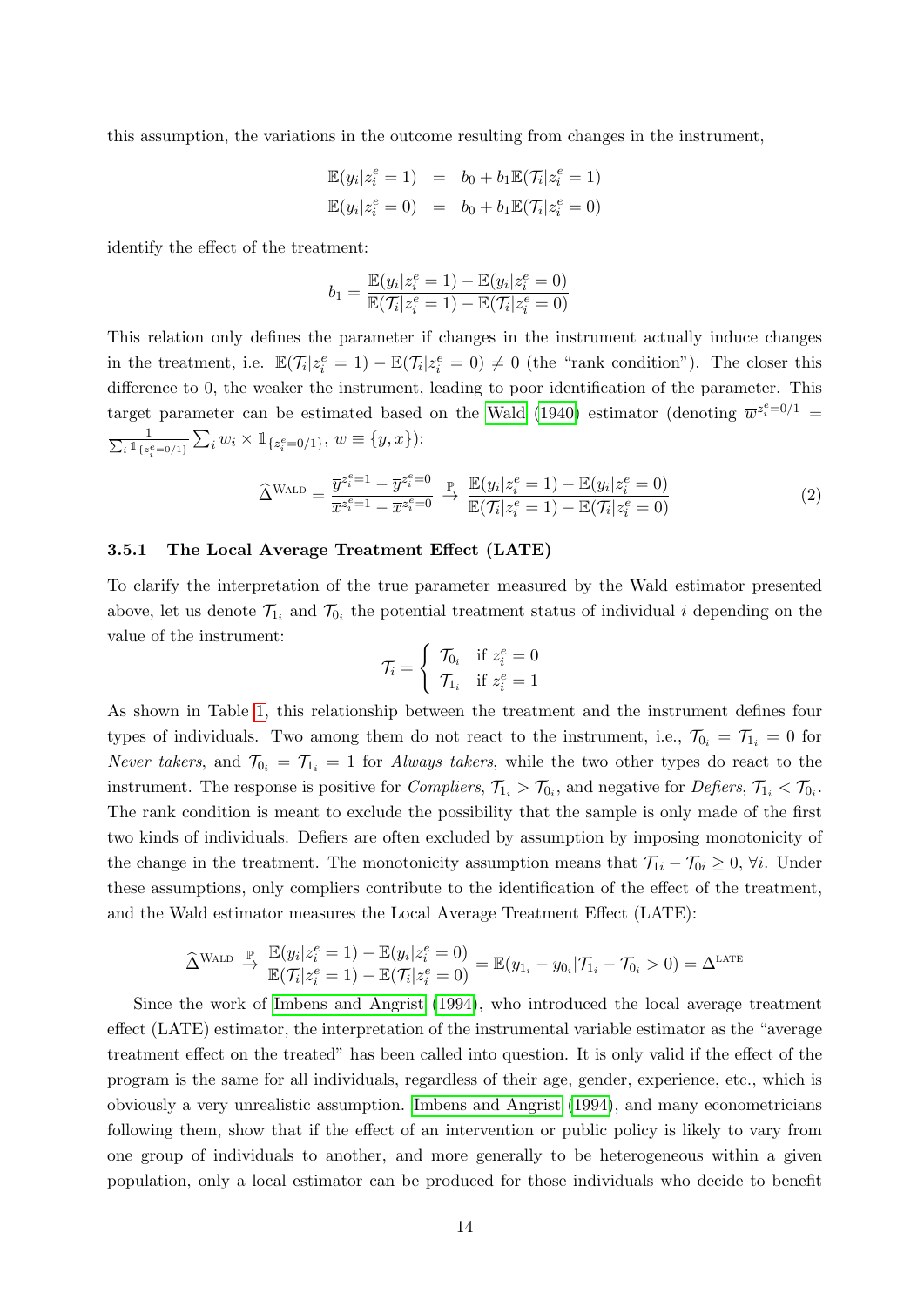|                         | $\mathcal{T}_{1_i}=0$ | $T_{1i} = 1$ |
|-------------------------|-----------------------|--------------|
| $\mathcal{T}_{0_i}=0$   | Never taker           | Complier     |
| $\mathcal{T}_{0_i} = 1$ | Defier                | Always taker |

<span id="page-16-1"></span>Table 1: Response of the treatment status to a change in the (binary) instrumental variable

Note. The table describes the four types of observations resulting from the combination of the potential treatment variables generated by a binary instrument,  $z^e$ :  $\mathcal{T}_{0_i} = \bar{\mathcal{T}}_i|_{z_i^e=0}$ ;  $\mathcal{T}_{1_i} = \mathcal{T}_i|_{z_i^e=1}$ .

from the program when it becomes available as a result of a variation of the instrument. Those individuals are called "compliers", i.e., they are people who comply or adhere to the program when the value of the instrument changes. The group of compliers is probably best defined when confronted with people who systematically refuse the program ("never-takers") and those who are always willing to take participate in it ("always-takers"), regardless of the value of the instrument.

The LATE estimator therefore measures the effect of the intervention only on the group of compliers, which unfortunately cannot always be identified. When it is, for instance when a lottery or a random procedure changes the assignment to the treatment (i.e., the proposed intervention or program), the LATE estimator can be obtained using the two-stage least squares procedure. [Angrist and Imbens](#page-31-5) [\(1995\)](#page-31-5) propose a more general method that takes into account the effect of other exogenous variables (such as age) in the implementation of the LATE. [Angrist, Graddy,](#page-31-6) [and Imbens](#page-31-6) [\(2000\)](#page-31-6) apply this approach to the estimation of simultaneous equation models.

## <span id="page-16-0"></span>4 The External Validity of Impact Evaluation Methods

Several of the methods cited above are characterized by strong internal validity: they provide credible estimators of the average effects of interventions for the samples under consideration. However, the possibility of extrapolating their outcomes to a larger population, i.e., their external validity, is often called into question.

In the case of randomized trials, this criticism is based on the fact that the samples are generally quite small and concern particular groups, for example people living in some given environments or with specific characteristics; they are not representative of the population as a whole, or at the very least of all the potentially eligible people. The issue of external validity is fundamentally linked to the heterogeneity of the effects of interventions (see below). Suppose that a trial is conducted in a setting A, which may correspond to a given location, period, or sub-population of individuals. How do the estimates of the effects of this particular intervention conducted in this particular setting inform us of what the effects of the same intervention would be in another location, in a different period, for a different group of individuals, i.e., in a setting B that is different from setting A? The differences may result from observed and unobserved characteristics of those other locations, periods or individuals, and possibly from changes (no matter how slight they are) in the intervention procedures. To answer these questions, it is useful to have access to the results of multiple trials, carried out in different settings, and if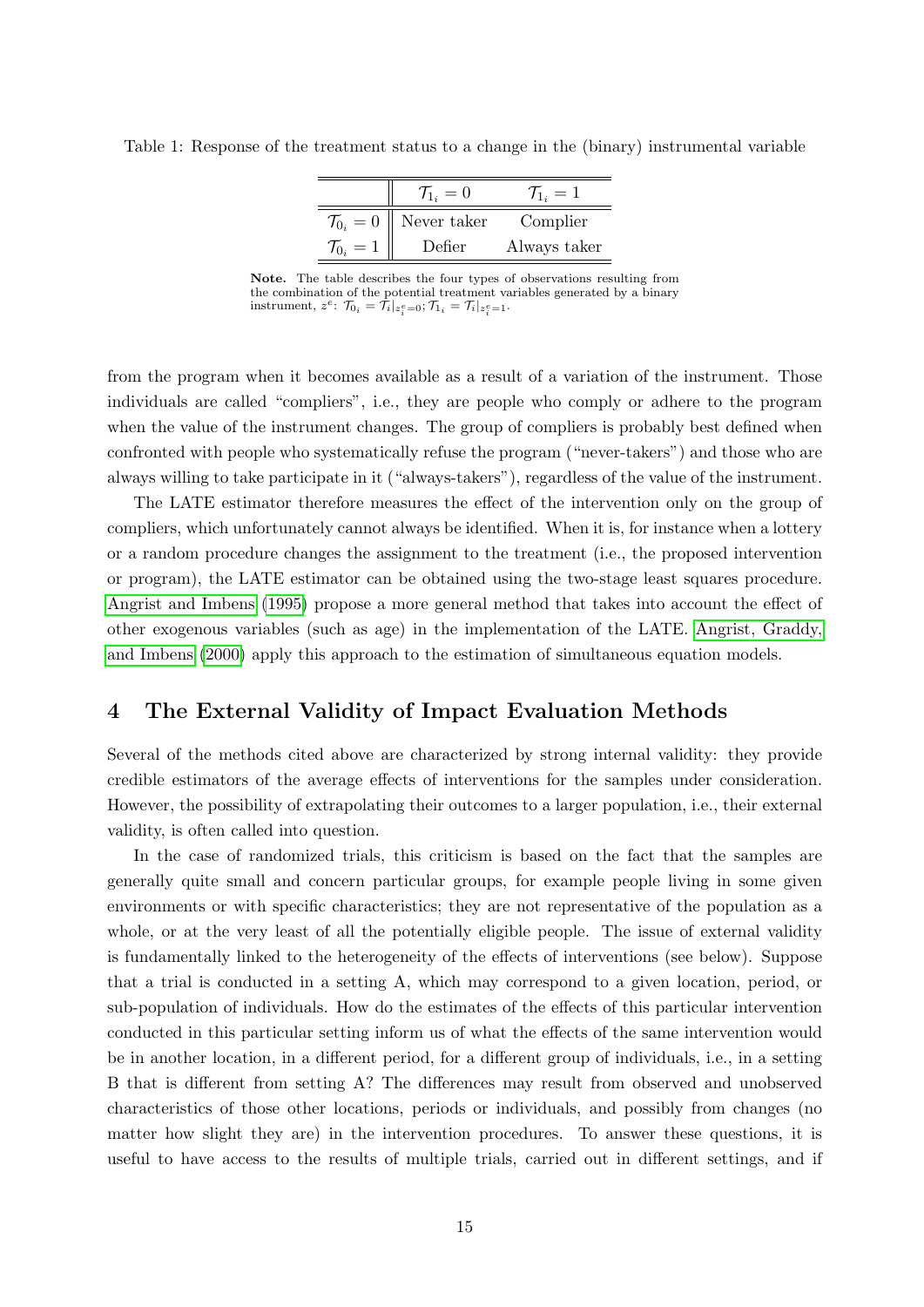possible, with fairly large samples representative of the eligible population (at least in terms of the main observable characteristics). Microfinance represents a particularly interesting example. For instance, [Meager](#page-34-4) [\(2019\)](#page-34-4) analyzed the results of seven trials conducted on this topic, and found that the estimated effects were remarkably consistent.

Another approach is to explicitly take account of the differences between the distributions of the characteristics specific to the groups or periods in question. [Hotz, Imbens, and Mortimer](#page-33-7) [\(2005\)](#page-33-7) and [Imbens](#page-33-8) [\(2010\)](#page-33-8) propose a theoretical setting in which the differences in effects observed within a group of several locations stem from the fact that the units established in these locations have different characteristics. By means of an adjustment procedure that consists in reweighting individual units (persons, households, firms, etc.), they can compare the effects of the intervention in question in these different locations. This technique is close to the inverse probability weighting methods recommended by Stuart and co-authors [\(Imai, King, and Stuart, 2008;](#page-33-9) [Stuart, Cole,](#page-35-4) [Bradshaw, and Leaf, 2011;](#page-35-4) [Stuart, Bradshaw, and Leaf, 2015\)](#page-35-5).<sup>[4](#page-17-0)</sup>

It should be recalled that the instrumental variable estimator is often interpreted as a local estimator of the average treatment effect, i.e., as a LATE estimator that measures the average treatment effect for those members of the population (the compliers) whose assignment to the treatment is modified by a change in the value of the instrument. Under what conditions can this estimator be interpreted as the average treatment effect for the entire population? In other words, what are the conditions that ensure its external validity? There are two groups that are never affected by the instrumental variable: the always-takers who always receive the treatment, and the never-takers who never receive it. To answer the question, [Angrist](#page-31-7) [\(2004\)](#page-31-7) suggests testing whether the difference between the average outcomes of the always-takers and the never-takers is equal to the average treatment effect on the outcome of the compliers. [Angrist and Fernandez-Val](#page-31-8) [\(2013\)](#page-31-8) seek to exploit a conditional effect ignorability assumption stipulating that, conditional on certain exogenous variables, the average effect for compliers is identical to the average effect for always-takers and never-takers. [Bertanha and Imbens](#page-32-4) [\(2019\)](#page-32-4) suggest testing the combination of two equalities, namely the equality of the average outcomes of untreated compliers and nevertakers, and the equality of the average outcomes of treated compliers and always-takers.

In the case of regression discontinuity, the lack of external validity is mainly due to the fact that this method produces local estimators, which are only valid around the considered eligibility threshold. If, for example, that threshold is an age condition, regression discontinuity does not make it possible to infer what the average effect of the intervention would be for people whose age differs significantly from the age defining the eligibility threshold. Under what conditions can the estimated effects obtained through regression discontinuity be generalized? [Dong and](#page-32-5) [Lewbel](#page-32-5) [\(2015\)](#page-32-5) note that in many cases, the variable that defines the eligibility threshold (called the "forcing variable") is a continuous variable such as age or income level. These authors point out that in this case, beyond the extent of the discontinuity of the outcome variable in the vicinity of the threshold, it is also possible to estimate the variation of the first derivative of the regression function, and even of higher-order derivatives. This makes it possible to extrapolate the causal effects of the treatment to values of the forcing variable further away from the eligibility thresh-

<span id="page-17-0"></span><sup>4</sup> Inverse probability weighting is a statistical technique for calculating standardized statistics for a pseudopopulation that is different from the one from which the data were collected.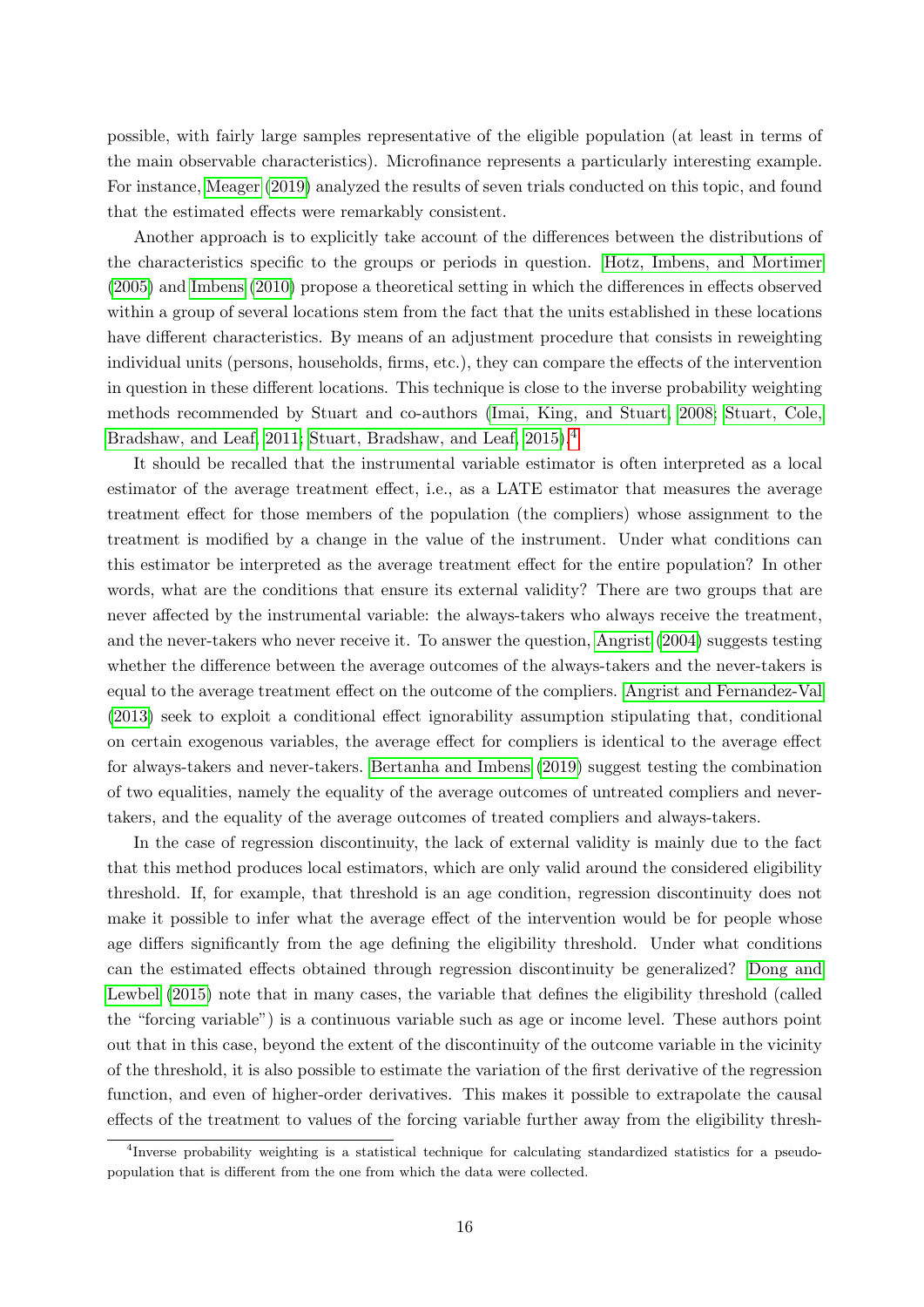old. [Angrist and Rokkanen](#page-31-9) [\(2015\)](#page-31-9) propose to test whether, conditional on additional exogenous variables, the correlation between the forcing variable and the outcome variable disappears. Such a result would mean that the allocation to treatment could be considered independent of the po-tential outcomes (this is called the unconfoundedness property)<sup>[5](#page-18-1)</sup> conditional on those additional exogenous variables, which would again allow the result to be extrapolated to values of the forcing variable further from the threshold. [Bertanha and Imbens](#page-32-4) [\(2019\)](#page-32-4) propose an approach based on the fuzzy regression discontinuity design.<sup>[6](#page-18-2)</sup> They suggest testing the continuity of the conditional expectation of the outcome variable, for a given value of the treatment and of the forcing variable at the threshold level, adjusted by variations in exogenous characteristics.

### <span id="page-18-0"></span>5 Difference-In-Differences and Synthetic Control

As noted above, the implementation of the difference-in-differences method requires there to be a control group whose evolution over time reflects what the treatment group would have experienced in the absence of any intervention. This assumption cannot be tested over the period following the intervention, during which differences in outcome between groups also reflect the effect of the policy. A testable component of this assumption is that the past evolution of the outcome variable (before the policy being evaluated is implemented) is on average similar to that of the same variable in the treatment group. When it is rejected, it is possible to create an artificial control ("synthetic control") unit, based on the observations of the control group, using an appropriate weighting system. This synthetic control is constructed in such a way that the past evolution of the outcome variable within it is identical to that of this variable in the treatment group.

The method was introduced by [Abadie and Gardeazabal](#page-30-2) [\(2003\)](#page-30-2) in a study aimed at assessing the effect of ETA terrorist activity on the development of the Basque Country's GDP between 1975 and 2000, a period when the Basque separatist terrorist organisation was most active, frequently committing extreme acts of violence. The problem is that between 1960 and 1969, the decade preceding the beginning of the period of terrorist activity, the Basque Region's GDP evolved very differently from the average GDP of the other sixteen Spanish regions, leading to the assumption of a common pre-treatment trend being rejected. [Abadie and Gardeazabal](#page-30-2) [\(2003\)](#page-30-2) then proposed to construct a synthetic control region whose GDP evolution between 1960 and 1969 would be similar to that of the Basque Country's GDP. This can be achieved by minimizing the distance between the annual observations of the Basque Country's GDP between 1960 and 1969 and those of this synthetic region. More formally, the annual GDP values in the Basque Country between 1960 and 1969 are denoted  $y_{1,t}$ ,  $\forall t = 1960, \ldots, 1969$ , and grouped together in a vector  $y_{1,0} = [y_{1,1960}, \ldots, y_{1,1969}]$ . Similarly, the annual observations concerning the GDP of each of the other sixteen Spanish regions are denoted  $y_{j,t}$ ,  $\forall j = 2, \ldots, 17, t = 1960, \ldots, 1969$ , and stored in a (10 × 16) matrix denoted  $Y_{0,0}$ . The synthetic control region is constructed from a (16 × 1) weighting vector  $\mathbf{w} = [w_1, \dots, w_{16}]'$ , which minimizes the following weighted Euclidean norm for

<span id="page-18-1"></span><sup>&</sup>lt;sup>5</sup> "The unconfoundedness assumption states that assignment is free from dependence on the potential outcomes" [\(Imbens and Rubin, 2015,](#page-33-0) p. 257).

<span id="page-18-2"></span><sup>&</sup>lt;sup>6</sup>The sharp regression discontinuity design corresponds to the case where nobody can derogate from the constraint of the eligibility threshold. This case is opposite to that of the fuzzy regression discontinuity design, in which treated individuals, or untreated individuals, are observed on both sides of the threshold.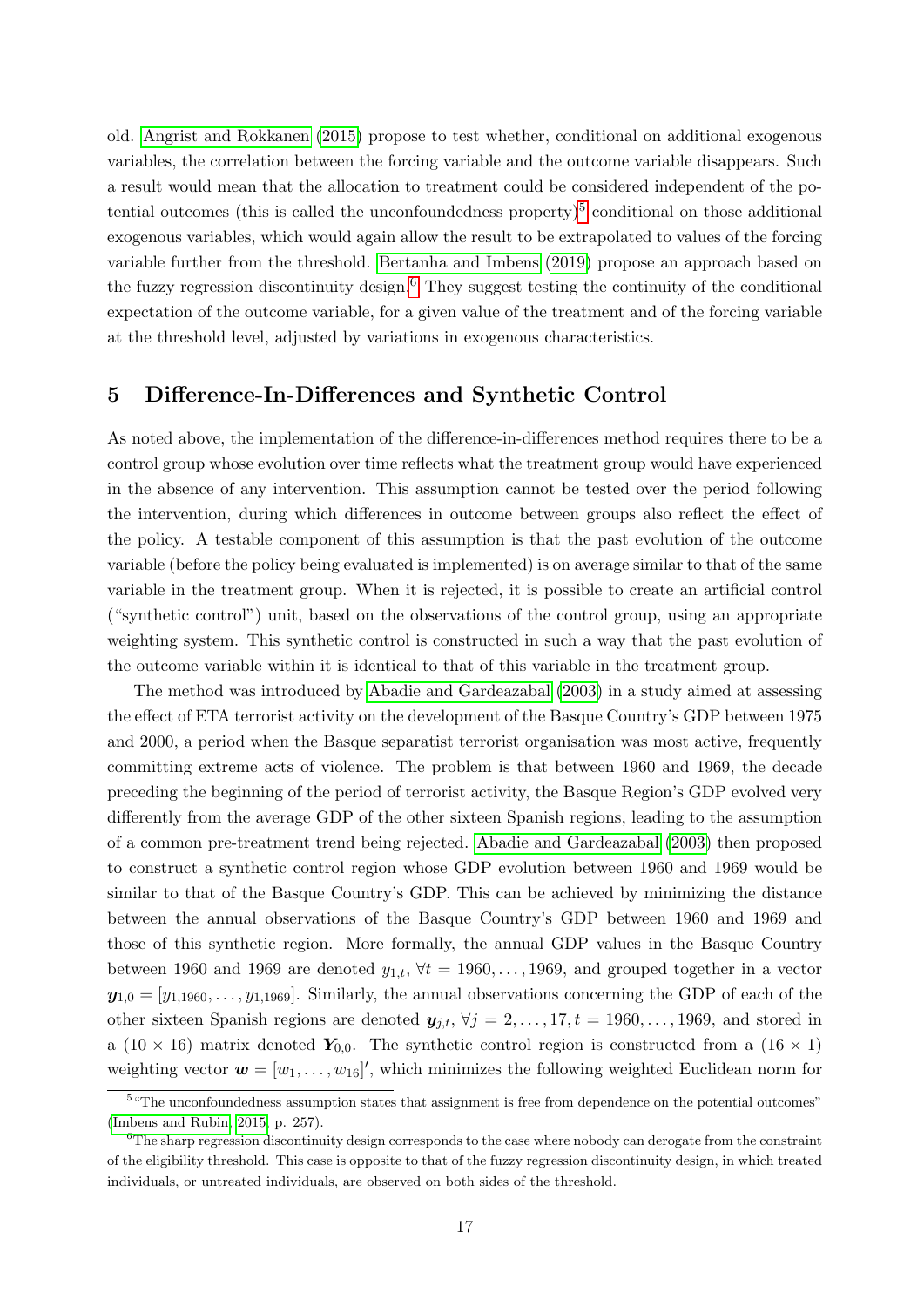a given matrix  $V$ :

$$
\left\| \boldsymbol{Y}_{1,0} - \boldsymbol{Y}_{0,0} \boldsymbol{w} \right\| = \sqrt{ \left( \boldsymbol{Y}_{1,0} - \boldsymbol{Y}_{0,0} \boldsymbol{w} \right)^{\prime} \boldsymbol{V} \left( \boldsymbol{Y}_{1,0} - \boldsymbol{Y}_{0,0} \boldsymbol{w} \right) }
$$

In a first simple application, [Abadie and Gardeazabal](#page-30-2) [\(2003\)](#page-30-2) choose the identity matrix as the matrix V. This allows them to easily find the weighting system  $w^*$  that minimizes this norm.<sup>[7](#page-19-1)</sup> They verify that the ten annual GDPs of that synthetic region, which are calculated as  $Y_{0,0}^* = Y_{0,0}w^*$  during the 1960-1969 period, are similar to the yearly GDPs of the Basque region observed during the same period. This allows them to then calculate the counterfactual GDPs of the Basque region during the period of terrorist activity (1975-2000). These counterfactual GDPs are denoted  $y_{0,1}^*$  and are calculated in the  $(26 \times 1)$  vector  $y_{0,1}^* = Y_{0,1}w^*$ , where  $Y_{0,1}$  is the  $(26 \times 16)$  matrix which groups together the observations concerning the 26 (= 2000–1974) annual GDPs of each of the sixteen Spanish regions other than the Basque Country. The causal effect of terrorism on the Basque GDP is then measured as  $y_{1,1} - y_{0,1}^*$  where  $y_{1,1}$  is the  $(26 \times 1)$  vector which groups together the 26 annual observations of the Basque GDP from 1975 to 2000.

In general,  $V$  is a diagonal matrix with non-negative diagonal elements. In an extended version of this method, [Abadie and Gardeazabal](#page-30-2) [\(2003\)](#page-30-2) and [Abadie, Diamond, and Hainmueller](#page-30-3) [\(2010,](#page-30-3) [2015\)](#page-30-4) propose to choose matrices  $V$  whose elements are data driven. The number of units treated may be greater than one: in this case, a synthetic control must be calculated for each unit treated. However, when the number of units treated is very large, the synthetic control of a treated unit may not be unique. [Abadie and l'Hour](#page-30-5) [\(2017\)](#page-30-5) propose a variant that takes this difficulty into account. Their estimator is written:

$$
\|\textbf{Y}_{1,0}-\textbf{Y}_{0,0}\textbf{\textit{w}}\|^2+\lambda \sum_{j=2}^{J+1}w_j\|\textbf{Y}_{j,0}-\textbf{Y}_{1,0}\|^2, \text{ with } \lambda >0
$$

In this expression,  $Y_{j,0}$  is the vector whose elements are the observed values of the outcome variable for the control unit j,  $\forall j = 2, \ldots, J + 1$ , during each of the periods preceding the implementation of the intervention. The estimator proposed by [Abadie and l'Hour](#page-30-5) [\(2017\)](#page-30-5) includes a penalty  $\lambda$  for differences between the values of the outcome variable of a treated unit and those of each control unit in the period before the intervention was implemented. [Abadie and l'Hour](#page-30-5) [\(2017\)](#page-30-5) show that, under these conditions, and except in a few specific cases, their estimator provides a single synthetic control.

Extended versions of the synthetic control estimator have also been proposed by [Amjad, Shah,](#page-31-10) [and Shen](#page-31-10) [\(2018\)](#page-31-10) and [Athey, Bayati, Doudchenko, Imbens, and Khosravi](#page-31-11) [\(2018\)](#page-31-11), who suggest the use of matrix completion techniques, but also by [Hahn and Shi](#page-33-10) [\(2017\)](#page-33-10), who base their approach on sampling-based inferential methods.

## <span id="page-19-0"></span>6 The Role and Choice of Explanatory Variables

Regardless of the type of intervention or evaluation method chosen by the researcher, the individuals, households, firms, etc, sampled, whether or not they are beneficiaries of the intervention,

<span id="page-19-1"></span><sup>&</sup>lt;sup>7</sup>The only regions with weights well above zero are Madrid and Catalonia.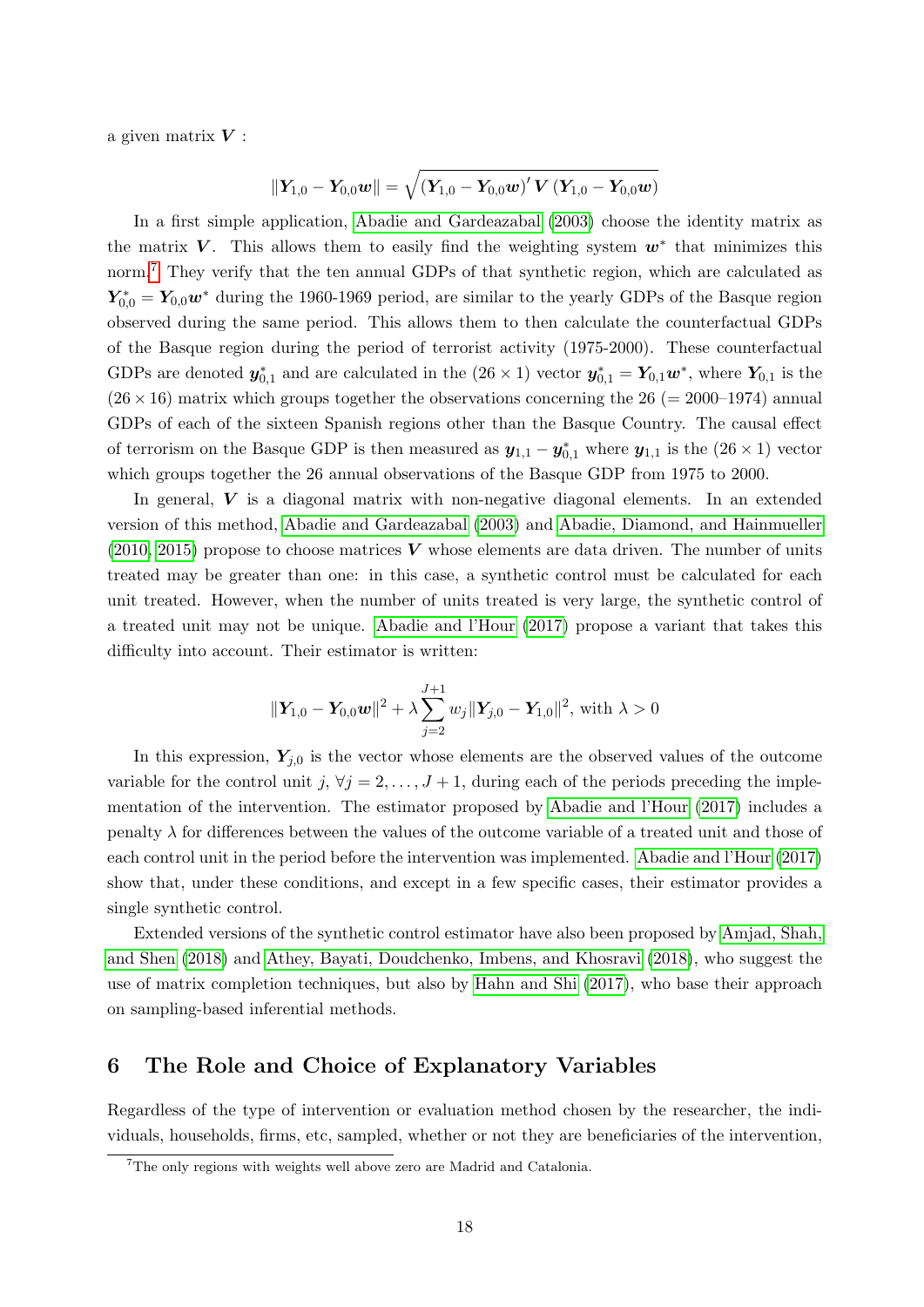whether they are members of the target group (i.e. the treatment group) or the control group, may still differ in terms of some exogenous characteristics (such as age, gender, number of years of labour market experience, etc., for individuals, or number of employees, date of creation, shortterm debt level, etc., for a firm). In the case of a non-stratified randomized controlled trial or a sharp regression discontinuity design, a simple regression of the observed outcome variable on a constant and a treatment group dummy variable is sufficient to obtain a convergent estimator of the average treatment effect in the sample. The addition of exogenous variables to this regression will mainly improve, in theory, the accuracy of the estimator of the average treatment effect.

However, in cases other than non-stratified randomization or sharp regression discontinuity design, it is necessary to add assumptions about the role of exogenous variables in order to obtain consistent estimators. The most commonly used assumption is that of conditional independence. This assumption states that the assignment to the treatment group, represented by a random variable  $\mathcal{T}$ , and the potential outcomes of the intervention, denoted  $y_{i_1}$  for a treated individual and  $y_{i_0}$  for an untreated individual, are independent conditional on all relevant exogenous variables  $x$ , i.e., all those affecting the probability of benefiting from the intervention. This assumption is crucial for implementing a technique such as matching. Once this hypothesis is accepted, if the sample is large enough and/or the number of exogenous variables is not too high, it is possible to implement an exact matching method: this is based on comparing the outcome of each treated individual with that of an untreated individual having exactly the same observable characteristics. When this method cannot be implemented, particularly when the number of exogenous variables is too high, this exact matching is often replaced by a distance criterion making it possible to associate to each treated individual his/her "closest neighbour" in the sense of the chosen distance, or to implement the technique of the propensity score, as defined above: the outcome of each treated individual is compared with that of the untreated individual who has a propensity score whose value is very close to that of the treated individual's propensity score.<sup>[8](#page-20-0)</sup> Exogenous variables that can be used to construct a valid propensity score, should be conditionally independent of the assignment to the treatment group for a given value of this score ("balancing score property"). The set of these exogenous variables is potentially extremely large. In addition to these variables, it is possible to include in this set some of their interactions, dichotomous indicators for those with multiple modalities (e.g. levels of education or socioprofessional categories), some transformations of these variables such as their powers or logarithms, etc.

Faced with the multiplicity of exogenous variables that can be mobilised, several recent studies have recommended the implementation of model and variable selection methods such as machine learning methods [\(McCaffrey, Ridgeway, and Morral, 2004;](#page-34-5) [Wyss, Ellis, Brookhart, Girman, Funk,](#page-36-2) LoCasale, and Stürmer, 2014; [Athey and Imbens, 2017b;](#page-31-3) [Chernozhukov, Chetverikov, Demirer,](#page-32-6) [Duflo, Hansen, Newey, and Robins, 2018\)](#page-32-6), and LASSO<sup>[9](#page-20-1)</sup> methods [\(Belloni, Chernozhukov, and](#page-32-7) [Hansen, 2014;](#page-32-7) Belloni, Chernozhukov, Fernández-Val, and Hansen, 2017; [Farrell, 2015\)](#page-33-11). For example, [McCaffrey, Ridgeway, and Morral](#page-34-5) [\(2004\)](#page-34-5), like [Wyss, Ellis, Brookhart, Girman, Funk,](#page-36-2)

<span id="page-20-0"></span><sup>&</sup>lt;sup>8</sup>[It is sometimes preferable to compare it with a weighted average of the outcomes of untreated individuals whose](#page-36-2) [propensity scores have similar values. This is the principle that is implemented in the case of kernel matching.](#page-36-2)

<span id="page-20-1"></span><sup>9</sup>[LASSO stands for Least Absolute Shrinkage and Selection Operator. This method, introduced by Tibshirani](#page-36-2) [\(1996\), is a method for shrinking regression coefficients that essentially involves estimating the coefficient vector by](#page-36-2) [minimizing the sum of the squared residual under an additional regularisation constraint.](#page-36-2)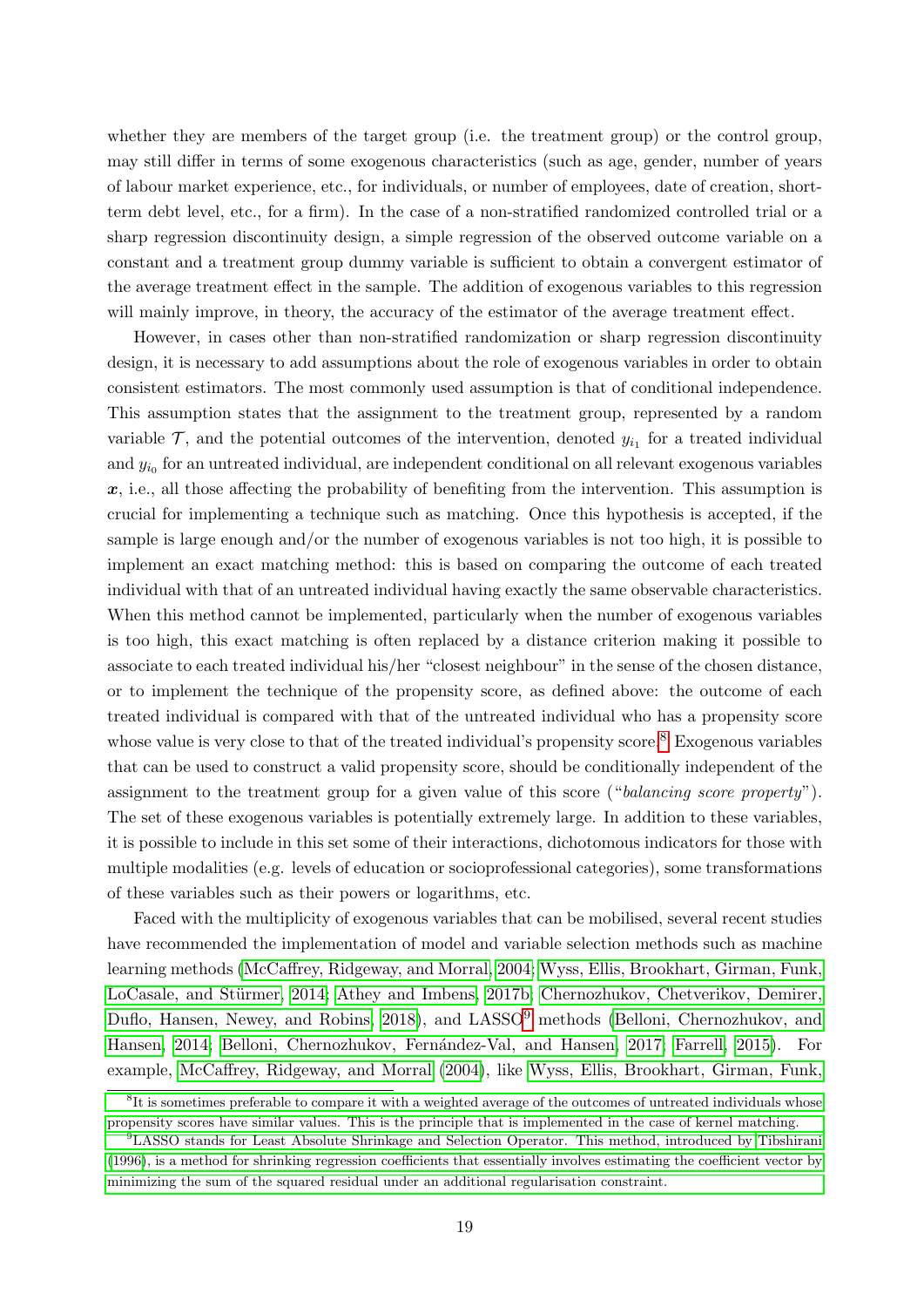<span id="page-21-2"></span>



**Note.** The figure illustrates the empirical identification of the effect of a treatment using an exogenous variable x with low  $(x \in \mathbf{x})$ ,  $\text{rank}(x \in \{x \cup x'\}, \text{rank}(\text{rank}(x))$  dispersion.

LoCasale, and Stürmer  $(2014)$ , combine the method of random forests<sup>[10](#page-21-1)</sup> with the LASSO technique in order to estimate the propensity score. It should be noted that these methods can be applied to evaluation methods other than matching. This is the case, in particular, of the method proposed by Belloni, Chernozhukov, Fernández-Val, and Hansen [\(2017\)](#page-32-8), which consists of a double variable selection procedure. The LASSO regression is used first to select the variables that are correlated with the outcome variable, and then again to select those that are correlated with the treatment dummy variable. After that, ordinary least squares can be applied by combining these two sets of variables, which improves the properties of the usual estimators of the average treatment effect, especially compared to simpler regularised regression techniques such as ridge regression.

## <span id="page-21-0"></span>7 The Heterogeneity of the Effects of an Intervention

Recent work has often focused on the heterogeneity of the effects of an intervention between groups of eligible individuals. Figure [5](#page-21-2) illustrates this situation using a fictional example drawn from [Leamer](#page-34-6) [\(1983\)](#page-34-6). To make it easier to depict graphically, the heterogeneity of the treatment effect is assumed to be related to a variable  $x$ , the values of which differentiate individuals from each other. Figure [5.](#page-21-2)a describes the identification of the causal effect using a sample of individuals for whom the values of the exogenous variable, plotted on the x-axis, are dispersed only to a low extent (denoted x). The variation in the outcome variable between individuals in the control group and those in the treatment group (i.e., the heterogeneity of the treatment effect) is measured by the slope of the regression line  $\Delta(x)$ , but it does not allow to disentangle between the many possible generalizations of the effect to other ranges of heterogeneity (of which two examples,  $\Delta_1(x)$  and  $\Delta_2(x)$  are drawn on the figure). Figure [5.](#page-21-2)b shows that having access to additional data, corresponding to greater heterogeneity among individuals  $(x \in \{\mathbf{x} \cup \mathbf{x}'\})$ , allows the analysis to be refined and pin down the distortion of the treatment effect in the population to be measured.

A wider range of observed situations therefore makes it possible to refine the estimation of the causal effect of the treatment, and to characterize its heterogeneity according to the observable

<span id="page-21-1"></span><sup>&</sup>lt;sup>10</sup>To implement this technique, the reader can in particular use the R package randomForest ([https://cran.r?](https://cran.r?project.org/web/packages/ran? domForest/index.html) [project.org/web/packages/ran?domForest/index.html](https://cran.r?project.org/web/packages/ran? domForest/index.html)).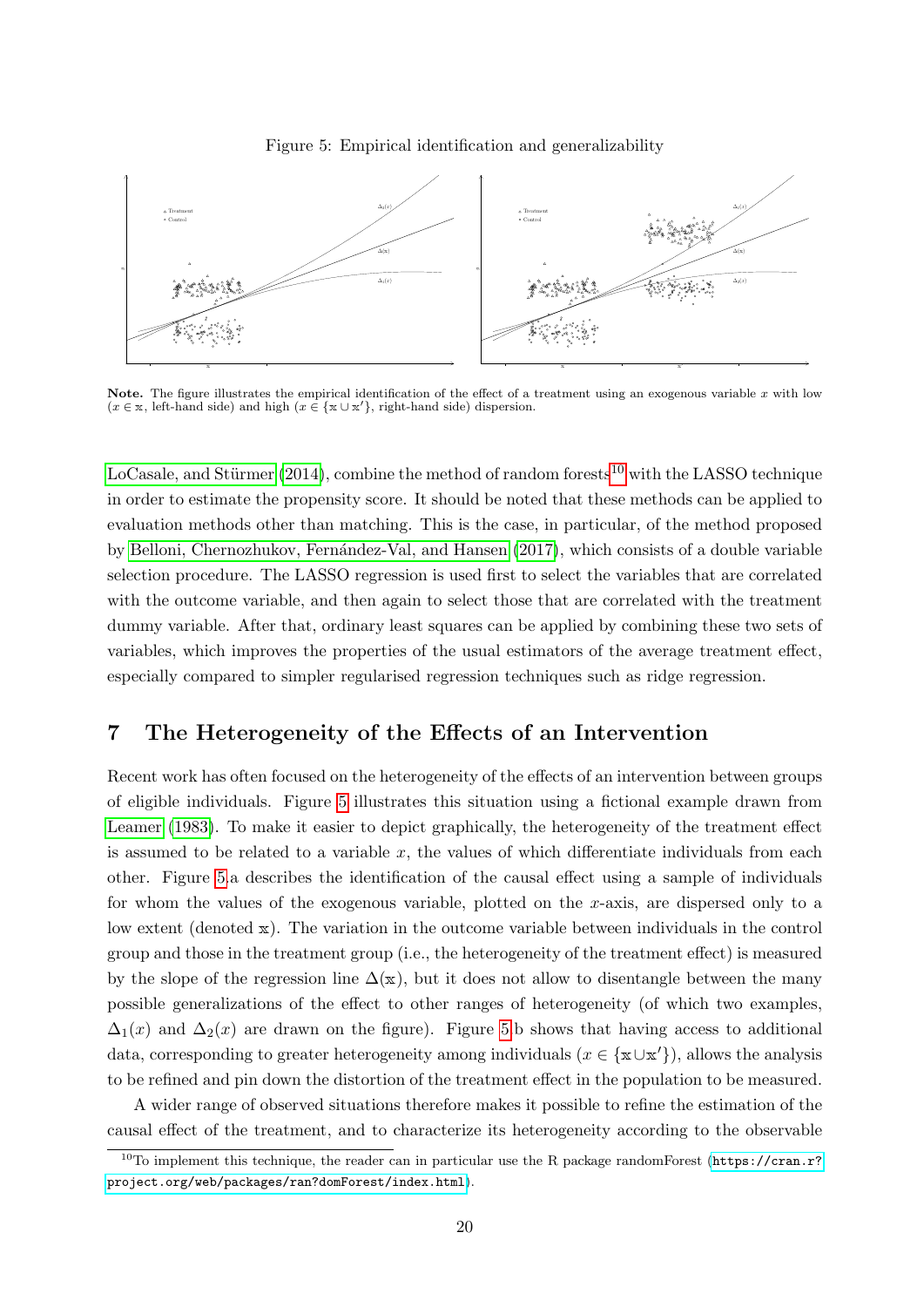Figure 6: (Non-)Identification of the full distribution of the treatment effect based on (any) estimates

<span id="page-22-0"></span>

Note. The figure plots a large variety of point estimates of the treatment effect, each associated with a different value of the variable  $x$ , along with 3 examples of the many relationships between the treatment and the covariate that are consistent with this data.

characteristics of the individuals. As rich as the available data may be, however, the identification of the distribution of the treatment effect cannot be solved empirically. As an illustration, Figure [6](#page-22-0) presents various measurements of the effect of a treatment, estimated for a wide range of values of the exogenous variable x. Nevertheless, these point values of the treatment effect are compatible with an infinite number of underlying distributions, of which Figure [6](#page-22-0) presents three examples: $\Delta_a(x), \Delta_b(x)$  and  $\Delta_c(x)$ . However, fine the information provided by the data may be, and however heterogeneous the sample may be, the ability to describe the entire distribution of the treatment effect requires prior modeling to select the form of the relationship between the outcome variable and the treatment.

In the case where the sample is large and contains information on many variables, as it is the case with big data, it is possible to estimate heterogeneous treatment effects by combining quasiexperimental causal inference methods with LASSO methods and, more generally, with machine learning techniques (see, for example, [Wager and Athey, 2018;](#page-36-3) [Knaus, Lechner, and Strittmatter,](#page-34-7) [2017,](#page-34-7) [2018\)](#page-34-8). This statistical approach can be generalised on a case-by-case basis with several treatments [\(Lechner, 2019\)](#page-34-9).

Recent empirical work has focused on measuring the heterogeneity of effects, often in conjunction with the question of the external validity of the estimators used. Particularly compelling examples of this approach are given in the work of [Bisbee, Dehejia, Pop-Eleches, and Samii](#page-32-9) [\(2017\)](#page-32-9) and [Dehejia, Pop-Eleches, and Samii](#page-32-10) [\(2019\)](#page-32-10), who examine, using LATE-type estimators and data from more than a hundred international censuses, the causal link between fertility and female labour force participation. Their results are relatively convergent. Another example is provided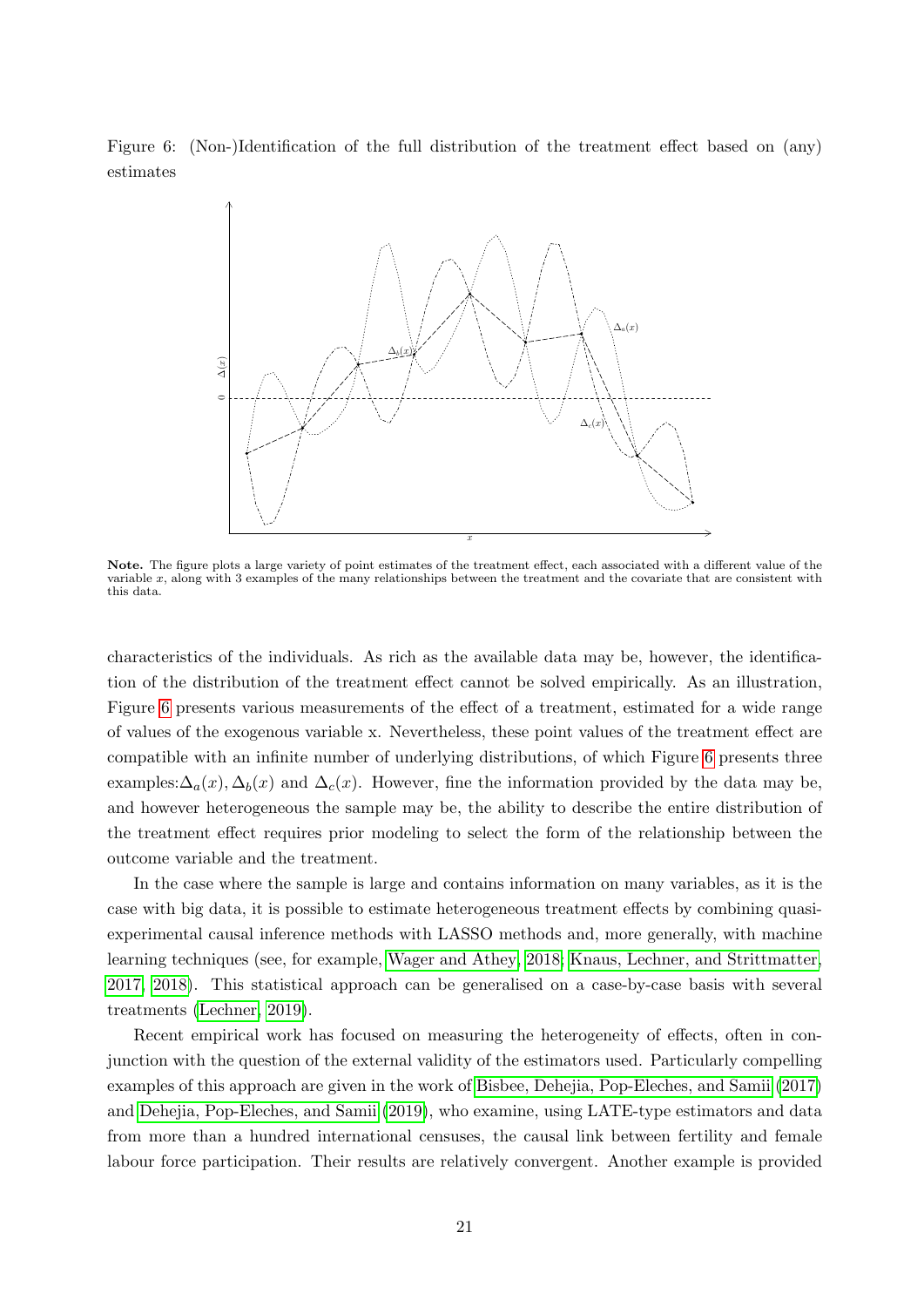by [Allcott](#page-30-6) [\(2015\)](#page-30-6), who assesses the variation in the effect of an energy reduction policy that has been gradually implemented at 111 sites in the United States: he finds that the effect of this policy has been stronger at the 10 sites where the scheme was initially applied, suggesting that these first sites were selected because of their particular characteristics.

# <span id="page-23-0"></span>8 Accuracy of the Estimated Effects: The Quality of Identification beyond Unbiasedness

The attention paid to the estimation of causal effects in the policy evaluation literature has confined thoughts about identification to the unbiasedness of the estimated effects. In this context, the precision of the estimates is mainly addressed on the basis of the statistical significance of the estimated effects – an intervention being considered worthy of interest provided that its estimated effect is significantly different from 0.

A first limitation of statistical significance, which is well known but still largely overlooked in the empirical literature (see [McCloskey and Ziliak, 1996;](#page-34-10) [Ziliak and McCloskey, 2004\)](#page-36-4), is that it does not make it possible to assess the quantitative importance of the measured effects. For each of these effects, statistical significance depends only on the precision of their estimation. A very small point estimate can thus be statistically very significant, while a very large effect can be insignificant due to its very low precision. In fact, hypothesis testing is nothing more than an alternative formulation of a confidence interval (provided the confidence level matches the level of the test). In this sense, statistical significance only provides information on whether the value zero belongs to the confidence interval built on the estimated parameter, i.e., to all the underlying effects compatible with the point estimate. Relying solely on statistical significance, whether to reject an intervention or to consider it beneficial, is tantamount to giving disproportionate weight to one of the many values within the confidence interval, many of which lead to a decision contrary to that indicated by statistical significance in the strict sense: in other words, a too wide confidence interval (i.e., a too imprecise estimation of an effect with a high point estimate) may lead to discard the intervention if this interval includes zero, or being considered beneficial if this interval, although gathering negligible values, is narrow enough to exclude zero [\(Amrhein,](#page-31-12) [Greenland, and McShane, 2019\)](#page-31-12).

The attention paid to statistical precision must be just as close as the attention to the identification of causal effects. Improving precision requires in particular minimizing uncontrolled sources of variation. The control over the environment  $-$  i.e. blocking the sources of variation other than those of the variables of interest, such as the level of a "treatment" or the way it is administered — is an experimental approach that not only achieves identification but also increases the precision of the estimates (see [Deaton and Cartwright, 2018\)](#page-32-11). Randomization, often presented in an excessive or even activist manner as the "golden rule" of policy evaluation, achieves identification of the causal effect based on the statistical similarity of the units belonging to the control and the treatment groups. It does not control, however, for all the unobserved factors that can add noise to the estimation<sup>[11](#page-23-1)</sup>.

<span id="page-23-1"></span><sup>&</sup>lt;sup>11</sup>In a paper that is relatively critical of the mechanical applications of the randomized trial procedure, [Deaton](#page-32-12) [\(2010\)](#page-32-12) reviews the identification problems that remain despite random assignment to the treatment and control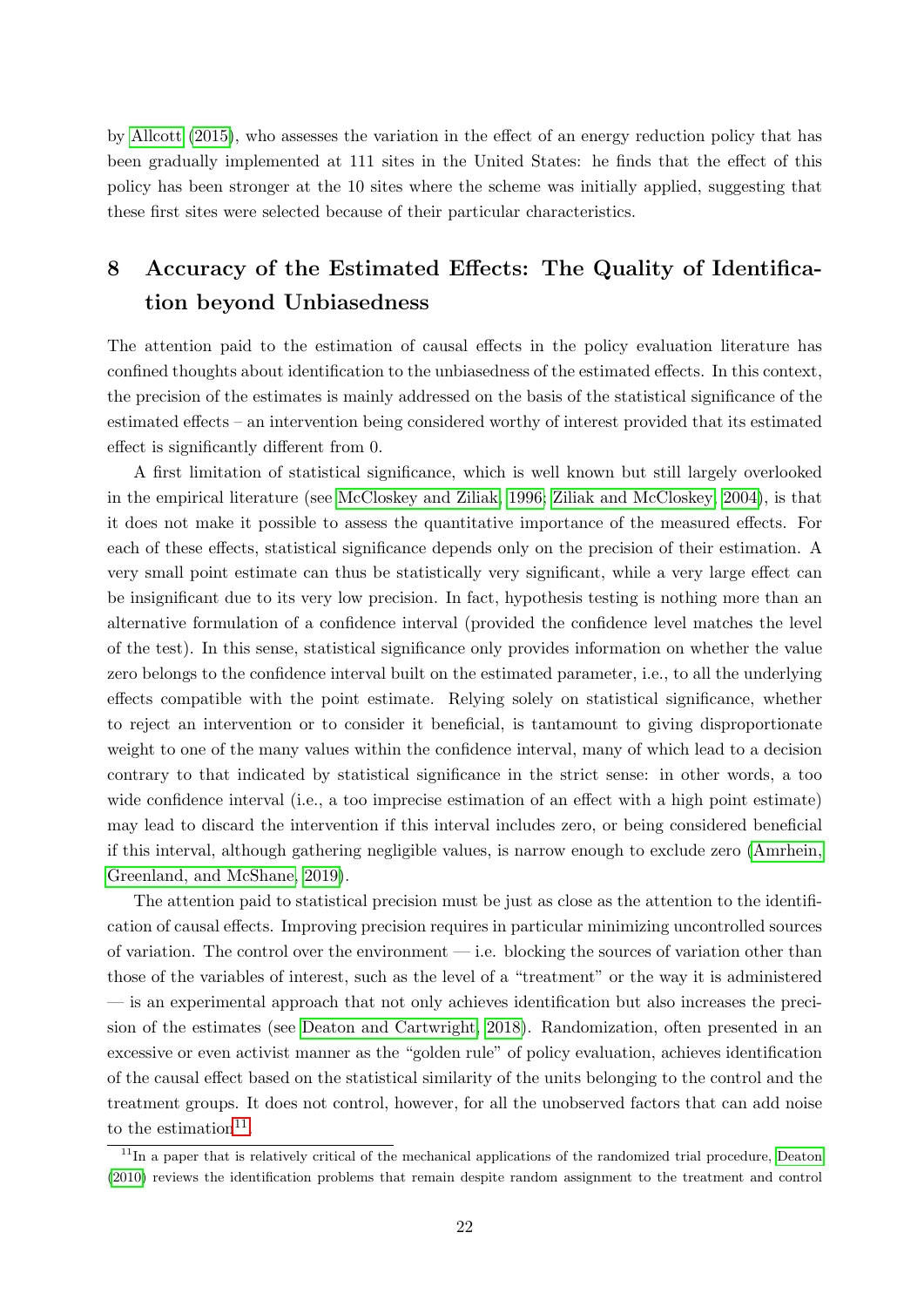The importance given to the significance of the estimated effects may also lead to a certain number of deviations in the interpretation of the statistical tests. In particular, the limit value of the test statistic that leads to the rejection of the null hypothesis of no effect does not, in any way, measure the probability that the alternative hypothesis, stipulating the existence of an effect, is true. This probability is measured by the power of the test, the value of which is dependent on the distribution that produces the test statistic when the alternative hypothesis is true, and therefore on the true (unknown) value from which the estimation results. An additional issue is that the p-value does not correspond either to the probability that the null hypothesis (i.e., the absence of effect) is true. This probability is indeed conditional on the null hypothesis: the distribution of the test statistic associated with the estimation is deduced from the value of the effect under the null hypothesis. If the calculated value of the test statistic is denoted  $\hat{s}$  and the null hypothesis is denoted  $H_0$ , the p-value therefore formally measures the quantity  $\mathbb{P}(\widehat{s}|H_0)$ . The probability that the null hypothesis is true corresponds to the reverse conditioning,  $\mathbb{P}(H_0|\hat{s})$ . The confusion between these two probabilities can be illustrated by what the behavioural science literature calls the "prosecutor fallacy", introduced by [Thompson and Schumann](#page-35-7) [\(1987\)](#page-35-7): although, for example, the probability of winning at roulette without cheating is very low, it is obviously wrong to infer that a winner at roulette must be a cheater. Assessing the probability that the null hypothesis is true entails measuring the unconditional probability of this event, as illustrated in the next section.

# <span id="page-24-0"></span>9 The Increasing Risk of "False Positives" and the Need for Replication Studies

Significance tests are subject to two types of risks of error: "false positives" are situations in which the estimation wrongly leads to thinking that a non-zero effect exists, and "false negatives" relate to the opposite situation, where the absence of an estimated relationship is only apparent. The respective probabilities of these cases correspond to the Type I error (also known as the "level" of the test), which is often denoted  $\alpha$  and the most commonly chosen value of which is 5%, and the Type II error,  $\beta$ , which is the opposite of the power,  $1 - \beta$ . The power measures the probability of detecting the effect of the intervention and depends on the intensity of that effect: it does not correspond to a probability, but to a function that also depends crucially on the sample size.<sup>[12](#page-24-1)</sup>

An estimated effect is "statistically significant at the 5% threshold" if the probability of getting this estimate while the effect is actually zero is less than 5%. This property implies a 5% probability of making a mistake when concluding that the estimated effect of an intervention is statistically significant. This probability is often interpreted as measuring the proportion of statistically significant results that are incorrect. This conclusion is only true in very specific circumstances, and the consequences of type I errors on the credibility of empirical work are in fact often much more serious than its value suggests.

To illustrate this point, [Wacholder, Chanock, Garcia-Closas, El ghormli, and Rothman](#page-36-5) [\(2004\)](#page-36-5)

groups.

<span id="page-24-1"></span> $12$ The benchmark power level in applied work is 80%, although [Ioannidis, Stanley, and Doucouliagos](#page-34-11) [\(2017\)](#page-34-11) show that in more than half of applied economics work, the median power is 18% or even less.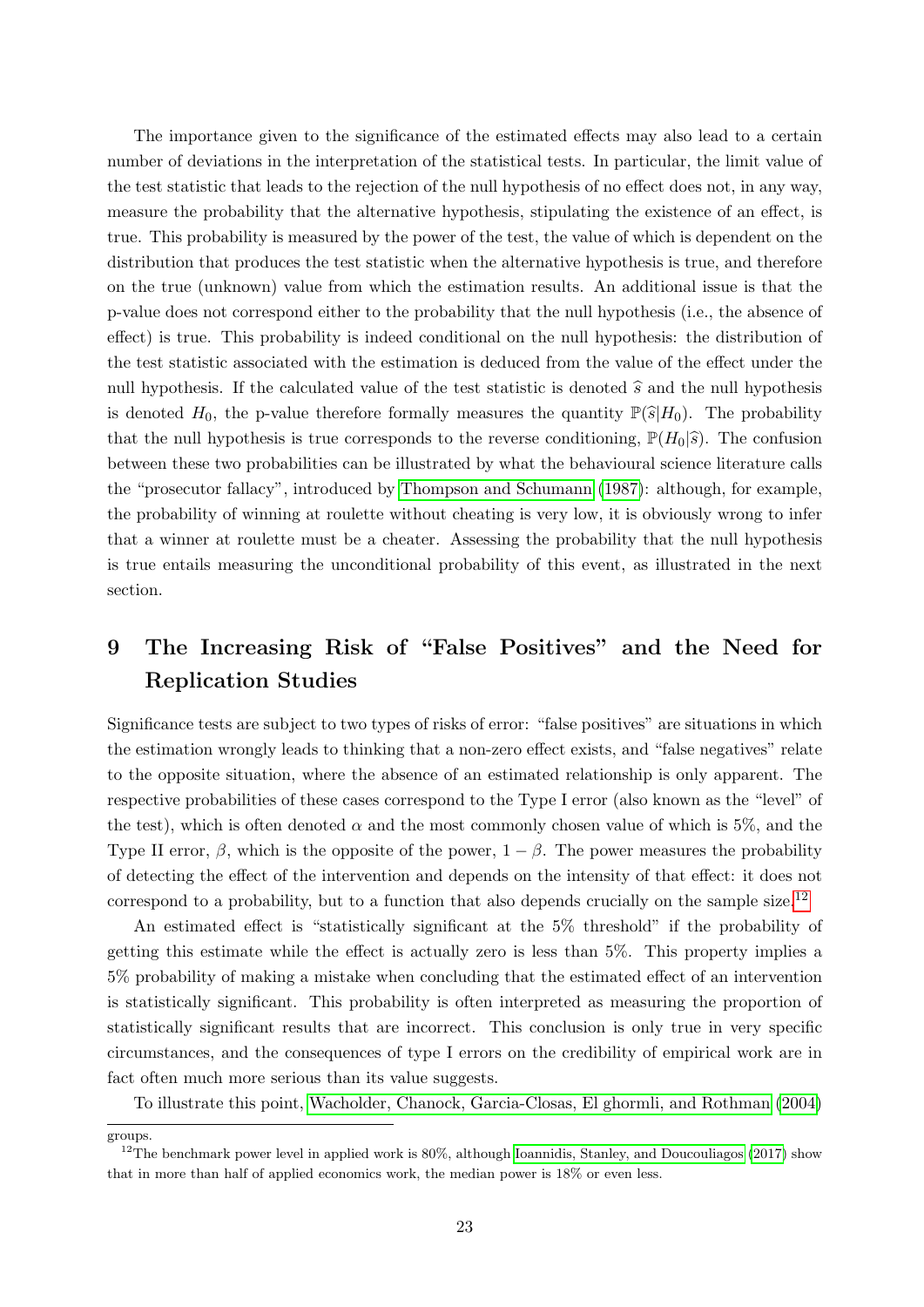| Truth of the           | Significance of test                                 |                                             |                  |
|------------------------|------------------------------------------------------|---------------------------------------------|------------------|
| alternative hypothesis | Significant                                          | Not significant                             | Total            |
| True association       | $(1-\beta)\bar{y}$                                   | $\beta \bar{u}$                             | $\boldsymbol{y}$ |
|                        | True positive                                        | [False negative]                            |                  |
| No association         | $\alpha(1-\bar{y})$                                  | $(1-\alpha)(1-\bar{y})$                     | $1-\bar{y}$      |
|                        | [False positive]                                     | True negative                               |                  |
| Total                  | $(1 - \beta)\overline{y} + \alpha(1 - \overline{y})$ | $\beta \bar{y} + (1 - \alpha)(1 - \bar{y})$ | $\boldsymbol{u}$ |

<span id="page-25-0"></span>Table 2: Components of the Probability of Occurrence of a False Positive

Note. Subject to the existence or absence of an intervention effect, each of the cells describes the probability that the estimated effect is statistically significant (first column) or statistically insignificant (second column), taking account of the level (α) of the test, its power (β), and the proportion  $\bar{y}$  of interventions that have a non-zero effect amongst all those evaluated. Sources: [Wacholder, Chanock, Garcia-Closas, El ghormli, and Rothman](#page-36-5) [\(2004,](#page-36-5) p.440), Table 1.

describe the components of the False-Positive Report Probability (hereinafter denoted "FPRP") as a function of the statistical properties of significance tests. The FPRP is the probability that the effect of an intervention is actually zero, even though the estimation produces a statistically significant effect. The calculation of this probability involves an unknown quantity (which is not usually discussed, even though it is fundamental) that corresponds to the proportion, denoted  $\bar{y}$ , of interventions that have a non-zero effect amongst all the interventions that are being evaluated. Table [2](#page-25-0) describes the probability of occurrence of the four types of possible situations: the legitimate detection of an absence (true negative) or presence (true positive) of an intervention effect, as well as the occurrence of false positives, or false negatives.

Given the probabilities of type I and type II errors, the probability of a false positive occurring (the proportion of effects that are only apparent amongst all the interventions having a significant effect) is measured by:

$$
FPRP(n) = \frac{[1 - (1 - \alpha)^n](1 - \bar{y})}{[1 - (1 - \alpha)^n](1 - \bar{y}) + (1 - \beta^n)\bar{y}}
$$

Most of the commonly used statistical tests are consistent, i.e. their power tends towards one as the sample size increases. In this very favourable situation (where  $\beta = 0$ ), this probability is lower than the level  $\alpha$  of the test only if at least half of all the interventions that are evaluated have a non-zero effect. If this frequency is higher, the probability of occurrence of false positives is lower than the level of the test. It is higher than this level under the opposite (and certainly more credible) hypothesis that, of all the interventions evaluated, less than one in two has a nonzero effect, a situation that is all the more likely to occur as more evaluations are undertaken. It is of course impossible to quantify  $\bar{y}$ , and very difficult to collect objective information on this proportion. Still, the consequences of low values of  $\bar{y}$  on the credibility that results from evaluations deserve may be very serious: under the extreme hypothesis that one intervention out of 1,000 has a non-zero effect ( $\overline{y} = 0.001$ ), the probability of reporting false positives is greater than 98%.

This situation may be further aggravated by the conditions under which the results of the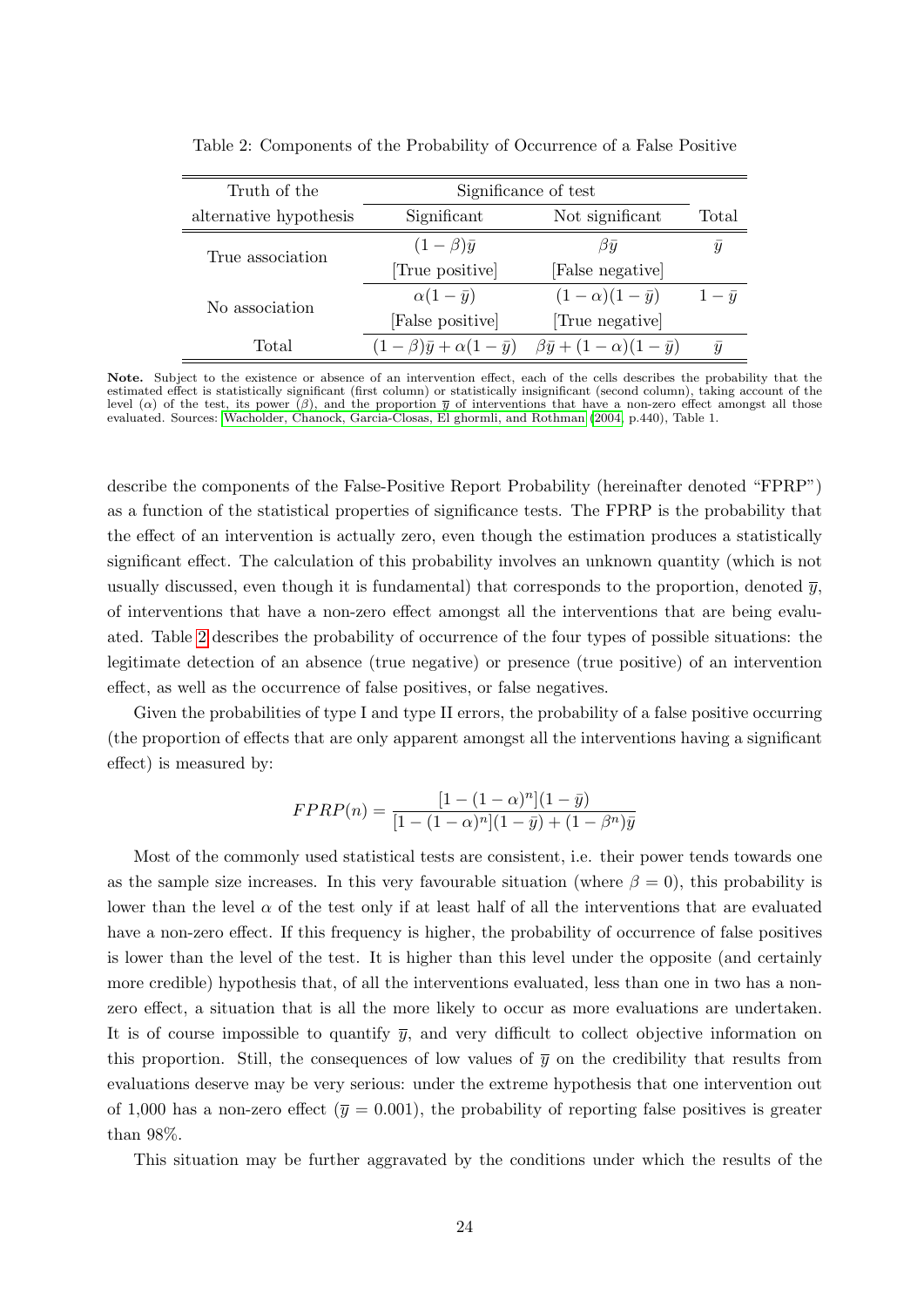evaluation are made public.<sup>[13](#page-26-1)</sup> [Ioannidis](#page-34-12) [\(2005\)](#page-34-12) focuses in particular on two types of biases that increase the probability of reporting false positives, namely the publication bias and the communication bias. Publication bias refers to the particular appeal of works highlighting a non-zero effect at all stages of the process — from project-funding decisions, to the results being communicated to the general public, after having been validated academically by being published in prestigious scientific journals. These publication biases lead to a distorted proportion of positive results. They are reinforced through communication biases, which consist in reporting on an evaluation only if it leads to significant effects, while at the same time not reporting evaluation results that conclude to no effect of other kinds of interventions. As stressed by [Roth](#page-35-8) [\(1994\)](#page-35-8), this risk is particularly high when an intervention is developed following a trial and error process, which leads to changes in the terms and conditions of a "pilot" intervention after it has been found to have no effect, until a final proposal is developed that gives rise to the expected significant effect on the outcome. This process is legitimate because it allows to design effective public policies; it does not affect the probability of reporting false positives if all trials are made public at the same time as the final evaluation. Conversely, this process leads to a communication bias as soon as only significant effects are made public, while previous unsuccessful attempts are ignored.

Publication biases, like communication biases, lead to an increase in the proportion of false positives. To illustrate this point, the proportion of positive results caused by one of these two types of bias is denoted B. Amongst the  $\overline{y}$  interventions that actually have an effect, the analysis will make it possible to accurately conclude that there is a non-zero effect for a proportion  $(1 - \beta)$ of cases, while a certain number  $(\mathcal{B} \times \beta)$  will appear to have an effect due to one of the types of biases. Similarly, a proportion  $\alpha$  of interventions amongst the  $(1 - \overline{y})$  actually having zero effect will appear as having no effect, while a certain number  $\mathcal{B} \times (1 - \alpha)$  will appear as having a non-zero effect due to bias. In total, the FPRP becomes:

$$
FPRP(B) = \frac{(1-\bar{y})[\alpha + \mathcal{B}(1-\alpha)]}{(1-\bar{y})[\alpha + \mathcal{B}(1-\alpha)] + (1-\beta)\bar{y} + \mathcal{B}\beta\bar{y}}
$$

For the "credibility revolution" announced by some authors [\(Angrist and Pischke, 2010\)](#page-31-0) to fully succeed, public policy evaluation cannot be based solely on convincing identification strategies. The replication of policy evaluation results, making it possible to distinguish false positives from the proven effects of an intervention [\(Clemens, 2017\)](#page-32-13), remains essential, as is the need to ensure the precision of the estimated effects.

## <span id="page-26-0"></span>10 Interference between units in experimental and observational studies

Usually, the post-treatment outcome of one unit (either treated or control) is assumed to be unaffected by the potential outcomes of other units. This assumption of no interference, introduced

<span id="page-26-1"></span><sup>&</sup>lt;sup>13</sup>We have deliberately left out the issue of questionable practices that deliberately force the significance of results, for example by deliberately choosing the outcome variable from among all the variables on which the intervention may act, a practice that artificially increases the proportion of false positives (see, for example, [List, Bailey, Euzent,](#page-34-13) [and Martin, 2001\)](#page-34-13). [Christensen and Miguel](#page-32-14) [\(2018\)](#page-32-14) present an overview of practices that cause the credibility of empirical results in economics to be weakened, and list a certain number of possible solutions.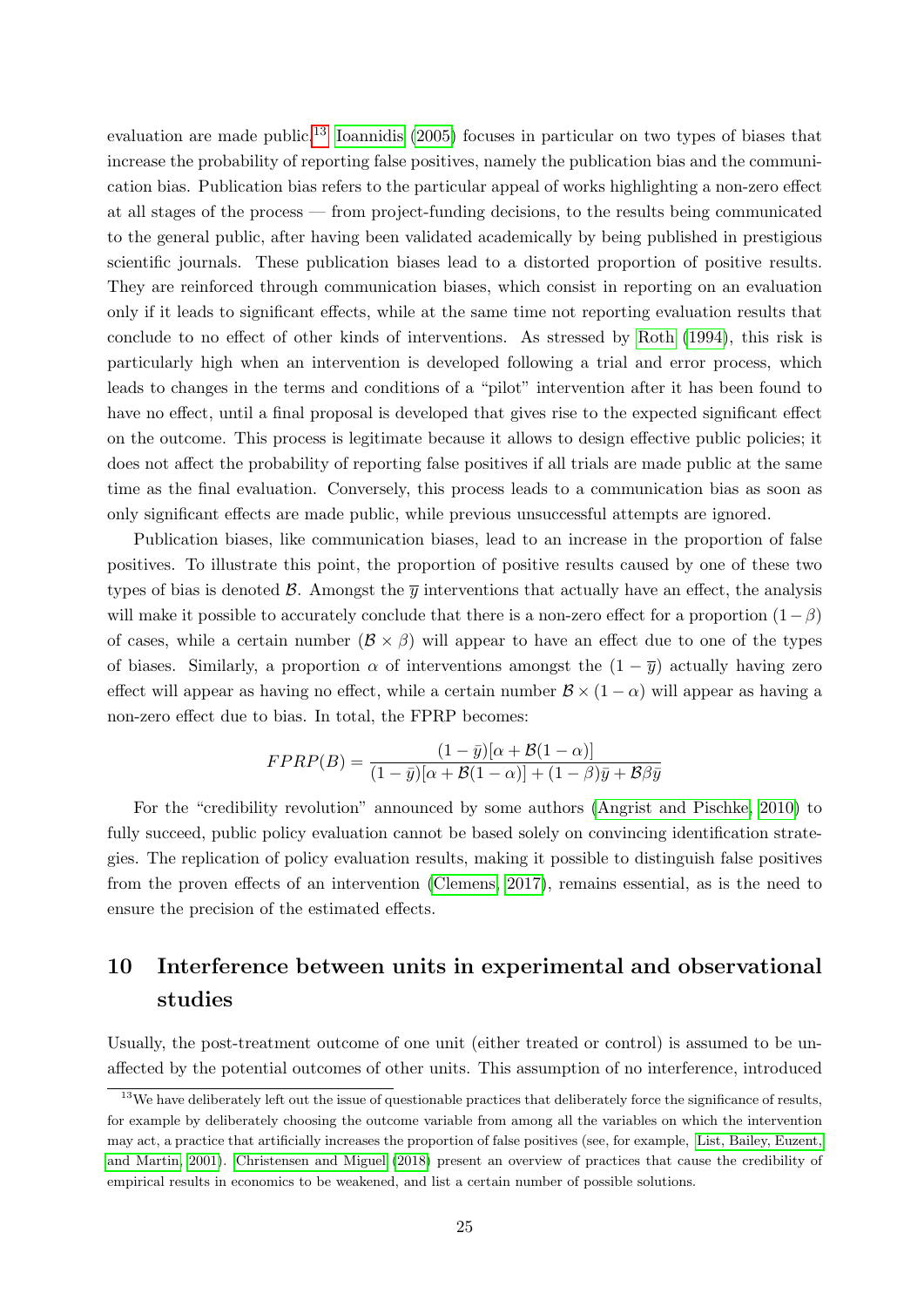by [Cox](#page-32-15) [\(1958\)](#page-32-15), is called the SUTVA assumption (Stable Unit Treatment Value Assumption) by [Rubin](#page-35-9) [\(1978\)](#page-35-9) or the individualistic treatment response by [Manski](#page-34-14) [\(2013\)](#page-34-14). In the presence of interference, treatments may have direct effects on the units (individuals, schools, neighborhoods, cities, firms, etc.) receiving the treatment as well as indirect effects on units not receiving the treatment. In other terms, each unit may have several potential outcomes depending on the treatment status, the outcomes and the behaviors of other units. During the last fifteen years, a burgeoning academic literature has been devoted to measuring the effects of interference between units in experimental and observational studies. Among this body of research, we may distinguish works relative to partial interference and those concerning general interference. This section gives a brief overview of these developments.

It is previously useful to introduce some concepts. Following [Halloran and Struchiner](#page-33-12) [\(1991,](#page-33-12) [1995\)](#page-33-13), we can define direct, indirect, total and overall effects in the presence of interference in RCTs. To illustrate these definitions, let us consider two clusters, denoted A and B. In cluster A, a certain proportion of randomly chosen units is treated while the rest remains untreated. In cluster B, all units are untreated. The direct effect of the treatment is defined as the difference between the average outcomes of treated units and untreated ones in cluster A. The indirect effect is the difference between the average outcome of untreated units in cluster A and the average outcome of untreated units in cluster B. The total effect is defined as the difference between the average outcome of treated units in cluster A and the average outcome of untreated units in cluster B. In general, the total effect can be decomposed as a function of direct and indirect effects. The overall effect is defined by the contrast in the average outcome in the entire cluster A compared to the average outcome of the entire cluster B.

#### 10.1 Partial interference

In the presence of interference, [Halloran and Struchiner](#page-33-13) [\(1995\)](#page-33-13) propose individual-level causal estimands by letting the potential outcomes for any individual depend on the vector of treatment assignments to other individuals. However, with a binary outcome, one treatment and one control, if there are N people in a population, there are  $2^N$  possible treatment vectors and  $2^N$  possible potential outcomes. Causal inference in the presence of so many potential outcomes is difficult, if not impossible, without making additional assumptions.

It is then possible to add some further assumptions which simplify the problem substantially. For instance, units can be partitioned into groups such as there is no interference between groups. This assumption is called partial interference by [Sobel](#page-35-10) [\(2006\)](#page-35-10) who considers interference in a housing mobility experiment in poor neighborhoods.

#### 10.1.1 Two-stage randomization

Suppose that we consider two different treatment strategies. The first strategy might be to treat 50% of the units in a population, the other strategy might be to treat no one. What are the direct, indirect, total and overall effects of the 50% treatment strategy compared to the no treatment strategy? Assuming partial interference, [Hudgens and Halloran](#page-33-14) [\(2008\)](#page-33-14) define group- and population-level causal estimands for direct, indirect, total, and overall causal effects of treatment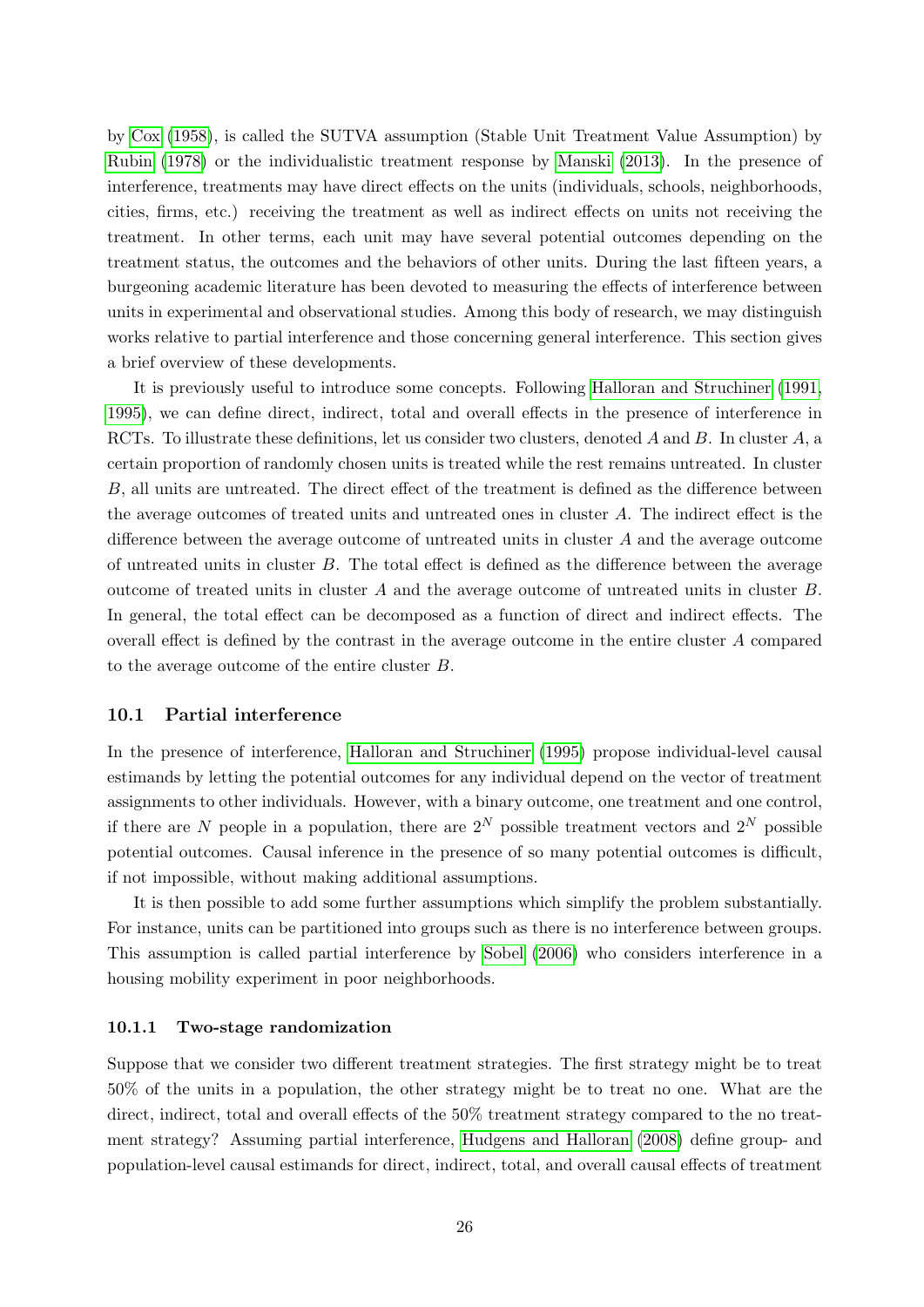under two different treatment allocations. To obtain unbiased estimators of the population-level causal estimands, [Hudgens and Halloran](#page-33-14) [\(2008\)](#page-33-14) propose a two-stage randomization scheme, the first stage at the group level, the second stage at the unit level within groups. For example, suppose there are 10 groups of units. At the first stage, we could randomize 5 groups to the 50% treatment strategy and the remaining groups to the no treatment strategy. In the second stage, within 5 groups, 50% of units are randomly assigned to the treatment, and in the other 5 groups no unit receives the treatment. Unbiased estimates of the direct, indirect, and total effects can be obtained by contrasts in average outcomes among treated and untreated units under the different strategies. Likewise, contrasts in average outcomes of all units under the two treatment strategies produce unbiased estimates of the overall effect.

[Hudgens and Halloran](#page-33-14) [\(2008\)](#page-33-14) propose variance estimators under an additional assumption called stratified interference, stipulating that the indirect treatment effects depend only on the proportion of other individuals in the group which receive treatment. More recently, [Tchetgen](#page-35-11) [and VanderWeele](#page-35-11) [\(2012\)](#page-35-11), [Liu and Hudgens](#page-34-15) [\(2014\)](#page-34-15), and [Rigdon and Hudgens](#page-35-12) [\(2015\)](#page-35-12) calculate exact asymptotic confidence intervals.

In order to measure spillover effects in the context of economic experiments, [Baird, Bohren,](#page-31-13) [McIntosh, and](#page-31-13) Ozler  $(2018)$  consider a similar two-stage randomized design. They refer to the level of (treatment) coverage in a cluster as the saturation level and their study design as the randomized saturation design. The intention to treat effect, the spillover on the non-treated effect, and the total causal effect, are analogous to the total, indirect, and overall effects defined above. Moreover, consider optimal design of two stage randomized trials, particularly choosing the optimal coverage level, to detect the different effects.

#### 10.1.2 Partially randomized and observational studies

In studies which do not utilize two-stage randomization, the estimators described in the previous subsection are generally biased or inconsistent due to potential confounding. In the observational approach where the treatment assignment mechanism is not known (or not random) and there is no interference, the propensity score is one method to adjust for confounding (see section above). Propensity score methods have then been extended to the case where interference may be present. For example, [Hong and Raudenbush](#page-33-15) [\(2006\)](#page-33-15) consider the effect on reading scores of being retained in kindergarten versus being promoted to the first grade. They classify schools by whether they retain a high proportion or a low proportion of children. Interference within a school is summarized by the dichotomous dummy variable representing a high or low retention rate. Their study is observational at two levels: schools are not randomized to have high or low retention, and students at risk to be retained are not randomized to be retained. Assuming partial interference, [Hong and Raudenbush](#page-33-15) [\(2006\)](#page-33-15) use a multilevel propensity score stratification allowing for interference. The school propensity of adopting a high retention rate is estimated thanks to pretreatment information. Then the child propensity of repetition in high-retention schools and the child propensity of repetition in low-retention schools are also estimated by using pretreatment information. Estimation of causal effects is based on stratifications by the estimated school and child propensity scores.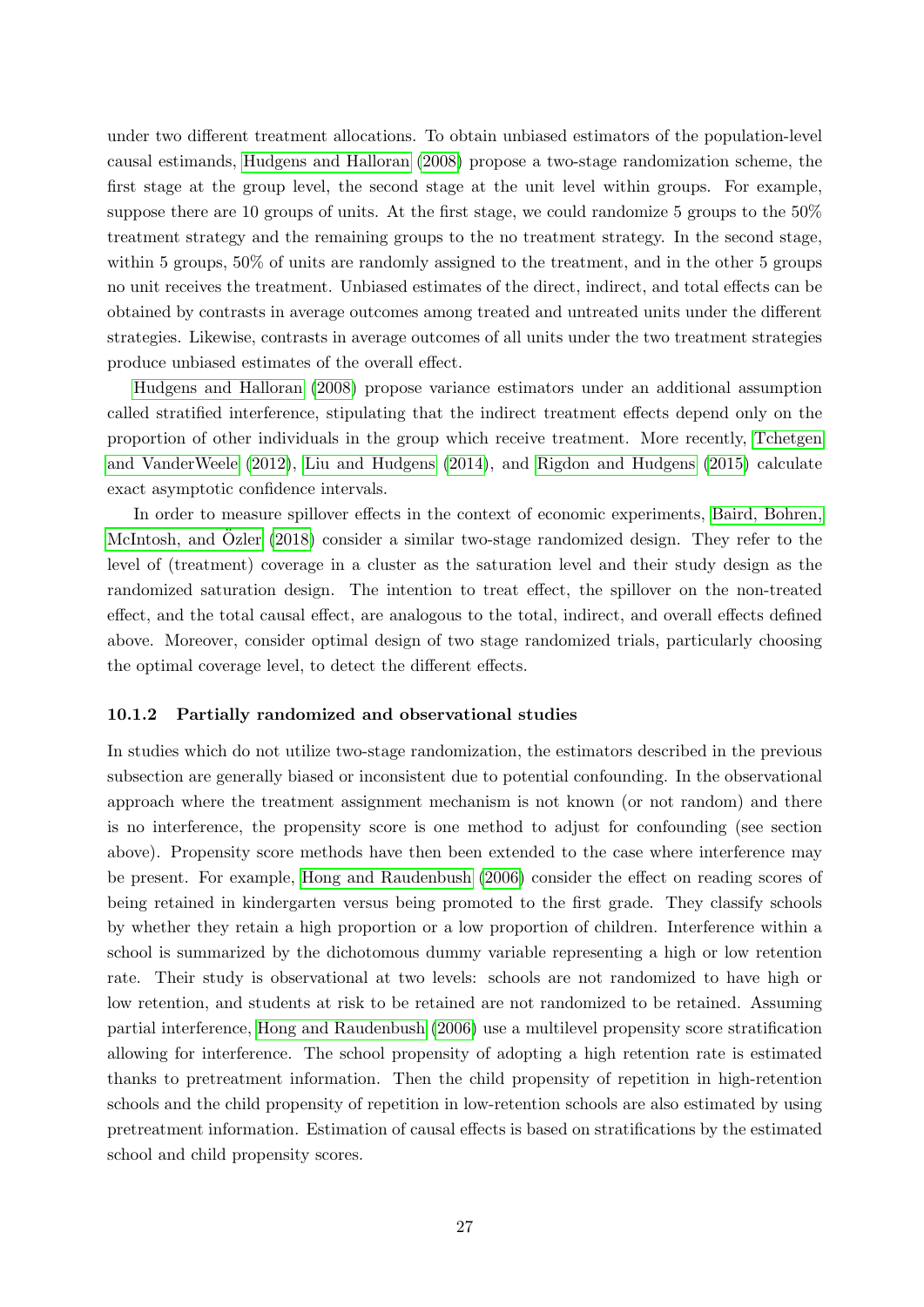[Tchetgen and VanderWeele](#page-35-11) [\(2012\)](#page-35-11) also use group-level propensity scores to propose inverse probability weighted (IPW) estimators of the direct, indirect, total and overall causal effects in observational studies in the absence of two-stage randomization. [Lundin and Karlsson](#page-34-16) [\(2014\)](#page-34-16) develop similar IPW estimators of direct, indirect, and total effects under interference where treatment assignment is randomized only at the first stage, while in some groups, all units are untreated. [Perez-Heydrich, Hudgens, Halloran, Clemens, Ali, and Emch](#page-35-13) [\(2014\)](#page-35-13), and [Liu, Hud](#page-34-17)[gens, and Becker-Dreps](#page-34-17) [\(2016\)](#page-34-17) consider the asymptotic properties of different IPW estimators in the presence of partial interference.

#### 10.2 General interference

In the general interference setting, each unit is assumed to have a unique set of other units whose treatment might affect the outcome of this unit. Research assessing treatment effects in the presence of general interference include papers by [Rosenbaum and Rubin](#page-35-3) [\(1983\)](#page-35-3), [Toulis and Kao](#page-35-14) [\(2013\)](#page-35-14), [Ugander, Karrer, Backstrom, and Kleinberg](#page-35-15) [\(2013\)](#page-35-15), [Eckles, Karrer, and Ugander](#page-32-16) [\(2017\)](#page-32-16), [van der Laan](#page-36-6) [\(2014\)](#page-36-6), [Liu, Hudgens, and Becker-Dreps](#page-34-17) [\(2016\)](#page-34-17), and [Aronow, Samii, et al.](#page-31-14) [\(2017\)](#page-31-14). These papers typically assume one finite population of  $N$  units. For each unit, there exists a set of other units which may interfere with that unit. This interference set is assumed to be known and fixed. It is also usually assumed that the number of units in these interference sets is smaller than N and that any indirect or spillover effect on a unit sets from this known interference set.

#### 10.2.1 Randomized experiments

For instance, [Ugander, Karrer, Backstrom, and Kleinberg](#page-35-15) [\(2013\)](#page-35-15), and [Eckles, Karrer, and Ugander](#page-32-16) [\(2017\)](#page-32-16) consider randomized experiments on networks where treatment of one unit could have indirect/spillover effects on neighboring units. Their causal estimand of interest is the average of the difference in the potential outcomes under two extreme assignments, one where every unit in a network receives treatment and one where no units receive treatment. If units were independently randomized to treatment and control, for units which share many connections with other units, the probability that all their neighbors would  $(i)$  all receive treatment or  $(ii)$  all receive control would be low. Thus, [Ugander, Karrer, Backstrom, and Kleinberg](#page-35-15) [\(2013\)](#page-35-15) consider a partition of the network into clusters of units and propose randomizing some of the clusters to receive treatment and the remaining clusters to receive control. Then, they introduce the notion of network exposure wherein a unit is network exposed to treatment (control) if the unit's response under a specific assignment vector is the same as if every unit in the network had received the treatment (control). They derive an unbiased estimator of the average treatment effect using inverse probability weighting for any randomization design for which the network exposure probabilities can be explicitly computed.

[Toulis and Kao](#page-35-14) [\(2013\)](#page-35-14) propose causal estimands for peer influence (indirect) effects describing interference in a social network. For each unit, a neighborhood is defined by the other units with whom that unit shares some connections. If at least one neighbor receives treatment, then the unit is considered exposed to peer influence effects. The potential outcome for each unit can depend on its treatment and that of its neighbors. Then [Toulis and Kao](#page-35-14) [\(2013\)](#page-35-14) define two causal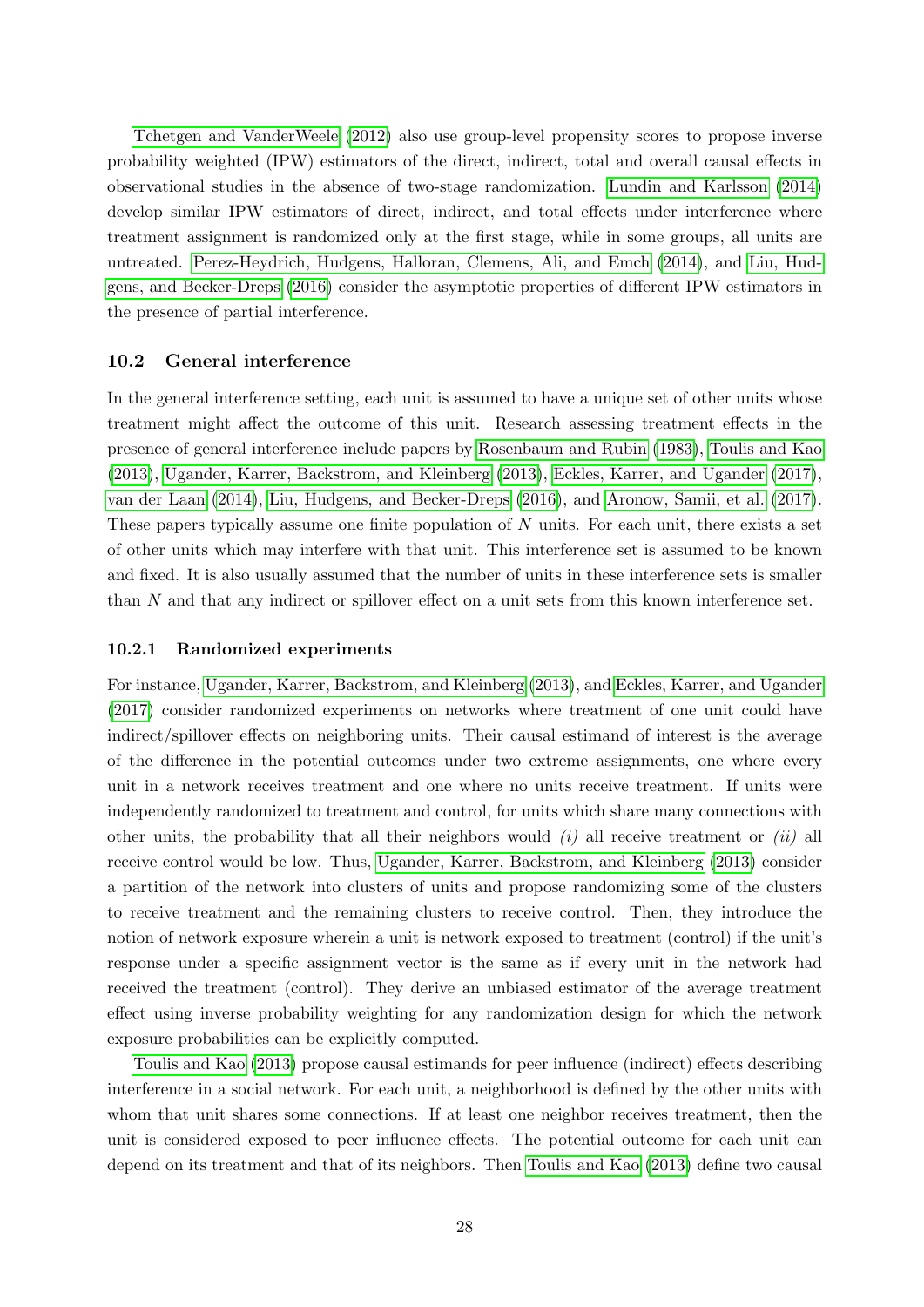estimands. The causal estimand for the primary effect is the average over the whole population of the difference in outcomes if a unit receives treatment versus receives control when every other unit in the neighborhood receives control. The main causal estimands for peer influence effects are defined by fixing the specific number of neighbors who receive treatment. For example, if k neighbors receive treatment, the k−level causal estimand for peer-influence effects is averaged over units with at least  $k$  neighbors. Two estimation procedures are proposed: a frequentist model-based estimator assuming some sequential randomization design and known network, and a Bayesian approach which accounts for uncertainty in the network topology.

#### 10.2.2 Observational studies

In recent contributions, [van der Laan](#page-36-6) [\(2014\)](#page-36-6), and [Sofrygin and van der Laan](#page-35-16) [\(2017\)](#page-35-16) have considered statistical inference about causal effects in the presence of general interference in observational studies. They define the population of interest to be a set of (possibly) dependent units and assume that only a single draw from the true data generating process is observed. Namely, contrary to traditional statistical inference, multiple independent and identically distributed (hereafter, i.i.d.) replicates are not assumed. With partial interference, one may assume that the groups are i.i.d., which allows us to apply existing statistical theory. However, with general interference, the observation of i.i.d. replicates is generally not possible, such that standard large sample frequentist approaches do not apply. Thus, [van der Laan](#page-36-6) [\(2014\)](#page-36-6), and [Sofrygin and van der Laan](#page-35-16) [\(2017\)](#page-35-16) derive asymptotic properties of targeted maximum likelihood estimators in this setting, providing a method for statistical inference in the presence of general interference in observation studies.

## References

- <span id="page-30-1"></span>Abadie, A., and M. D. Cattaneo (2018): "Econometric Methods for Program Evaluation," Annual Review of Economics, 10, 465–503.
- <span id="page-30-3"></span>ABADIE, A., A. DIAMOND, AND J. HAINMUELLER (2010): "Synthetic Control Methods for Comparative Case Studies: Estimating the Effect of California's Tobacco Control Program," Journal of the American statistical Association, 105(490), 493–505.
- <span id="page-30-4"></span>- (2015): "Comparative Politics and the Synthetic Control Method," American Journal of Political Science, 59(2), 495–510.
- <span id="page-30-2"></span>Abadie, A., and J. Gardeazabal (2003): "The Economic Costs of Conflict: A Case Study of the Basque Country," American Economic Review, 93(1), 113–132.
- <span id="page-30-5"></span>Abadie, A., and J. l'Hour (2017): "A Penalized Synthetic Control Estimator for Disaggregated Data," MIT Working Paper.
- <span id="page-30-0"></span>Abbring, J. H., and J. J. Heckman (2007): "Econometric Evaluation of Social Programs, Part III: Distributional Treatment Effects, Dynamic Treatment Effects, Dynamic Discrete Choice, and General Equilibrium Policy Evaluation," in Handbook of Econometrics, ed. by J. J. Heckman, and E. Leamer, vol. 6, Part B, chap. 72, pp. 5145–5303. Elsevier.
- <span id="page-30-6"></span>ALLCOTT, H. (2015): "Site Selection Bias in Program Evaluation," Quarterly Journal of Economics, 130(3), 1117–1165.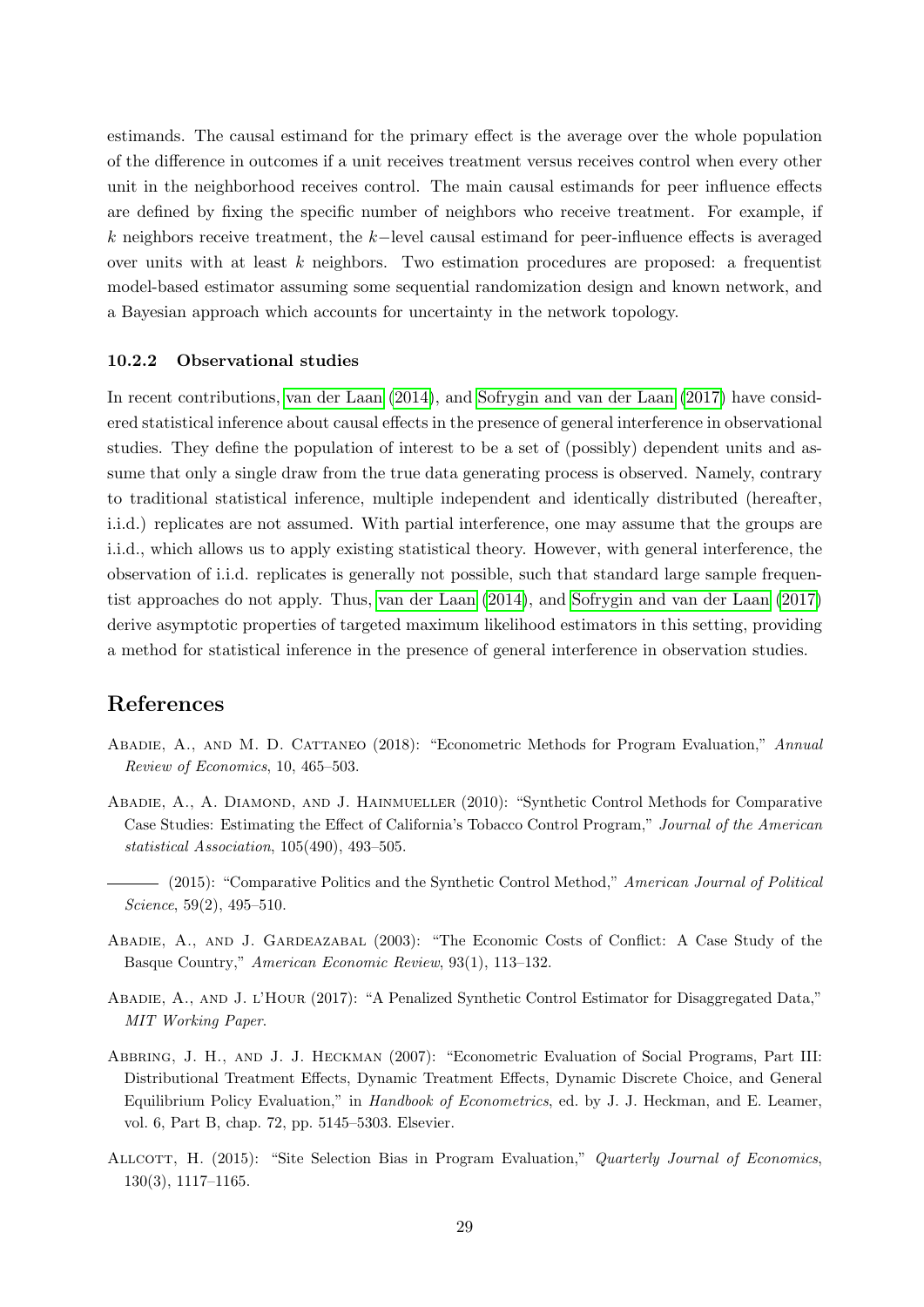- <span id="page-31-10"></span>AMJAD, M., D. SHAH, AND D. SHEN (2018): "Robust Synthetic Control," The Journal of Machine Learning Research, 19(1), 802–852.
- <span id="page-31-12"></span>AMRHEIN, V., S. GREENLAND, AND B. MCSHANE (2019): "Scientists Rise up against Statistical Significance," Nature, 567, 305–307.
- <span id="page-31-5"></span>Angrist, J., and G. Imbens (1995): "Two-Stage Least Squares Estimation of Average Causal Effects in Models with Variable Treatment Intensity," Journal of the American Statistical Association, 90(140), 431–442.
- <span id="page-31-7"></span>Angrist, J. D. (2004): "Treatment Effect Heterogeneity in Theory and Practice," Economic Journal, 114(494), 52–83.
- <span id="page-31-8"></span>Angrist, J. D., and I. Fernandez-Val (2013): "Extrapolate-Ing: External Validity and Overidentification in the Late Framework," in Advances in Economics and Econometrics: Theory and Applications, Tenth World Congress, ed. by D. Acemoglu, M. Arellano, and E. Dekel, vol. III of Econometric Society Monographs. Cambridge University Press / National Bureau of Economic Research.
- <span id="page-31-6"></span>ANGRIST, J. D., K. GRADDY, AND G. W. IMBENS (2000): "The Interpretation of Instrumental Variables Estimators in Simultaneous Equations Models with an Application to the Demand for Fish," Review of Economic Studies, 67(3), 499–527.
- <span id="page-31-1"></span>ANGRIST, J. D., AND A. B. KRUEGER (1999): "Empirical Strategies in Labor Economics," in Handbook of Labor Economics, ed. by O. C. Ashenfelter, and D. Card, vol. 3, Part A, chap. 23, pp. 1277–1366. Elsevier.
- <span id="page-31-0"></span>Angrist, J. D., and J.-S. Pischke (2010): "The Credibility Revolution in Empirical Economics: How Better Research Design Is Taking the Con out of Econometrics," Journal of Economic Perspectives, 24(2), 3–30.
- <span id="page-31-9"></span>Angrist, J. D., and M. Rokkanen (2015): "Wanna Get Away? Regression Discontinuity Estimation of Exam School Effects Away from the Cutoff," Journal of the American Statistical Association, 110(512), 1331–1344.
- <span id="page-31-14"></span>ARONOW, P. M., C. SAMII, ET AL. (2017): "Estimating Average Causal Effects under General Interference, with Application to a Social Network Experiment," The Annals of Applied Statistics, 11(4), 1912–1947.
- <span id="page-31-4"></span>ASHENFELTER, O. (1978): "Estimating the Effect of Training Programs on Earnings," Review of Economics and Statistics,  $60(1)$ ,  $47-57$ .
- <span id="page-31-11"></span>Athey, S., M. Bayati, N. Doudchenko, G. Imbens, and K. Khosravi (2018): "Matrix Completion Methods for Causal Panel Data Models," NBER Working Paper, 25132.
- <span id="page-31-2"></span>ATHEY, S., AND G. W. IMBENS (2017a): "The Econometrics of Randomized Experiments," in Handbook of Economic Field Experiments, ed. by A. V. Banerjee, and E. Duflo, vol. 1, chap. 3, pp. 73–140. Elsevier.
- <span id="page-31-3"></span>(2017b): "The State of Applied Econometrics: Causality and Policy Evaluation," Journal of Economic Perspectives, 31(2), 3–32.
- <span id="page-31-13"></span>BAIRD, S., J. A. BOHREN, C. MCINTOSH, AND B. ÖZLER (2018): "Optimal Design of Experiments in the Presence of Interference," Review of Economics and Statistics, 100(5), 844–860.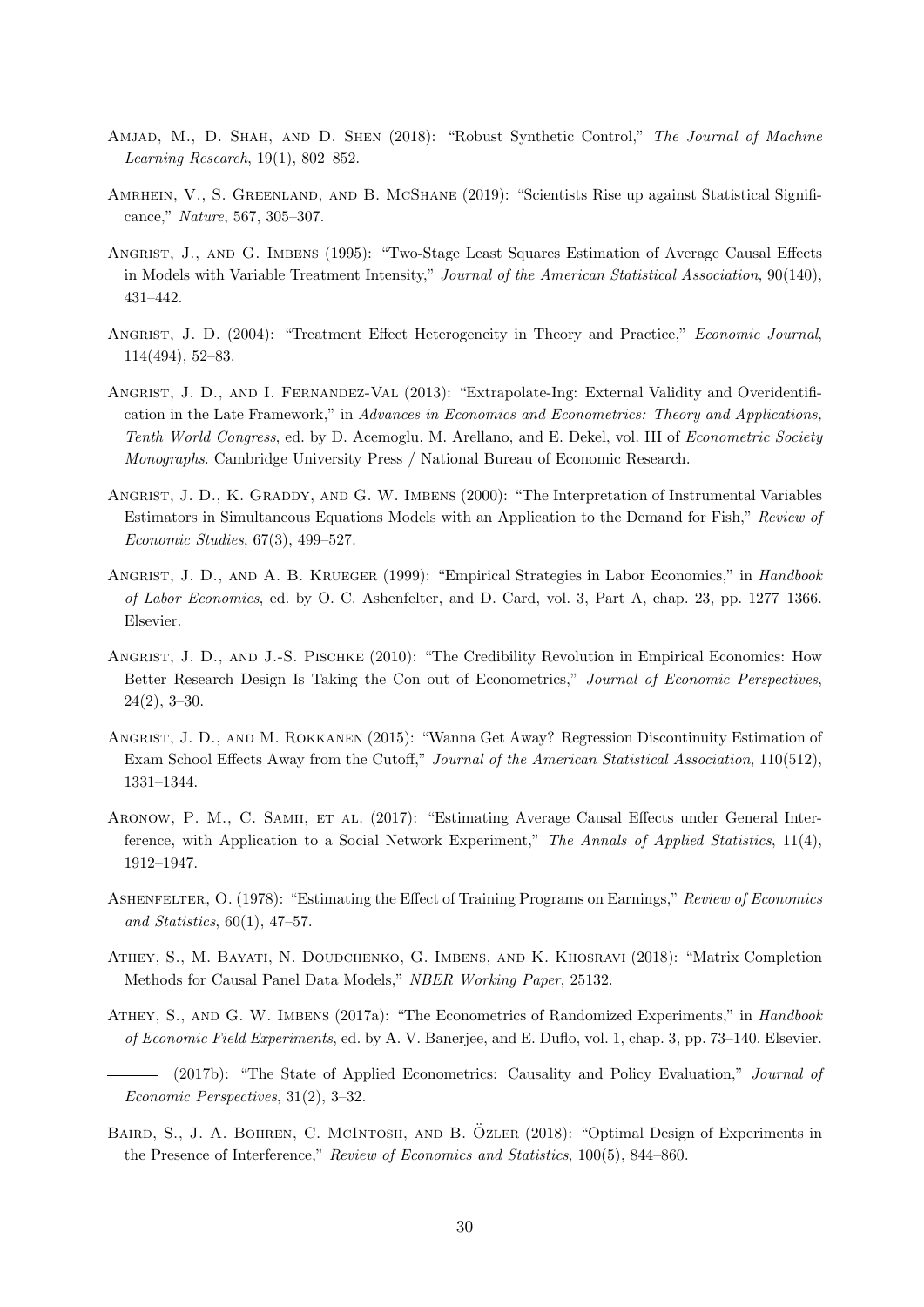- <span id="page-32-8"></span>BELLONI, A., V. CHERNOZHUKOV, I. FERNÁNDEZ-VAL, AND C. HANSEN (2017): "Program Evaluation and Causal Inference with High-Dimensional Data," Econometrica, 85(1), 233–298.
- <span id="page-32-7"></span>BELLONI, A., V. CHERNOZHUKOV, AND C. HANSEN (2014): "Inference on Treatment Effects after Selection among High-Dimensional Controls," Review of Economic Studies, 81(2), 608–650.
- <span id="page-32-4"></span>Bertanha, M., and G. W. Imbens (2019): "External Validity in Fuzzy Regression Discontinuity Designs," Journal of Business & Economic Statistics, Forthcoming.
- <span id="page-32-9"></span>Bisbee, J., R. Dehejia, C. Pop-Eleches, and C. Samii (2017): "Local Instruments, Global Extrapolation: External Validity of the Labor Supply–Fertility Local Average Treatment Effect," Journal of Labor Economics, 35(S1), S99–S147.
- <span id="page-32-2"></span>CHABE-FERRET, S. (2015): "Analysis of the Bias of Matching and Difference-in-Difference under Alternative Earnings and Selection Processes," Journal of Econometrics, 185(1), 110–123.
- <span id="page-32-3"></span>Chaplin, D. D., T. D. Cook, J. Zurovac, J. S. Coopersmith, M. M. Finucane, L. N. Vollmer, and R. E. Morris (2018): "The Internal and External Validity of the Regression Discontinuity Design: A Meta-Analysis of 15 within-Study Comparisons," Journal of Policy Analysis and Management, 37(2), 403–429.
- <span id="page-32-6"></span>Chernozhukov, V., D. Chetverikov, M. Demirer, E. Duflo, C. Hansen, W. Newey, and J. Robins (2018): "Double/Debiased Machine Learning for Treatment and Structural Parameters," The Econometrics Journal, 21(1), C1–C68.
- <span id="page-32-14"></span>Christensen, G., and E. Miguel (2018): "Transparency, Reproducibility, and the Credibility of Economics Research," Journal of Economic Literature, 56(3), 920–80.
- <span id="page-32-13"></span>Clemens, M. A. (2017): "The Meaning of Failed Replications: A Review and Proposal," Journal of Economic Surveys, 31(1), 326–342.
- <span id="page-32-1"></span>Connolly, P., C. Keenan, and K. Urbanska (2018): "The Trials of Evidence-Based Practice in Education: A Systematic Review of Randomised Controlled Trials in Education Research 1980–2016," Educational Research, 60(3), 276–291.
- <span id="page-32-15"></span>Cox, D. R. (1958): Planning of Experiments. Wiley.
- <span id="page-32-12"></span>DEATON, A. (2010): "Instruments, Randomization, and Learning about Development," Journal of Economic Literature, 48(2), 424–55.
- <span id="page-32-11"></span>DEATON, A., AND N. CARTWRIGHT (2018): "Understanding and Misunderstanding Randomized Controlled Trials," Social Science & Medicine, 210, 2–21.
- <span id="page-32-10"></span>DEHEJIA, R., C. POP-ELECHES, AND C. SAMII (2019): "From Local to Global: External Validity an A Fertility Natural Experiment," Journal of Business  $\mathcal C$  Economic Statistics, Forthcoming.
- <span id="page-32-5"></span>Dong, Y., AND A. LEWBEL (2015): "Identifying the Effect of Changing the Policy Threshold in Regression Discontinuity Models," Review of Economics and Statistics, 97(5), 1081-1092.
- <span id="page-32-0"></span>DUFLO, E., AND A. BANERJEE (2017): Handbook of Field Experiments, vol. 1. Elsevier.
- <span id="page-32-16"></span>ECKLES, D., B. KARRER, AND J. UGANDER (2017): "Design and Analysis of Experiments in Networks: Reducing Bias from Interference," Journal of Causal Inference, 5(1).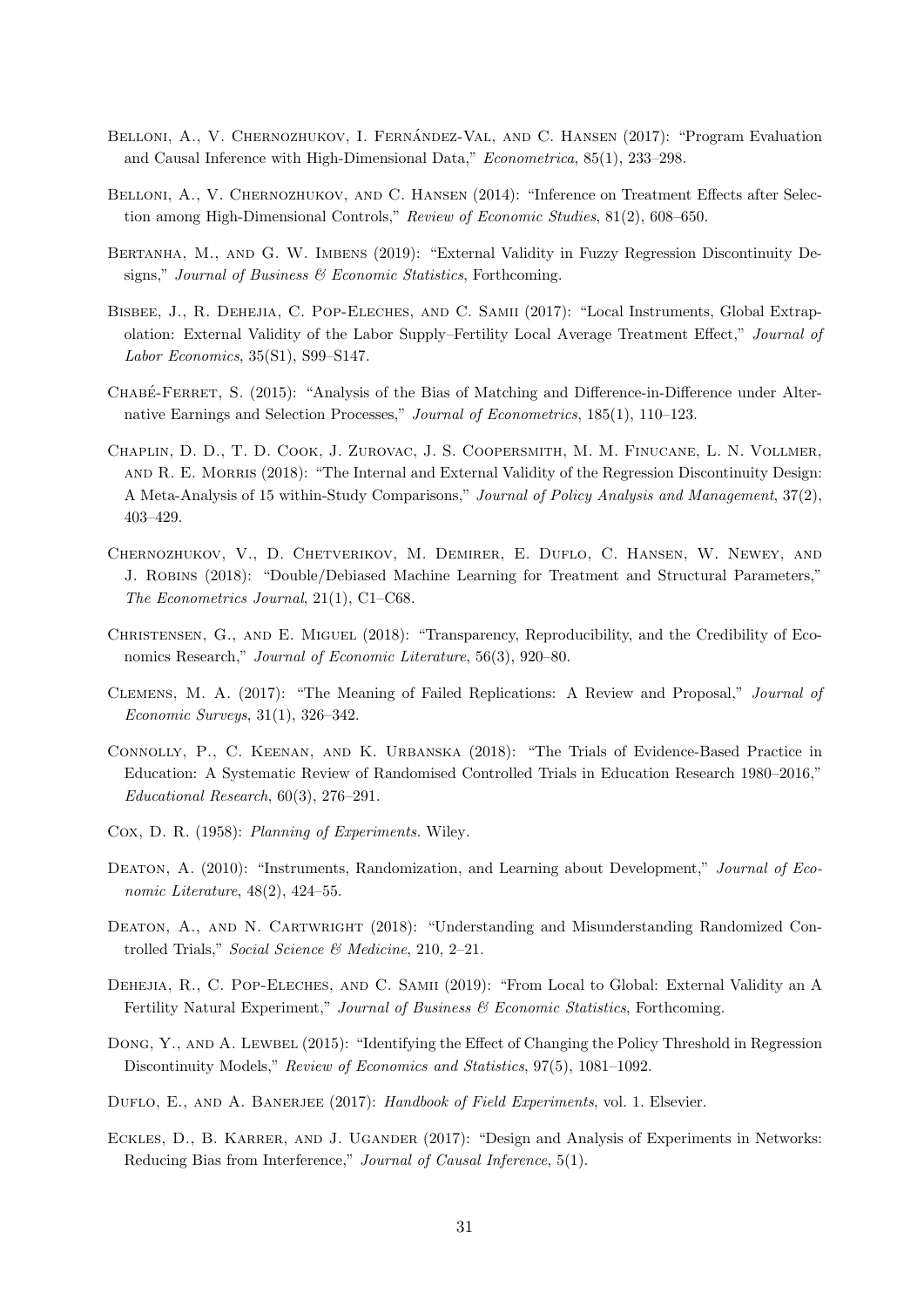- <span id="page-33-11"></span>FARRELL, M. H. (2015): "Robust Inference on Average Treatment Effects with Possibly More Covariates than Observations," Journal of Econometrics, 189(1), 1–23.
- <span id="page-33-4"></span>Glazerman, S., D. M. Levy, and D. Myers (2003): "Nonexperimental versus Experimental Estimates of Earnings Impacts," The Annals of the American Academy of Political and Social Science, 589(1), 63– 93.
- <span id="page-33-10"></span>HAHN, J., AND R. SHI (2017): "Synthetic Control and Inference," *Econometrics*, 5(4), 52.
- <span id="page-33-13"></span><span id="page-33-12"></span>HALLORAN, M. E., AND C. J. STRUCHINER (1991): "Study Designs for Dependent Happenings," Epidemiology, pp. 331–338.
	- (1995): "Causal Inference in Infectious Diseases," Evidemiology, pp. 142–151.
- <span id="page-33-5"></span>HECKMAN, J. J., H. ICHIMURA, AND P. E. TODD (1998): "Matching as an Econometric Evaluation Estimator," Review of Economic Studies, 65(2), 261–294.
- <span id="page-33-1"></span>HECKMAN, J. J., R. LALONDE, AND J. SMITH (1999): "The Economics and Econometrics of Active Labor Market Programs," in *Handbook of Labor Economics*, ed. by O. C. Ashenfelter, and D. Card, vol. 3, Part 1, chap. 31, pp. 1865–2097. Elsevier Science, Amsterdam.
- <span id="page-33-2"></span>HECKMAN, J. J., AND E. J. VYTLACIL (2007a): "Econometric Evaluation of Social Programs, Part I: Causal Models, Structural Models and Econometric Policy Evaluation," in Handbook of Econometrics, ed. by J. J. Heckman, and E. Leamer, vol. 6, Part B, chap. 70, pp. 4779–4874. Elsevier.
- <span id="page-33-3"></span>(2007b): "Econometric Evaluation of Social Programs, Part II: Using the Marginal Treatment Effect to Organize Alternative Econometric Estimators to Evaluate Social Programs, and to Forecast Their Effects in New Environments," in Handbook of Econometrics, ed. by J. J. Heckman, and E. Leamer, vol. 6, Part B, chap. 71, pp. 4875–5143. Elsevier.
- <span id="page-33-15"></span>HONG, G., AND S. W. RAUDENBUSH (2006): "Evaluating Kindergarten Retention Policy: A Case Study of Causal Inference for Multilevel Observational Data," Journal of the American Statistical Association, 101(475), 901–910.
- <span id="page-33-7"></span>HOTZ, V. J., G. W. IMBENS, AND J. H. MORTIMER (2005): "Predicting the Efficacy of Future Training Programs Using Past Experiences at Other Locations," Journal of Econometrics, 125(1-2), 241–270.
- <span id="page-33-14"></span>HUDGENS, M. G., AND M. E. HALLORAN (2008): "Toward Causal Inference with Interference," Journal of the American Statistical Association, 103(482), 832–842.
- <span id="page-33-9"></span>IMAI, K., G. KING, AND E. A. STUART (2008): "Misunderstandings between Experimentalists and Observationalists about Causal Inference," Journal of the Royal Statistical Society: Series A, 171(2), 481–502.
- <span id="page-33-8"></span>Imbens, G. W. (2010): "Better LATE Than Nothing: Some Comments on Deaton (2009) and Heckman and Urzua (2009)," Journal of Economic Literature, 48(2), 399–423.
- <span id="page-33-6"></span>IMBENS, G. W., AND J. D. ANGRIST (1994): "Identification and Estimation of Local Average Treatment Effects," Econometrica, 62(2), 467–75.
- <span id="page-33-0"></span>Imbens, G. W., and D. B. Rubin (2015): Causal Inference in Statistics, Social, and Biomedical Sciences. Cambridge University Press.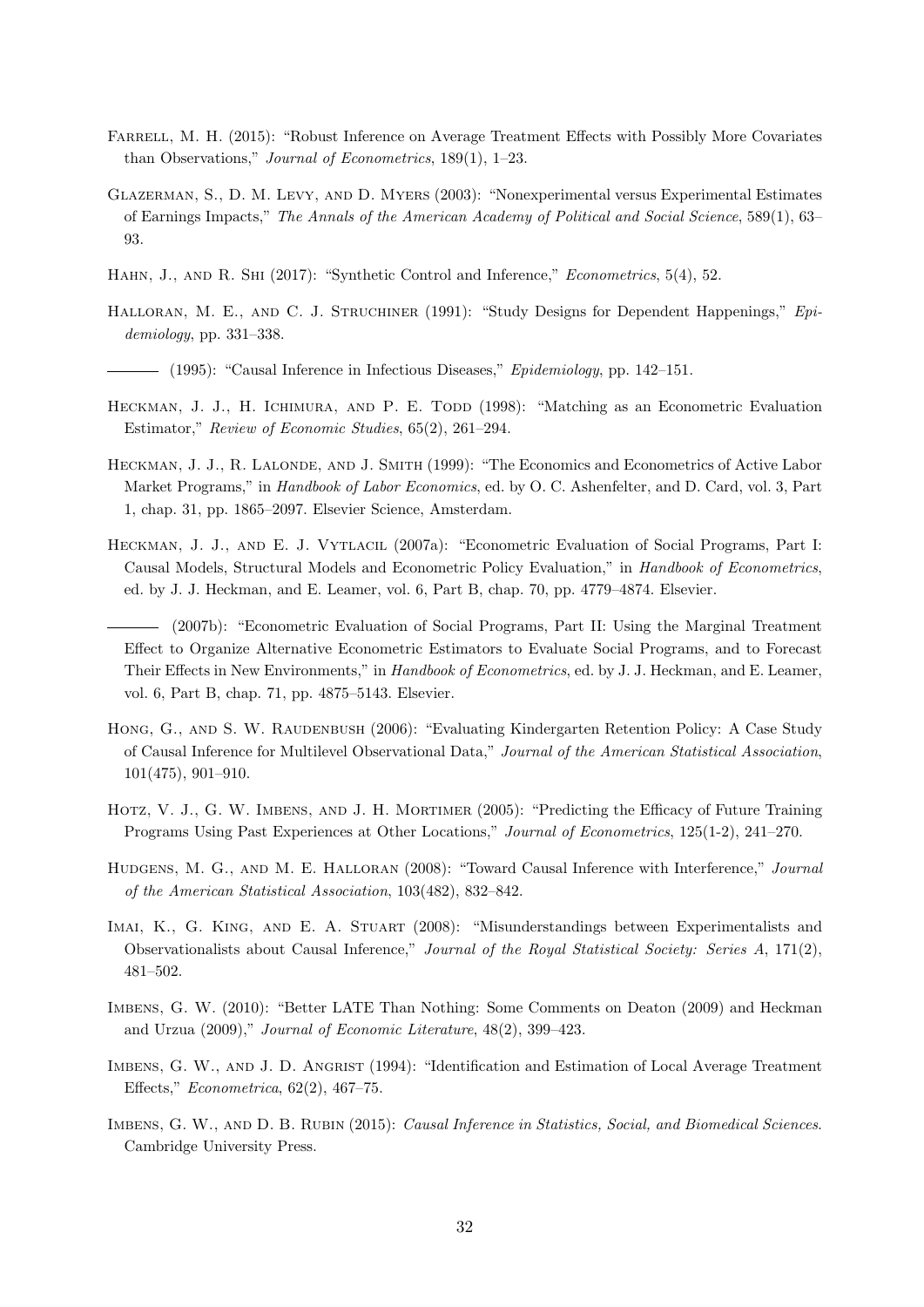- <span id="page-34-1"></span>IMBENS, G. W., AND J. M. WOOLDRIDGE (2009): "Recent Developments in the Econometrics of Program Evaluation," Journal of Economic Literature, 47(1), 5–86.
- <span id="page-34-12"></span>IOANNIDIS, J. P. A. (2005): "Why Most Published Research Findings Are False," PLoS Med, 2(8), e124.
- <span id="page-34-11"></span>Ioannidis, J. P. A., T. D. Stanley, and H. Doucouliagos (2017): "The Power of Bias in Economics Research," Economic Journal, 127(605), F236–F265.
- <span id="page-34-2"></span>JACQUEMET, N., AND O. L'HARIDON (2018): Experimental Economics: Method and Applications. Cambridge University Press.
- <span id="page-34-8"></span>KNAUS, M., M. LECHNER, AND A. STRITTMATTER (2018): "Machine Learning Estimation of Heterogeneous Causal Effects: Empirical Monte Carlo Evidence," CEPR Discussion Paper, DP13402.
- <span id="page-34-7"></span>KNAUS, M. C., M. LECHNER, AND A. STRITTMATTER (2017): "Heterogeneous Employment Effects of Job Search Programmes: A Machine Learning Approach," IZA DP, 10961.
- <span id="page-34-3"></span>LALONDE, R. J. (1986): "Evaluating the Econometric Evaluations of Training Programs with Experimental Data," American Economic Review, 76(4), 604–620.
- <span id="page-34-6"></span>LEAMER, E. E. (1983): "Let's Take the Con Out of Econometrics," American Economic Review, 73(1), 31–43.
- <span id="page-34-9"></span>LECHNER, M. (2019): "Modified Causal Forests for Estimating Heterogeneous Causal Effects," CEPR Discussion Paper, DP13430.
- <span id="page-34-0"></span>LEE, M.-J. (2016): *Matching, Regression Discontinuity, Difference in Differences, and Beyond.* Oxford University Press.
- <span id="page-34-13"></span>LIST, J. A., C. BAILEY, P. EUZENT, AND T. MARTIN (2001): "Academic Economists Behaving Badly? A Survey on Three Areas of Unethical Behavior," Economic Inquiry, 39(1), 162–170.
- <span id="page-34-15"></span>LIU, L., AND M. G. HUDGENS (2014): "Large Sample Randomization Inference of Causal Effects in the Presence of Interference," Journal of the American Statistical Association, 109(505), 288–301.
- <span id="page-34-17"></span>Liu, L., M. G. Hudgens, and S. Becker-Dreps (2016): "On Inverse Probability-Weighted Estimators in the Presence of Interference," Biometrika, 103(4), 829–842.
- <span id="page-34-16"></span>LUNDIN, M., AND M. KARLSSON (2014): "Estimation of Causal Effects in Observational Studies with Interference between Units," Statistical Methods & Applications, 23(3), 417–433.
- <span id="page-34-14"></span>Manski, C. F. (2013): "Identification of Treatment Response with Social Interactions," The Econometrics Journal, 16(1), S1–S23.
- <span id="page-34-5"></span>McCaffrey, D. F., G. Ridgeway, and A. R. Morral (2004): "Propensity Score Estimation with Boosted Regression for Evaluating Causal Effects in Observational Studies.," Psychological Methods, 9(4), 403.
- <span id="page-34-10"></span>McCloskey, D. N., and S. T. Ziliak (1996): "The Standard Error of Regressions," Journal of Economic Literature, 34(1), 97–114.
- <span id="page-34-4"></span>Meager, R. (2019): "Understanding the Average Impact of Microcredit Expansions: A Bayesian Hierarchical Analysis of Seven Randomized Experiments," American Economic Journal: Applied Economics,  $11(1), 57-91.$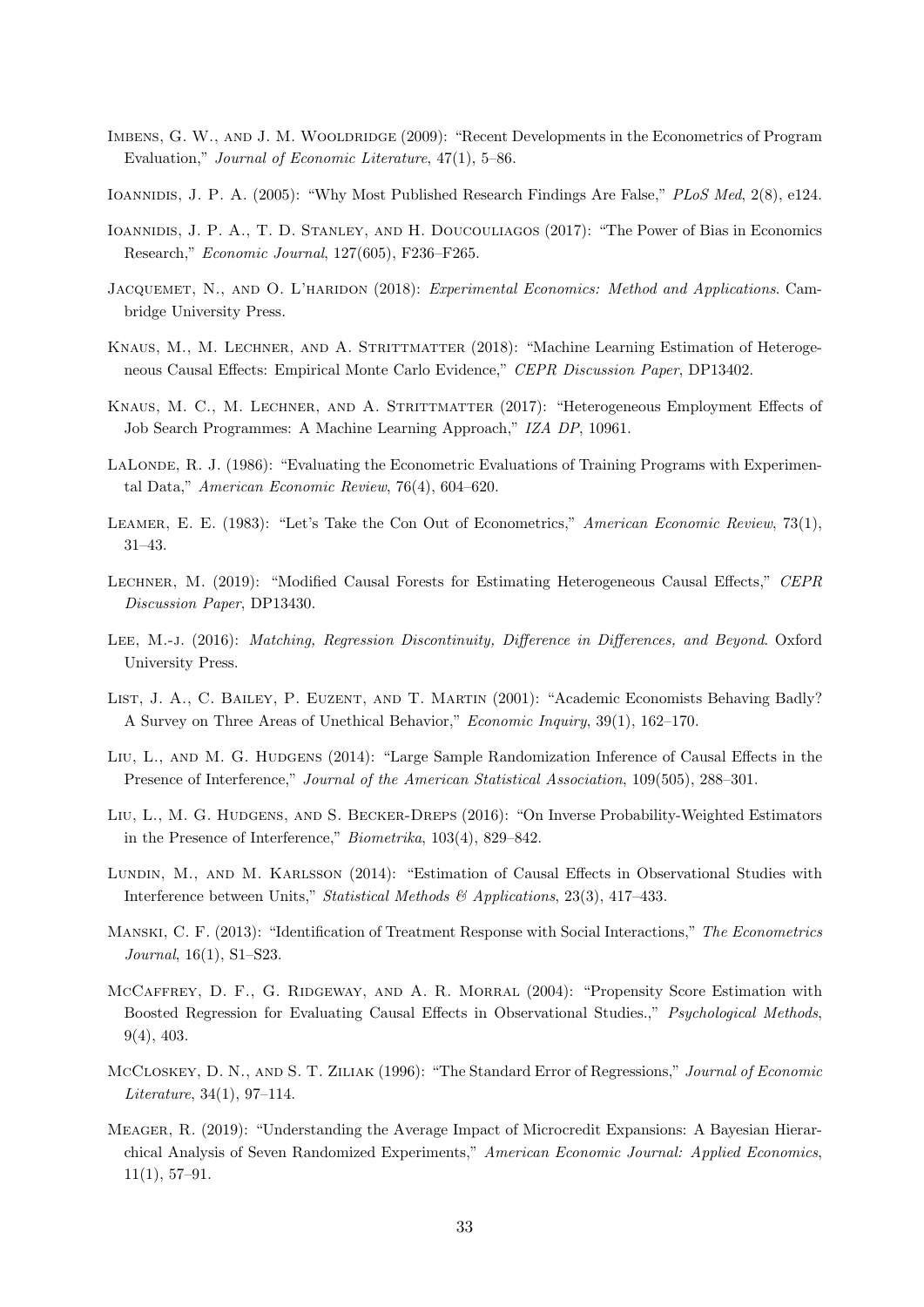- <span id="page-35-13"></span>PEREZ-HEYDRICH, C., M. G. HUDGENS, M. E. HALLORAN, J. D. CLEMENS, M. ALI, AND M. E. EMCH (2014): "Assessing Effects of Cholera Vaccination in the Presence of Interference," Biometrics, 70(3), 731–741.
- <span id="page-35-12"></span>Rigdon, J., and M. G. Hudgens (2015): "Exact Confidence Intervals in the Presence of Interference," Statistics & probability letters, 105, 130–135.
- <span id="page-35-3"></span>Rosenbaum, P. R., and D. B. Rubin (1983): "The Central Role of the Propensity Score in Observational Studies for Causal Effects," Biometrika, 70(1), 41–55.
- <span id="page-35-8"></span>ROTH, A. E. (1994): "Lets Keep the Con out of Experimental a Methodological Note," *Empirical Eco*nomics, 19(2), 279–289.
- <span id="page-35-1"></span>Rubin, D. B. (1974): "Estimating Causal Effects of Treatments in Randomized and Nonrandomized Studies," Journal of Educational Psychology, 66(5), 688–701.
- <span id="page-35-2"></span>- (1977): "Assignment to Treatment Group on the Basis of a Covariate," Journal of Educational and Behavioral Statistics, 2(1), 1–26.
- <span id="page-35-9"></span>Rubin, D. B. (1978): "Bayesian Inference for Causal Effects: The Role of Randomization," The Annals of Statistics, pp. 34–58.
- <span id="page-35-10"></span>SOBEL, M. E. (2006): "What Do Randomized Studies of Housing Mobility Demonstrate? Causal Inference in the Face of Interference," Journal of the American Statistical Association, 101(476), 1398–1407.
- <span id="page-35-16"></span>SOFRYGIN, O., AND M. J. VAN DER LAAN (2017): "Semi-Parametric Estimation and Inference for the Mean Outcome of the Single Time-Point Intervention in a Causally Connected Population," Journal of Causal Inference, 5(1).
- <span id="page-35-0"></span>SPERLICH, S. A., AND M. FRÖLICH (2019): Impact Evaluation: Treatment Effects and Causal Analysis. Cambridge University Press.
- <span id="page-35-5"></span>STUART, E. A., C. P. BRADSHAW, AND P. J. LEAF (2015): "Assessing the Generalizability of Randomized Trial Results to Target Populations," Prevention Science, 16(3), 475–485.
- <span id="page-35-4"></span>STUART, E. A., S. R. COLE, C. P. BRADSHAW, AND P. J. LEAF (2011): "The Use of Propensity Scores to Assess the Generalizability of Results from Randomized Trials," Journal of the Royal Statistical Society: Series A, 174(2), 369–386.
- <span id="page-35-11"></span>TCHETGEN, E. J. T., AND T. J. VANDERWEELE (2012): "On Causal Inference in the Presence of Interference," Statistical methods in medical research, 21(1), 55–75.
- <span id="page-35-7"></span>Thompson, W. C., and E. L. Schumann (1987): "Interpretation of Statistical Evidence in Criminal Trials," Law and Human Behavior, 11(3), 167–187.
- <span id="page-35-6"></span>Tibshirani, R. (1996): "Regression Shrinkage and Selection via the Lasso," Journal of the Royal Statistical Society: Series B, 58(1), 267–288.
- <span id="page-35-14"></span>TOULIS, P., AND E. KAO (2013): "Estimation of Causal Peer Influence Effects," Proceedings of Machine Learning Research, 28(3), 1489–1497.
- <span id="page-35-15"></span>Ugander, J., B. Karrer, L. Backstrom, and J. Kleinberg (2013): "Graph Cluster Randomization: Network Exposure to Multiple Universes," Proceedings of the 19th ACM SIGKDD international conference on Knowledge discovery and data mining, pp. 329–337.